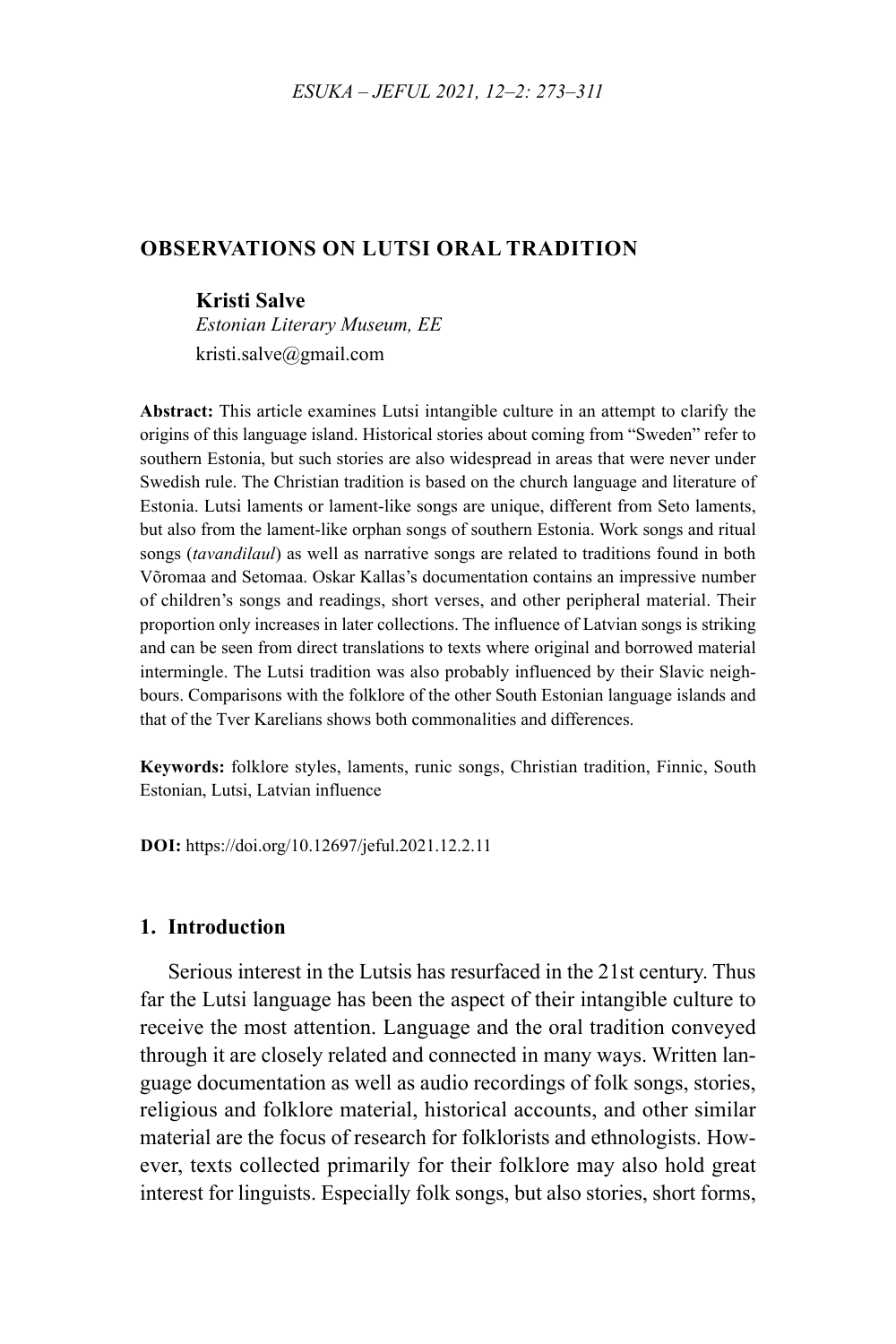and other texts preserve archaic words, word combinations, grammatical forms, and other material lost in everyday language. This has allowed us to talk about linguistic archaeology based on Estonian runic songs (Peegel 1970).

1893 can be considered a turning point in the history of Lutsi research. This was the year that a young Estonian folklorist, Oskar Kallas, travelled to the Lutsi villages on an expedition supported by the Finnish Literature Society. He published two books based on this research: *Lutsi maarahvas* (The Lutsis; Kallas 1894) and *Kaheksakümmend Lutsi maarahva muinasjuttu* (Eighty Lutsi folk tales; Kallas 1900). The 20th century saw the accelerating and final disappearance of the Lutsi language; a process, which had already begun in the previous century or centuries. At the same time, the amount of collected material continued to increase. In 1911, Finnish linguist Heikki Ojansuu documented Lutsi and the language of the other South Estonian language islands. Paulopriit Voolaine made numerous documentation trips from Estonia and also worked to support Lutsi traditional culture with the help of various research organisations and institutions. August Sang conducted documentation expeditions among the Lutsis for the purpose of linguistic research. There was also interest in Latvia in this minority group: composer and musicologist Emilis Melngailis recorded a number of Lutsi songs. Estonian and Latvian researchers continued their documentation expeditions during the decades of the Soviet occupation and stored these materials in various archives. As noted above, linguistic documentation also offers interesting material for researchers of folklore and ethnology.

 Publication and research have proceeded differently depending on the nature of the material. Oskar Kallas's book of folk tales has been republished electronically (Kallas 2008) and in print (Kallas 2015). Stories recorded by Kallas and other researchers (Paulopriit Voolaine, August Sang) have also been published with commentary online (Annom et al. 2011) and in print (Annom et al. 2018); also in Latvian (Godiņš 2015).

Lutsi songs have been published much less than their stories. The Lutsi material, like that collected from the other South Estonian language islands, contains proverbs and riddles, which have appeared in academic publications (Hussar et al. 1980–1988, Krikmann & Saukas 2001–2014). A large number of several types of folklore texts have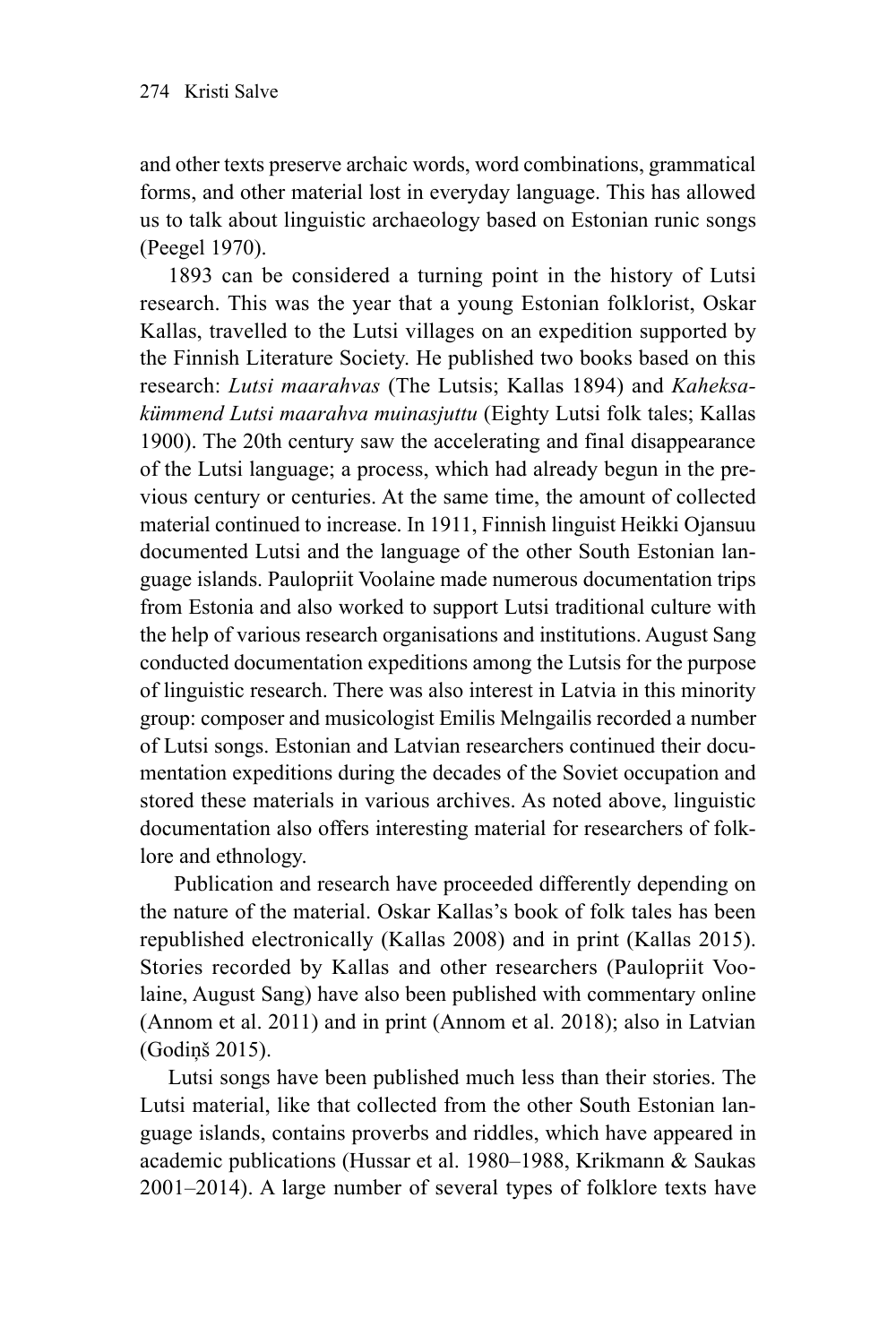recently been published in the South Estonian language islands volume of the "Eesti murded" (Estonian dialects) series (Mets et al. 2014). There are also scattered individual texts in various scientific and popular publications.

The following observations on Lutsi folk songs and other elements of intangible culture are based on Oskar Kallas's classic book *Lutsi maarahvas* (1894). It gives a more or less exhaustive picture of the songs in Lutsi and other elements of oral tradition remembered at the time they were documented. The material collected by later researchers has been used for comparison and supplementation as necessary. Its wider involvement would lead to a number of problems. First of all, it is apparent that some singers were visited repeatedly by different researchers or even the same researcher, but repeated performances by one singer are not equivalent to variations recorded from different singers. Second, especially when comparing material collected in the second half of the 20th century with that from Kallas, there is already a diachronic aspect at play. Over time, there was a significant narrowing of the repertoire, which is linked with the emergence of marginal genres.

In this article, I endeavour to find an answer to the question of what Lutsi oral tradition can tell us about their history. Folk songs are my primary focus, but I also examine other song genres. I will also examine the question: does this material makes it clear(er) when and how the South Estonian language island near the eastern Latvian city of Ludza came into existence? At the same time, the links between runic songs and other traditional forms of singing as well as with other folklore genres and the folk songs of neighbouring nations are also discussed. I will also touch upon the folklore of the other South Estonian language islands (Kraasna and Leivu) through comparisons. It is also sensible to compare the Lutsis with other Finnic language islands. One particular Karelian language island provides the best comparison. These are the Tver Karelians who relocated at a fairly specifically known time and who were already offered as a comparison to the Lutsis by Oskar Kallas. According to Kallas, both groups moved to their new home territories in the 17th century – the Karelians after 1617 following the conclusion of the Treaty of Stolbovo, the Lutsis in the mid-17th century (Kallas 1894: 38).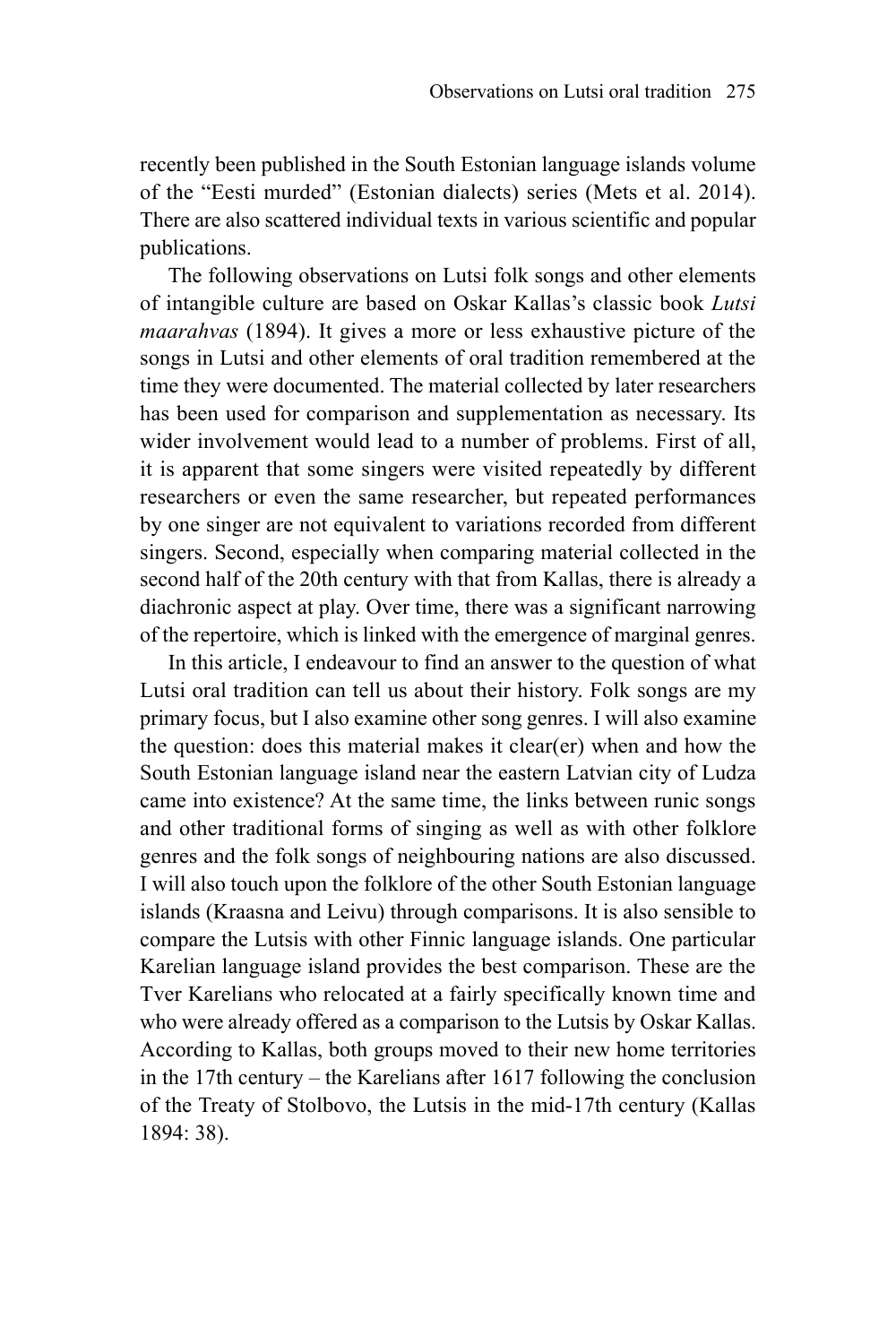### **2. Lutsi origins in folklore data**

Oskar Kallas's hypothesis that the Lutsis are descendants of relatively recent immigrants has been mostly confirmed and further developed by linguists for more than a century. However, this question cannot be considered to be completely resolved. In fact, G. Mannteuffel, who in 1868 was one of the first to mention the Lutsis in writing, noted the possibility that the Lutsis had lived in the Ludza area since the beginning (Kallas 1894: 36–37). More recently, Lembit Vaba has been a strong supporter of the same view, while also acknowledging later immigration (Vaba 1997: 33, Vaba 2001). In his opinion, the long survival of the Lutsi language around Ludza is due to a unique balance in conditions there, which are characterised by "etnilise ja konfessionaalse heterogeensuse" (ethnic and confessional heterogeneity) (Vaba 1997: 33–35) or "rahvuste pudru seas" (a porridge of nations) (cf. Kallas 1894: 12). Paul Ariste also suggested – albeit only in passing and without further explanation – the existence of an old Finnic substrate, while at the same time considering the majority of Lutsi ancestors being later immigrants (Ariste 1956).

A generally valid development in Lutsi emigration theories is the view that the Lutsis originated from the Setos. Unexpectedly and directly, Ülo Tedre presented this view in an article about Oskar Kallas's folklore research. Among other things, Tedre gave a rather detailed overview of *Lutsi maarahvas* noting the large proportion of narrative songs among the folk songs published in the book (in Tedre's opinion, there are 14 types with 36 variants, which corresponds exactly to the number of songs found in Kallas's book in the section entitled "Jutustavad laulud" (Narrative songs); however, there are texts in this section, which clearly do not fit into it). Tedre notes: *It seems that the researcher has either asked specifically for narrative songs or these have a place of honour in the repertoire. Taking into account a Seto origin, this [i.e., the inherently high proportion of lyroepics – K.S.] is not impossible.* ("Näikse, et koguja on kas küsitlenud eriti jutustavaid laule või on viimased olnud repertuaaris aukohal. Arvestades setu päritolu pole see võimatu", Tedre 1998: 146). This would then be at least the third position on the origin of the Lutsis based on an analysis of folklore.

Ülo Tedre's article, as if accidentally dropping the claim that the Lutsis originate from the Setos, at first only surprised me: on what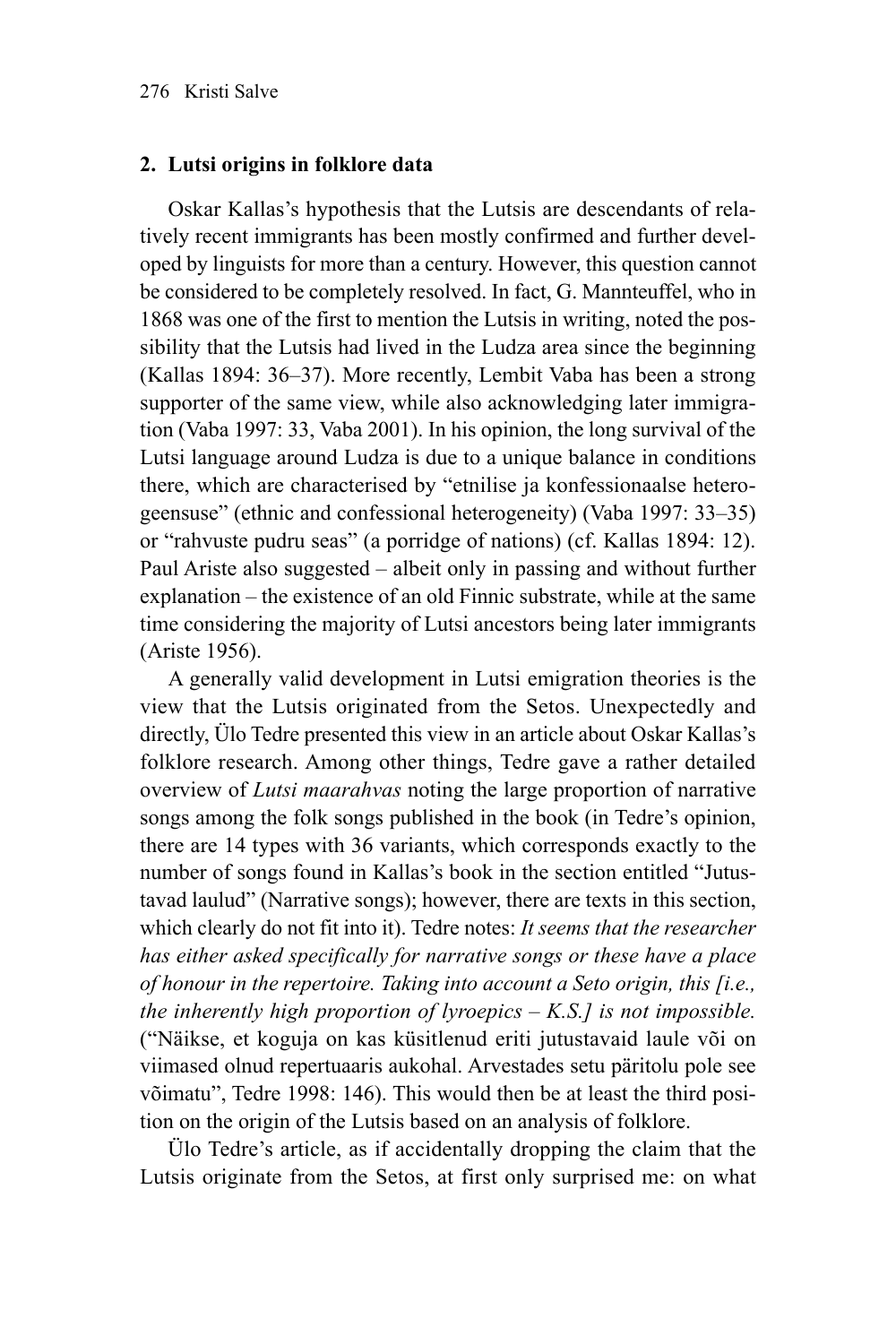grounds, apart from the relatively large proportion of narrative songs, was this conclusion based, which differed from long-held and generally accepted views? At the same time, I myself am well acquainted with the situation in the field of folk tales where the similarity of Seto and Lutsi is clearly visible, and this is not at all the case in the newer repertoire where the similarity could be explained by common sources for loans. Conversely, the Setos and Lutsis often specifically have more ancient folk tales in common, which may be completely unknown in neighbouring nations. Often such folk tales contain archaic religious concepts as well as frequent song interludes. It should be noted that AT 425A "Üheksa velle sõsar" (The Sister of Nine Brothers; Salve & Sarv 1987: 14–15, etc.) belongs to this group and also found its way into the Latvian repertoire. The Latvian variants differ considerably from the ones in Lutsi, which shows that we are dealing with a substrate instead of a recent loan. Therefore, I began to understand that Ülo Tedre's observation could still turn out to be a fruitful hypothesis, forcing a different perspective to be critically considered. I will attempt to do this below by analysing the songs with an eye on folklore genre and specific typological units, in order to determine which origin theory they support.

#### **3. Toponyms and ethnonyms, historical origins**

Arguments in favour of the Lutsis as indigenous are partially sociolinguistic and seem convincing. Good concrete examples of the language situation at the end of the 19th century are already given by Kallas (1894: 11); later researchers, for example Voolaine (1925), offer equally compelling examples. Perhaps influential in this situation was that Lutsi was not the language of state or church, and that it also differed from the language of the surrounding majority, and, indeed, was just one of many different minority groups and as a result was uniquely preserved. Perhaps the real death sentence for the Lutsis (or rather for the Lutsi language, as it was precisely language that distinguished the Lutsis from other Catholics in Latgale) was the elevation of the Latvian and Latgalian languages to a predominant position in the Republic of Latvia.

Oskar Kallas thought that contemporary place names spoke in favour of the Võro origins of the Lutsis. And, indeed, a string of Lutsi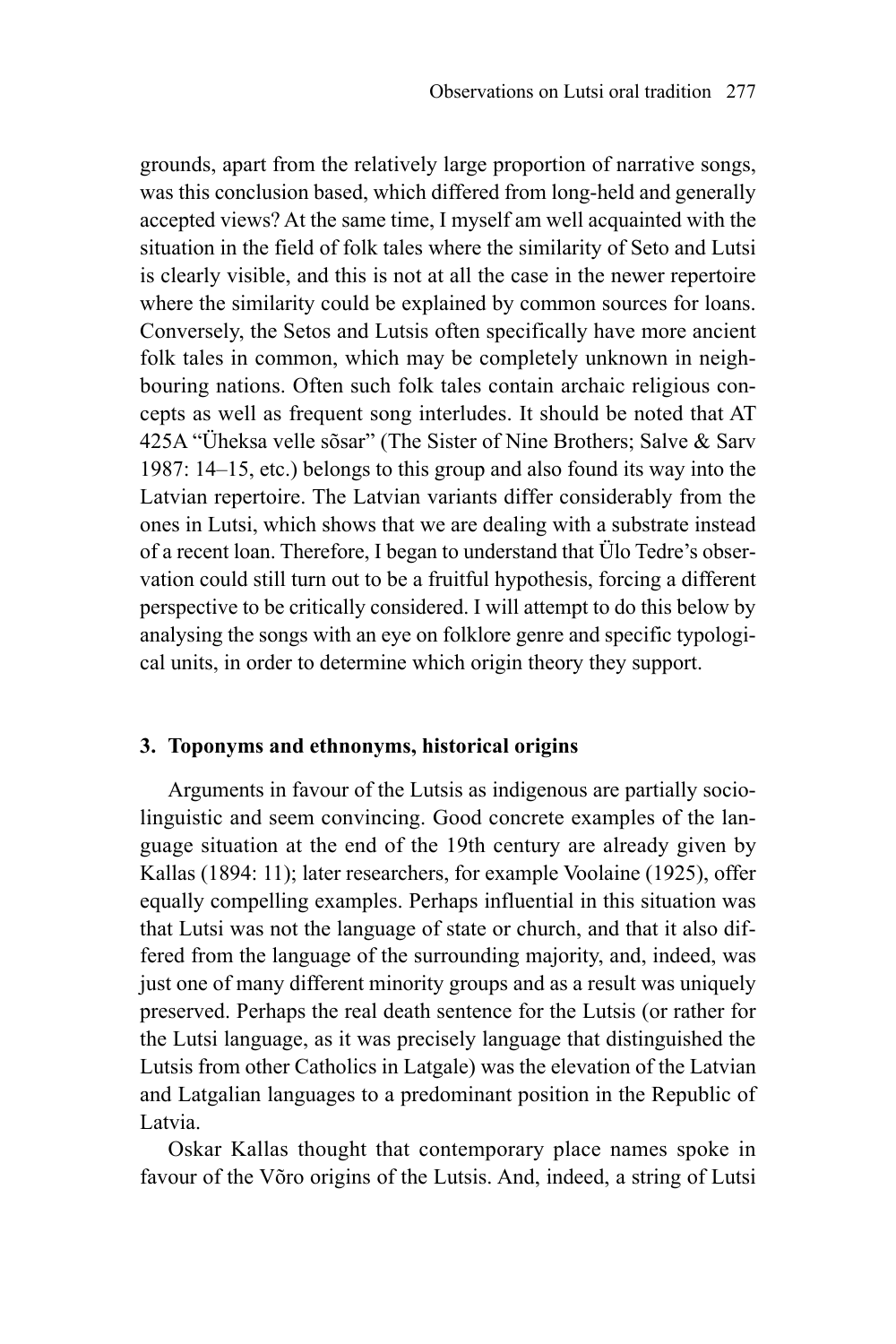place names correspond to ones in Võromaa. In addition to toponyms, Kallas also gave considerable attention to ethnonyms in his books on the Lutsi and Kraasna communities (Kallas 1894, Kallas 1903). So, for example, he considered the use of the toponym/ethnonym *Rootsi* 'Sweden/Swedish' to be an important distinguishing feature between the Lutsi and Kraasna communities. Use of this term by the Lutsis would seem to be evidence that they had lived under Swedish rule in the past, while the absence of this term in Kraasna appears to confirm that its inhabitants came from Setomaa. However, the relevant material is by no means uniform. Thus, in multilingual Latgale, this hypothetical Swedish origin is confirmed by a loanword in Lutsi: *Mii olli Shveeda rahvas* 'We were people of Sweden' (ERA II 33, 24 < Lutsi – P. Voolaine (1930)). However, it is clear that this old original name, which all Finnic nations have historically known independent of whether or not they had lived under Swedish rule during a relatively late and brief period of history, had simply been forgotten by the Kraasna community.

There has been a great deal of confusion regarding ethnonyms, including self-designations, in the Lutsi community. It is true (according to linguists) that the use of several self-designations by speakers of one language or the same self-designation by speakers of different languages is a rather common phenomenon among Finnic nations, as shown by Riho Grünthal (1997). Their neighbours also called the Lutsis by various names, including *tchuhna* (Kallas 1894: 15, 16). For the Lutsis, this term appears to have had no pejorative connotation. This was also the case in the Kraasna community where phonetic variants of this term were used as a self-designation (Kallas 1903: 39). However, it would be interesting to know who the *Tsukhna kuning* – the Tsukhna king – was for the Lutsis (Kallas 1894: 59). Did he rule *Maa pool* – in Estonia – or over *Roodzi maa* – Sweden (Kallas 1894: 38)? The meaning of *tsukhna* would in this case be approximately the same as for the Setos, i.e., 'a Lutheran speaker of our (or almost our) language'. At the very least, it seems like the mishmash of Lutsi ethnonyms does not arise unequivocally from their own multilingualism or from the surrounding Babel of nations (see also Voolaine 1925: 374 et seq.).

An interesting example of defining an ethnic group based on religious affiliation is shown by Lutsi *tshiuli*, *kiuli*: phonetic variants of the same word, which refers to Germans as well as Lutheran Estonians and Latvians (Kallas 1894: 30). It is quite remarkable that the very same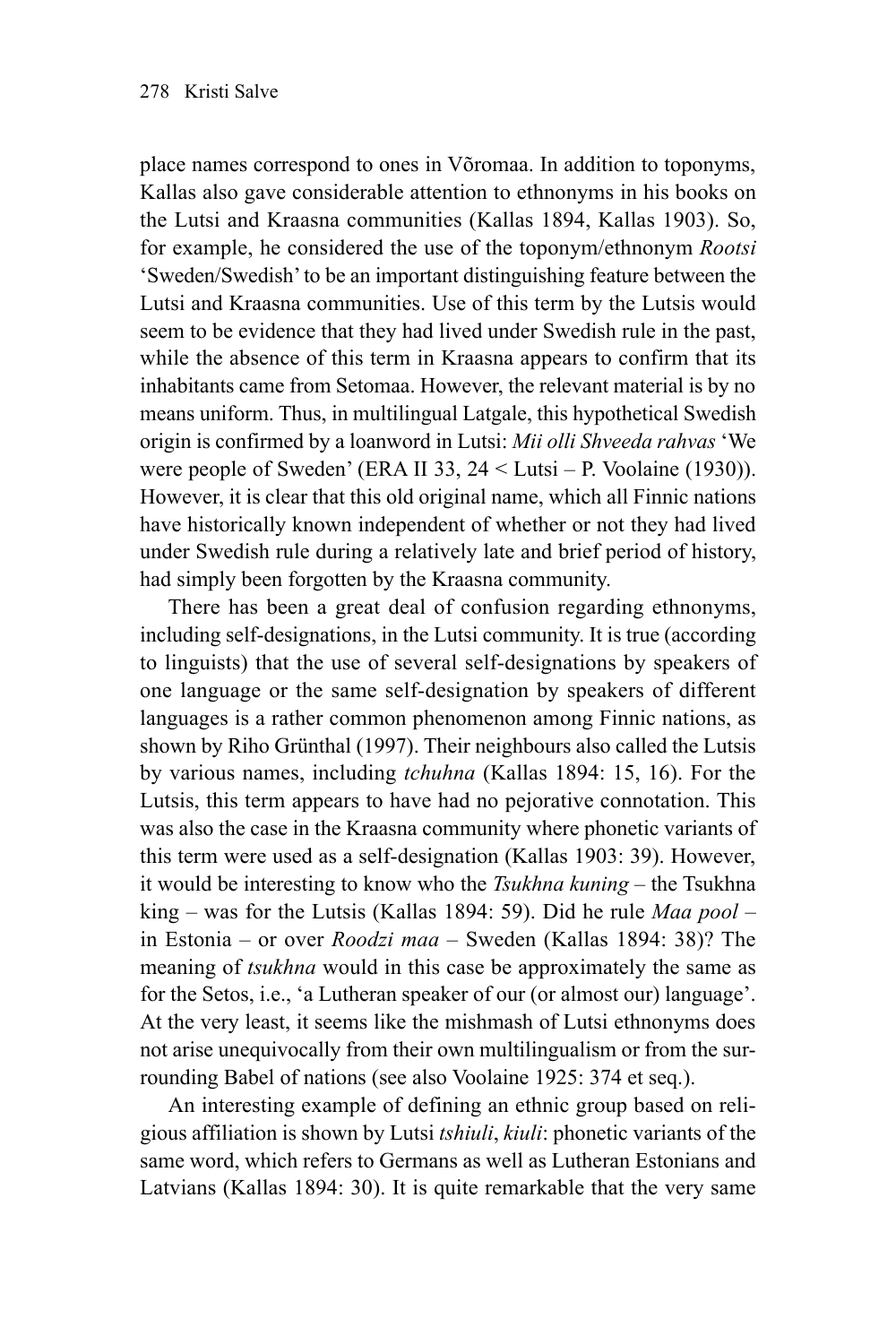word was known in Kraasna where in the 19th century *kivli* referred to Estonian-Lutheran immigrants (Kallas 1903: 39–40). In Setomaa, which has been considered the place of origin for the Kraasna community, this word is unknown. What were the possible connections between the Lutsi and Kraasna communities? Could it just be that the name used for a third ethnic group was adopted in casual communication if there was even alienation between Orthodox and Catholic believers? Catholic Lutsis did not consider Orthodox Estonians to be Estonians anymore: *Olõ õi nimä Maarahvas, nimä uma Vindlaze!* 'They aren't Lutsi, they are Russian!' (Kallas 1894: 49) Of course, ethnicity was also defined in parallel by language.

Voolaine visited the Lutsis in the generation after Kallas encountering an already different political situation. According to Voolaine, terms with a pejorative connotation still in full use at the time were *tshiuli* (primarily referring to Lutheran Latvians) and *tshangali* (referring to Catholic Latgalians); however, Catholic Lutsi speakers could also still refer to their Latgalian fellow believers as *tshangali* (Voolaine 1925: 376–377). Oral history certainly has something to say about the origin of the Lutsis, but at the same time it also remains a type of folklore, and so cannot be taken at face value.

Ending up in one's current home territory due to one's ancestors being prisoners of war or as a result of being sold and living before then as subjects of a different king are recurring motifs in the historical traditions of many nations and ethnic groups. Of course, there have been many such events and, therefore, the line dividing folklore from reality must be determined in each case separately. A good example are the frequently repeated historical accounts of the Swedish period, the Swedish war, the king of Sweden. This does not mean that all of these stories, even those about trees planted by the king of Sweden, his lost boot, or his promise never to return to rule Estonia, should automatically be accepted as true. A similar account of Swedish origins was known (along with other stories) among the Leivus (also known as the *Koiva maarahvas* 'Gauja Estonians') (Niilus 1935: 374). A very significant parallel is found in Setomaa, which has never been under Swedish rule, but where there nevertheless exists a historical tradition passed down more or less to the present day stating that they originate from "Swedish people" (Remmel 1997: 120, Valk 1996: 62–64). Even more surprising was discovering such a tradition among the Veps (an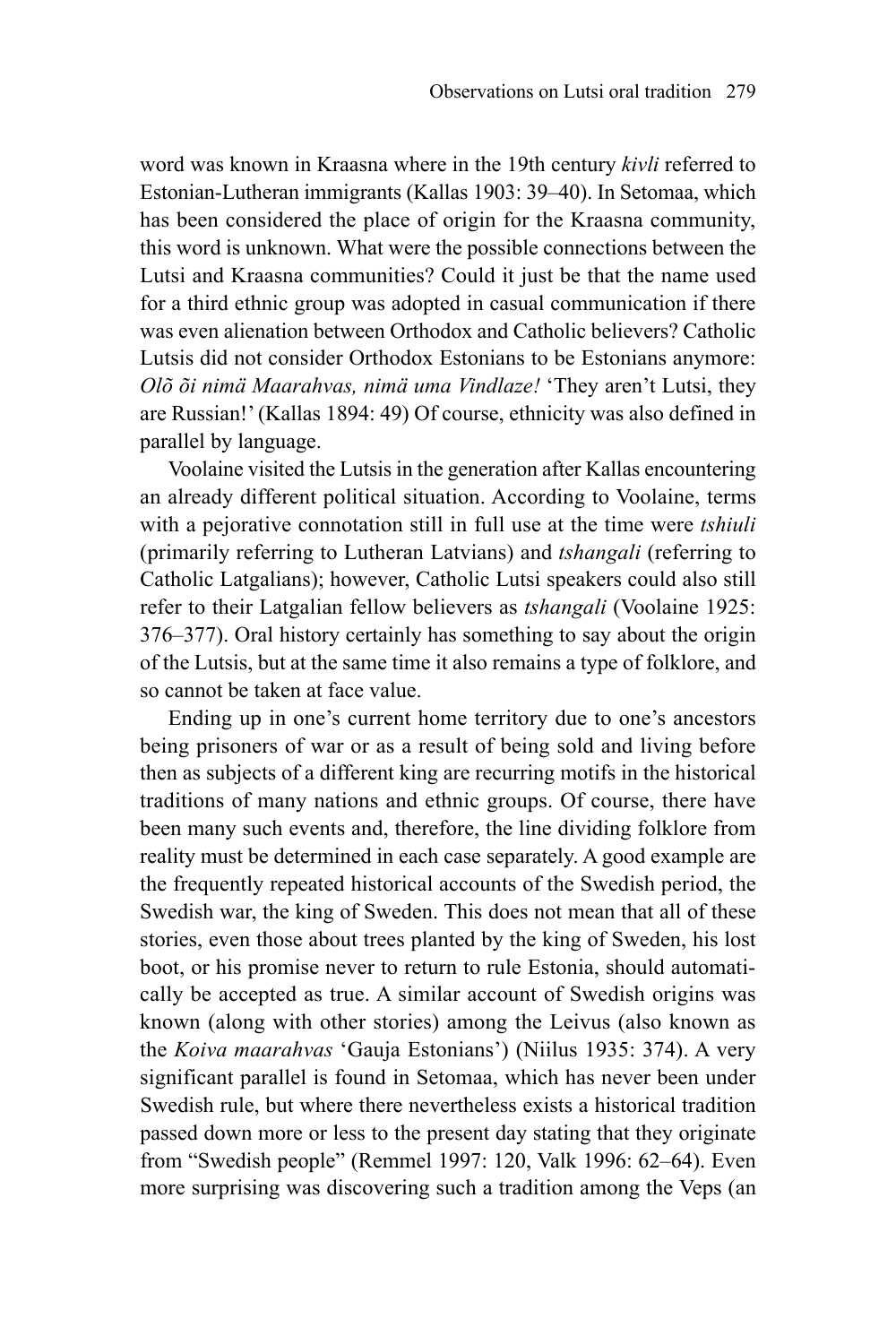unwritten conversation in 1975 at Peloila cemetery in the Southern Veps territory). In addition to this account, there is also the expected richness and varied nature of Swedish accounts (including self-identification as Swedish people) found among the Votians whose land was indeed ruled by Sweden for a long time (Västrik 1998: 135–137). It can be said that these Swedish stories were common among the peoples living on the southern and eastern shores of the Gulf of Finland. Taking all of this into account, it seems that Oskar Kallas attributed too much meaning to the stories widespread among the Lutsis of how their ancestors had reached their current homeland (Kallas 1894: 37–39).

# **4. Religious language and "Jumala laulud" (God songs)**

In the introduction to *Lutsi maarahvas*, Oskar Kallas made many cultural historical observations, the value of which has only increased with time. It is commendable that Kallas recorded prayer texts and religious song fragments considering these, along with historical accounts, to be important evidence of the origin of the Lutsi people. It seems, however, that Kallas overestimated their value as evidence. For example, the "riismekesed" (scraps) of religious songs (Kallas 1894: 57) are actually folklorised fragments of songs from the Lutheran hymnal and the repertoire of the Moravian Brethren. Thus, there is no reason to doubt their evangelicalism, but this does not prove the existence of church services or religious literature in the Lutsi language in the past. Kallas contrasts the Lutsis with the ancestors of the Kraasna community who did not have these. The Setos, similarly, did not have a liturgy in their own language until Estonia's independence. Though the Setos are known to have been Orthodox since Christianisation, they still were more than happy to learn from their Lutheran neighbours, first and foremost from the repertoire of the Moravian Brethren, but also religious songs from the church hymnal (Salve 1995). In the absence of documentation of how these songs spread to Setomaa, and likewise knowledge about the history of Setomaa, a faulty conclusion could be drawn based on the lengthy religious songs recorded from the Setos, i.e., that they once had been Lutherans.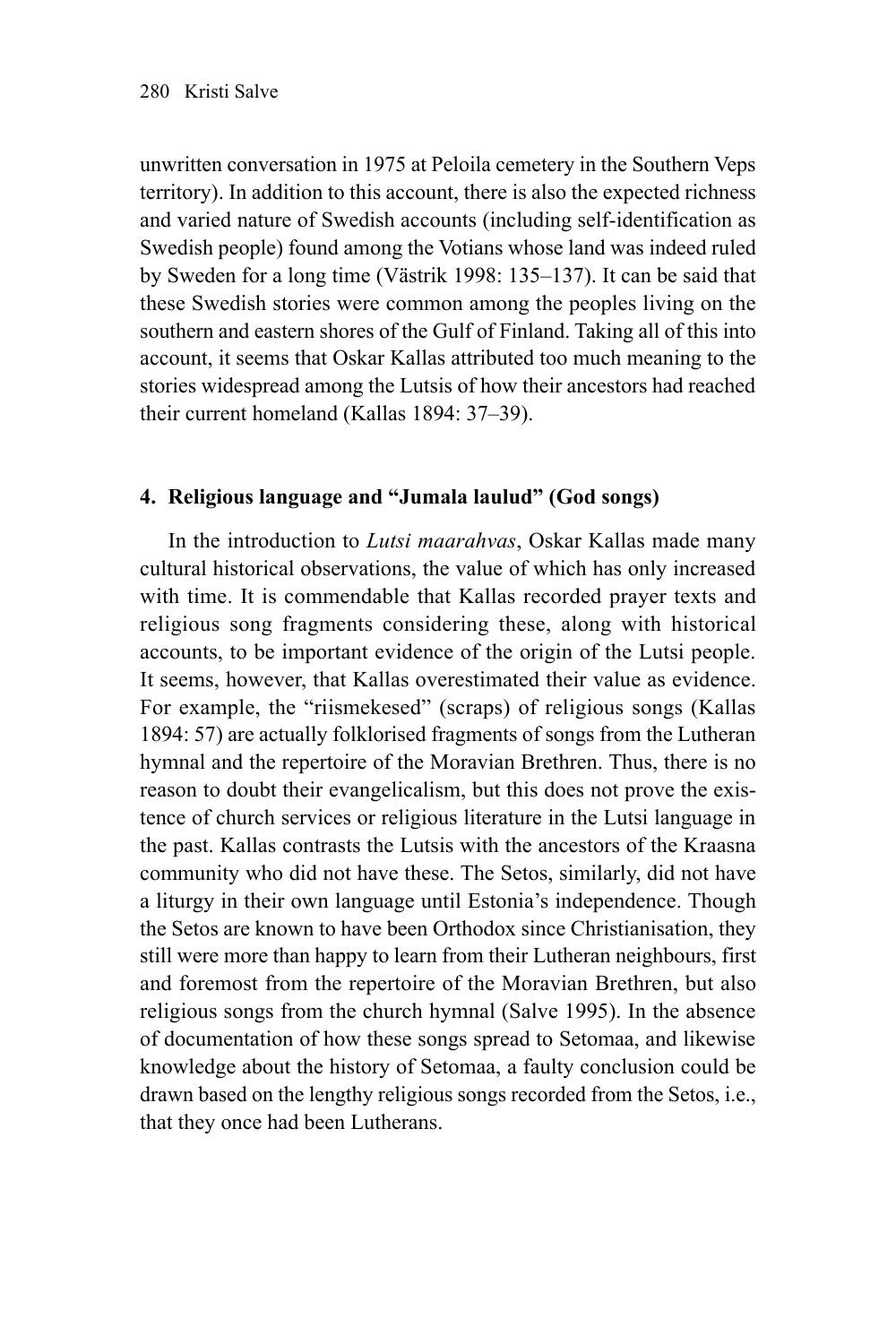One of Kallas's "riismekesed", namely,

| Kes ol ilmale prisvä, präsvä, | 'Those who squandered,            |
|-------------------------------|-----------------------------------|
|                               | reveled with strangers,           |
| ilmale sõprust pidämä         | make friends in the [bad] world.' |

was also known in the Seto tradition where the corresponding verses remained as part of an extensive text until the second half of the 20th century in the following form:

| Kes ilmaga prisva ja prasva,                                          | 'Those who squandered and               |
|-----------------------------------------------------------------------|-----------------------------------------|
|                                                                       | reveled with strangers,                 |
| kes ilmaga sõprust pidava.                                            | those make friends in the [bad] world.' |
| (RKM Mgn $166b - H$ . Tampere, V. Pino < I. Pino, 64 years old (1959) |                                         |

These and many other religious verses from the Lutheran-Moravian tradition reached the Seto repertoire in a form different from printed sources. In Seto tradition, this variation continued.

The second fragment on the same page is undoubtedly based on a church hymn that had been in circulation for centuries and was known as "Põrguvalulaul" (The pain of hell song) (the title of this section of the church hymnal (1881, no. 374) – "Põrgo valust" (On the pain of hell) – lent its name to the first song of the corresponding part). It is surprising that with his church background, Oskar Kallas did not know this song, the beginning verses of which are:

| Oh tulke, inemise,   | 'Oh come, people,    |
|----------------------|----------------------|
| Oh tulke, vaivalise, | Oh come, poor souls, |
| Ja pandke tähele,    | And mark my words,'  |

The source of the Lutsi fragment can be identified as verses 5, 10, and 17 of this very long song:

Verse 5, Line 6:

| Kui pime org nink põrguhaud. | 'When the valley and         |
|------------------------------|------------------------------|
|                              | the grave of hell are dark.' |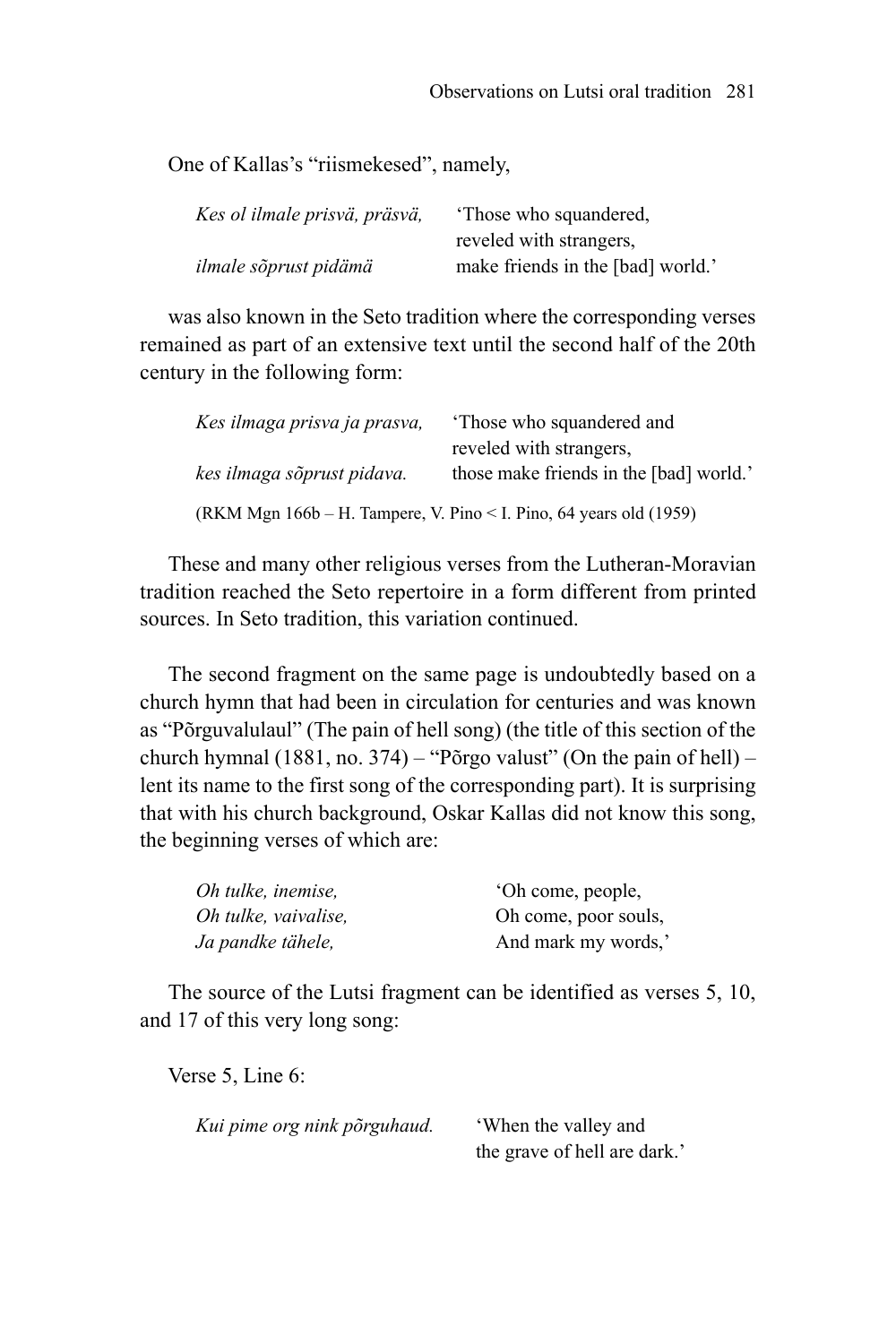Verse 10, Lines 4 and 5:

*Ne tõine tõist sääl pesva* 'There they beat each other *Nink hammastega kiskva* And tear with [their] teeth'

Verse 17, Lines 1 and 2:

*Küll kuradi so kiskva* 'Devils tear you apart for sure *Ja paigast tõiste viskva* And throw [you] from one place to another'

The first editions of the South Estonian church hymnal were published late enough (in 1685 and 1695) that it is simply impossible that these would have ended up in the hands of migrants if their date of emigration is placed in the mid-17th century. If emigration is placed at the beginning of the 18th century, then it would in principle be possible, although not probable. Especially in view of the Seto parallel, it seems more likely that the religious songs Oskar Kallas recorded – and perhaps also others – reached the Lutsis much later with smaller emigrant groups or individual refugees who merged with the earlier existing Lutsi population. Only from the second half of the 19th century were new Estonian settlers able to preserve their Lutheran identity. However, songs learned so recently from the latter would have probably also been better preserved and the informants would have remembered the circumstances of how they learned them.

Despite all his efforts, Oskar Kallas never got to see a single book in Estonian or meet anyone who had seen one (Kallas 1894: 58). The informants who had confirmed their earlier existence, spoke instead of a storied golden age in which books had been printed even in Lutsi, although the language was considered inferior at the time. Influence from new Estonian settlers cannot be ruled out or mixing of what was heard from them with the Lutsis' vanishing memories of their own past. Likewise, Kallas himself mentioned that the Lutsis continued to have occasional contact with Estonia (Kallas 1894: 63) and that some of what was seen or heard there may also have been remembered.

It is also unclear what songs the informant was thinking of who claimed that *Jumala laulu' olli inne ka maavärki* 'God songs were also in Lutsi earlier' (Kallas 1894: 54). Nor can it be unequivocally concluded from such a short sentence that this refers to a (Lutheran) church hymn. Folklore songs, i.e., runic epic songs, could easily fit under this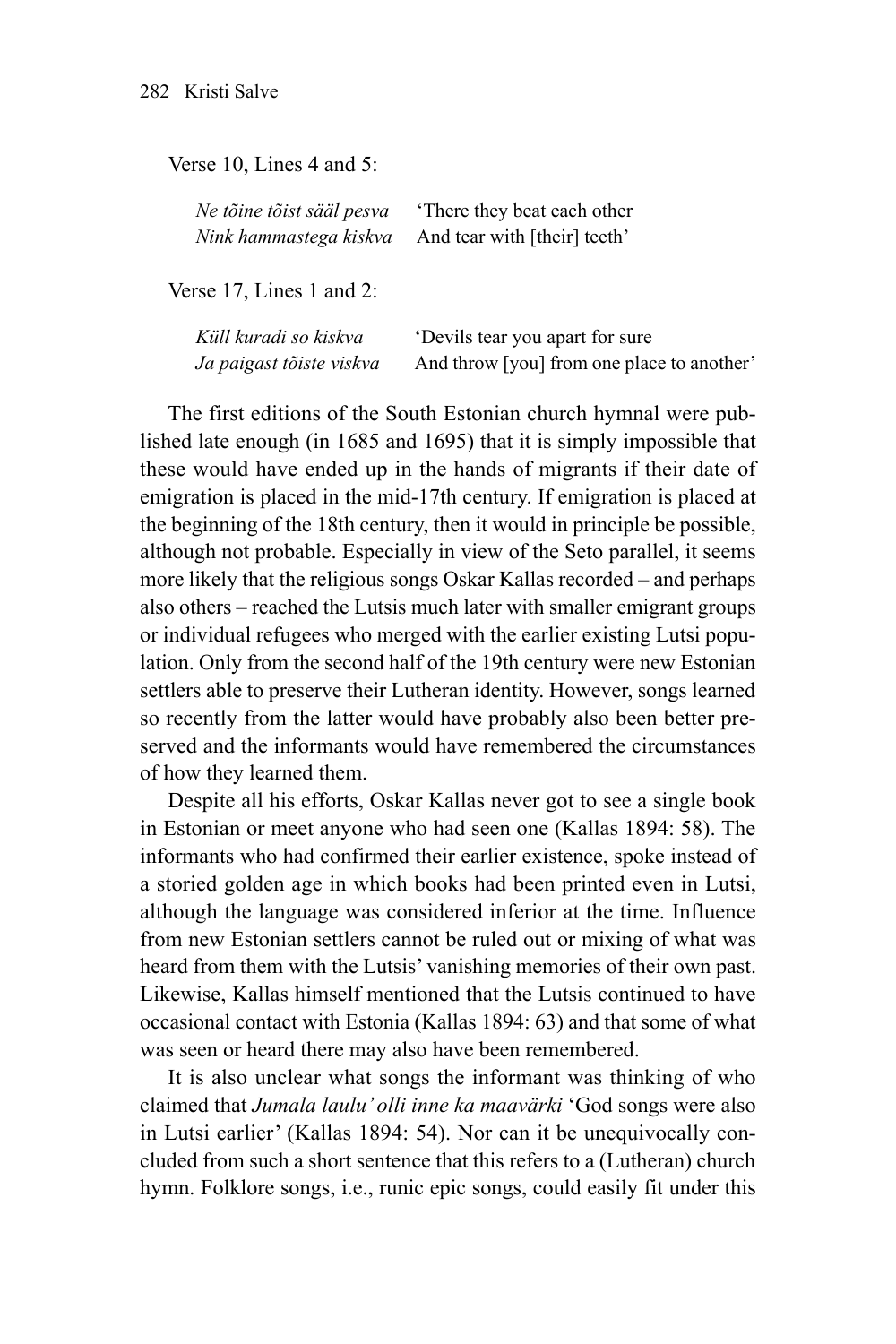term as well as (Catholic) religious songs orally translated from other languages. Kallas also published one of the latter (Kallas 1894: 57) and though it is clearly a literal translation by the performer, translations of more widely known and sung songs may have existed earlier.

Some Catholic Lutsi prayers, especially the prayer from Salnigi, less so the morning prayer recorded in Vähä, are clearly reminiscent of Orthodox Seto prayers (see for example the prayers recorded from Anne Vabarna: Kalkun 2001: 59–64). Andreas Kalkun has called such prayers Orthodox, contrasting them with Protestant-Pietist prayers. However, in the case of such non-canonical, folk prayers, the question concerning to which denomination their transmitters belonged is usually not relevant. Tradition bearers were not aware of doctrinal differences among Christian denominations and, moreover, folk prayers could contain non-Christian folk religious elements. Thus, Seto prayers are no more Orthodox than Lutsi prayers are Catholic, as it is not possible to identify Christian elements by denomination, for example, in prayers of the Kraasna community or in the Võro *piksepalve* 'Thunder's Prayer' of Jürgen of Vihtla. It would be more fitting to characterise all of these as folk tradition or old-fashioned. This folk prayer tradition did not disappear among the Lutsis for at least another generation. Paulopriit Voolaine still recorded this short prayer:

| Hoia', Jummal, äkilidze surma iist, | 'Protect [me] God from    |  |
|-------------------------------------|---------------------------|--|
|                                     | sudden death,             |  |
| tiiulda tõbõ iist!                  | from unexpected disease!' |  |
| ERA II 33, 45 (7)                   |                           |  |

He also documented Christian motifs grounded in alliteration and parallelism in Lutsi healing prayers (for example, *Jeesus Kristus, tulõ' sa abist, astu armust!* 'Jesus Christ, come and help, have mercy on me!' (ERA 33, 63/4 (16)). The wording of a Seto prayer very directly matches with that of another Lutsi prayer fragment he recorded, which seeks to place

*hüva sõna suuhtõ, tarka meelt pääha* 'a good word in [my] mouth, a wise mind in [my] head' (ERA II 42, 467 (49)).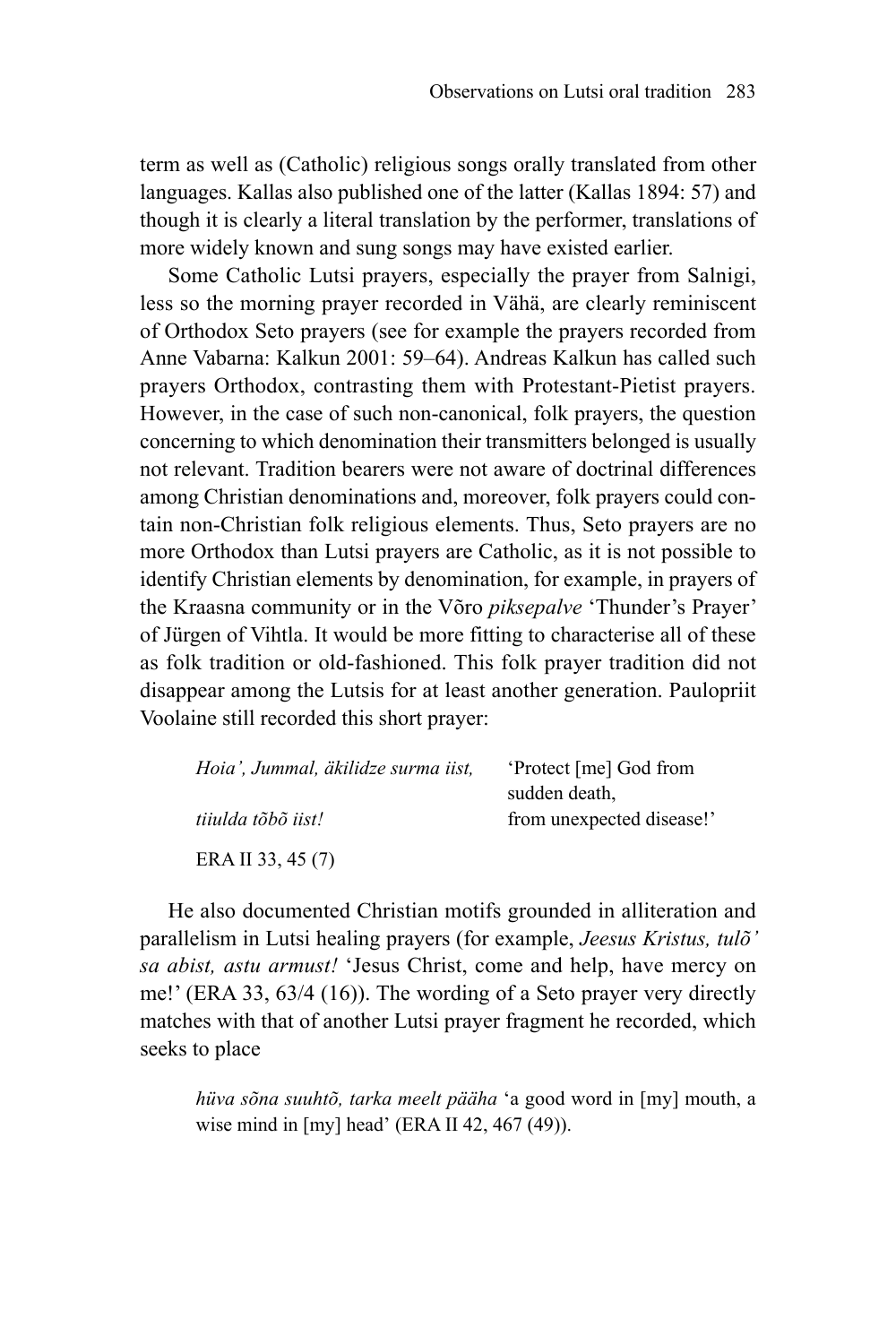"Ave Maria" is, of course, clearly a Catholic prayer. Perhaps because of its fragmentary nature, Kallas thought it possible that it could already have been brought from Võromaa as a Catholic remnant. However, it is more plausible that it was acquired in Latgale. For Catholics the fragmentation of an important prayer may simply indicate that Lutsi did not have the status of a church language or, more generally, that of a "sacred language", which is also the reason why they began praying at home in other languages.

Oskar Kallas's notification of the fact that the version of the Lord's Prayer he recorded from the Lutsis (1894: 55) corresponds to the Lutheran tradition is entirely appropriate. This can, of course, be explained by the emigration of the Lutsis from Lutheran Võromaa only in the 17th century (or at the beginning of the 18th century), but not necessarily. As Kallas himself observes, the entire population of Latgale, regardless of ethnicity, had been evangelical after the Reformation and until this territory came under Polish rule in 1660. Assuming that Lutsi settlement had existed earlier, the final doxology of the Lord's Prayer (*...sest Sinu päralt on riik ja vägi ja au igavesti* '... for thine is the kingdom, and the power, and the glory, for ever and ever'), i.e., the Lutheran version, may have been acquired in or around Ludza.

At this point it pays to draw attention to the fact that the Orthodox Church also uses a shorter version of the Lord's Prayer without the final doxology. Therefore, the Lutsi Lord's Prayer is least compatible with the view that they came from Setomaa. Kallas draws attention to the difference in Lutsi where on one hand there is *ezä* 'father', *ezänd* 'head of the household', but on the other hand there is *Issand* 'Lord'. That is truly interesting, but even more interesting is the fact that the same distinction applies to the Kraasna language (Kallas 1903: 65). Clearly this difference is related to the language of the church (scriptures). For South Estonian speakers, it was probably easier to accept the different meanings of *esänd* and *Issand*. It should be noted that already on the title page of the New Testament published in 1686, the form *Issand* is taken completely for granted, but at times, for example in Matthew 6: 1, 6, 8, 9, uses of *Essa* and *Issa* mix one with another. This inconsistency appears also in John 14: 8, 9 where the word *Essand* is used to address Jesus and Jesus speaks of his heavenly *Essa*. In fact, this difference also appears already in earlier South Estonian sources. Kristiina Ross speaks of expressions that arose and became ingrained during the Catholic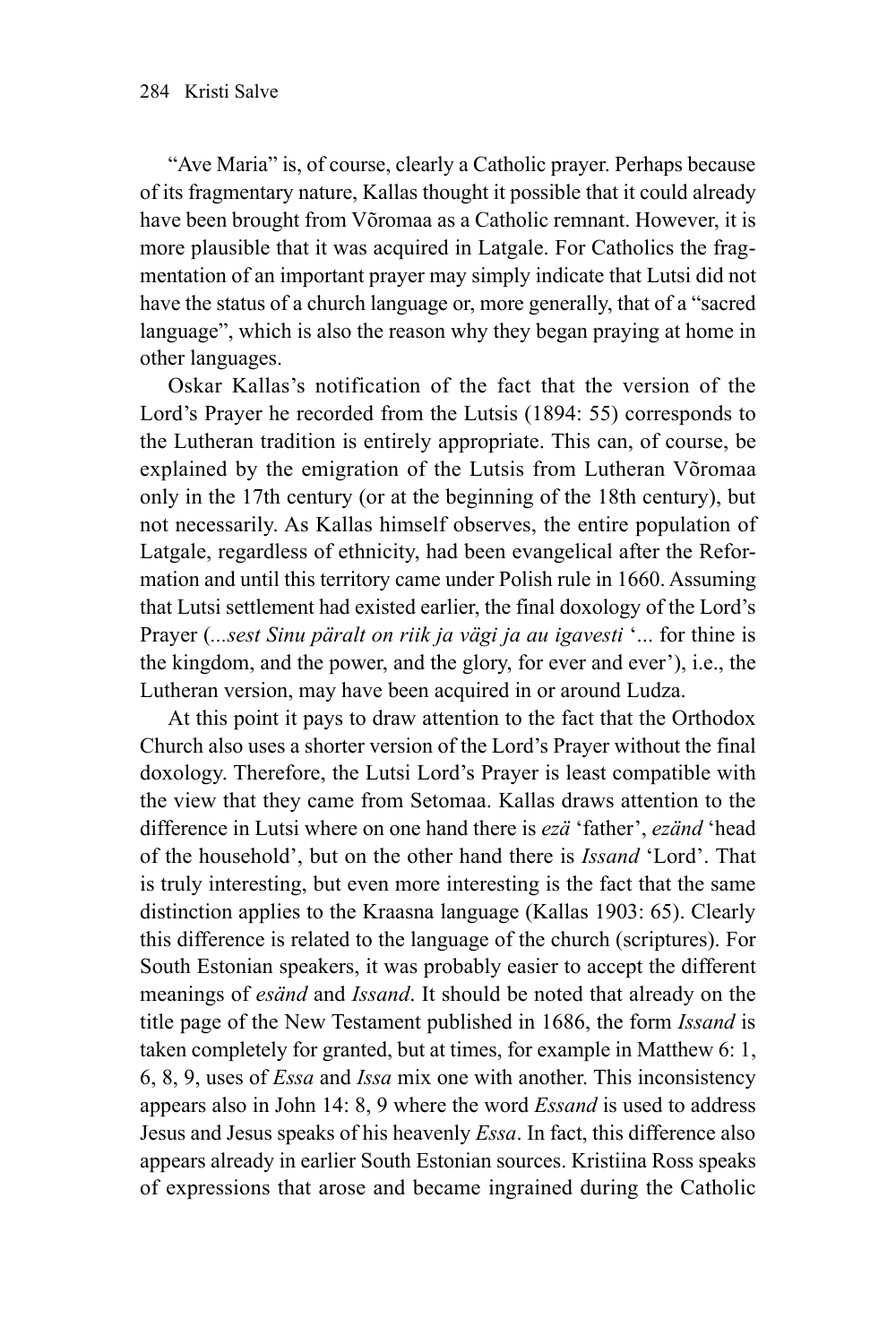period, in connection with difficult to explain places in the 17th century North and South Estonian pericopic books (Lohk & Ross 2019: 100, 101, 104). This difference among the Lutsis is more suggestive of emigration from Võromaa. Of course, more extensive migration to areas populated by the Lutsis already earlier should be considered. It is hard to believe that such a church language could have developed there independently of the church language of northern Estonia. The Kraasna *Issand* may come from contact with the Lutsis or could be explained by the Kraasna community also migrating from Võromaa.

#### **5. Folk songs**

While historical accounts attempt to leave the impression that they are giving a direct and truthful account of the past, other types of folklore do not promise quick or easy answers. It is clear that something can be inferred about the past of a people who have such traditions only after careful analysis of many folklore texts.

Very little has been written about Lutsi folk songs – only a few remarks in discussions about different genres. For example, Herbert Tampere concluded, on one hand, that Lutsi calendar customs and the few documented calendar song styles correspond to those of southeastern Estonia, but on the other hand, they also show Seto-type features (Tampere 1960: 25, 29). The only exception is Elmar Päss's study of the Lutsi variants of the song type "Parmu matus" (The gadfly's funeral). The results of this work are not particularly influenced by the fact that, as an Orthodox follower of the Finnish school, Päss had compared reconstructed lines. He concluded that the Lutsi variants have a closer connection with those of Võromaa and especially those found in Vastseliina and Räpina parishes, which border Setomaa (Päss 1927: 100–101). Päss likewise noted a close connection between the Lutsi variants and those of Setomaa. In fact, there is reason to believe that the Võro-Seto distinction is not significant for that song and that Päss erred in omitting Setomaa from further study (Päss 1927: 101–102).

It is quite likely that following a new set of observations, the Lutsi "Parmu matus" variants would fit into the distribution group, which Arvo Krikmann identified in publications of South Estonian riddles as Group G3 (consisting mainly of Setomaa, its neighbouring parishes (Vastseliina, Räpina), and/or the language islands (Lutsi, Leivu,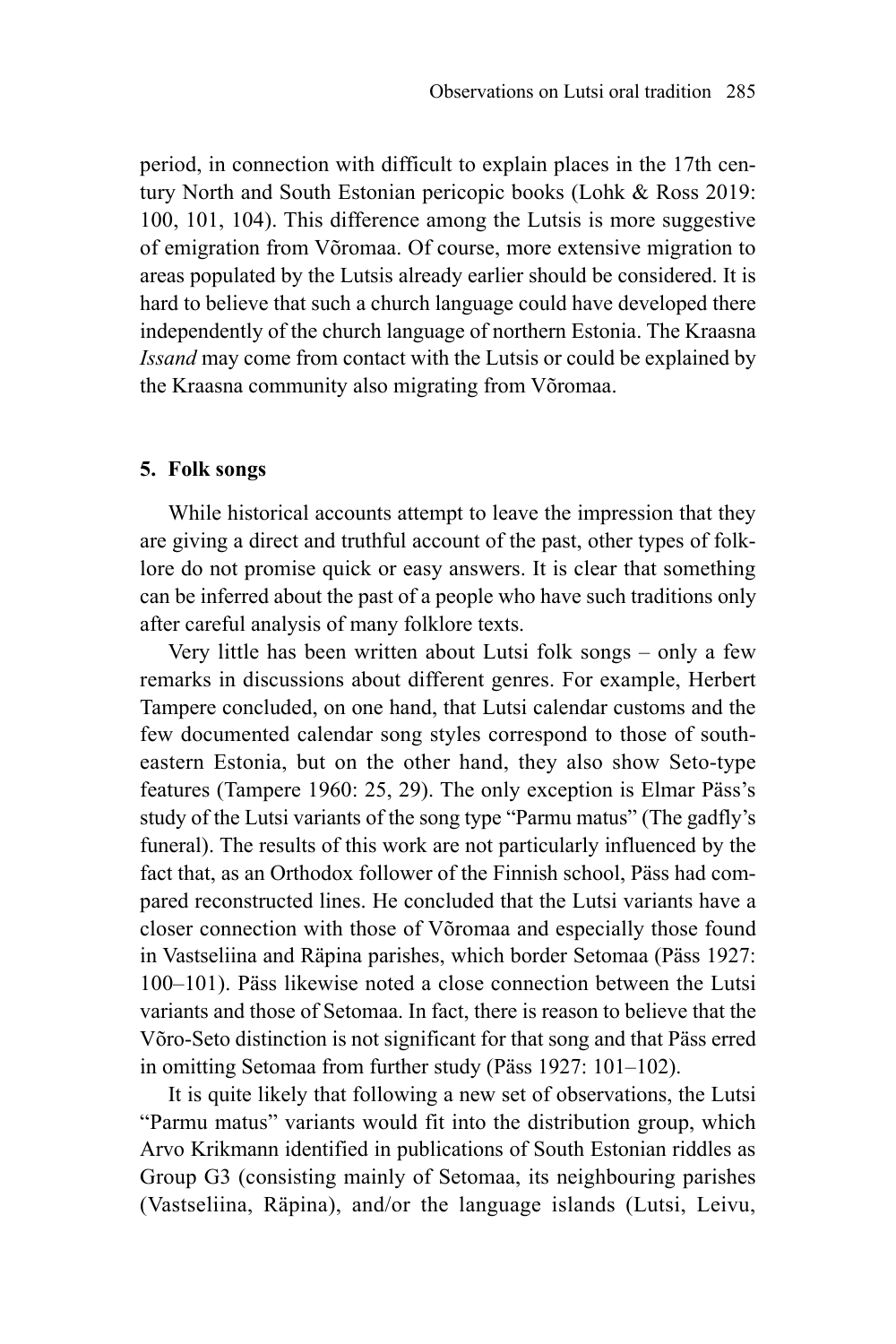Kraasna)) or perhaps also Group G2 (a wider area of distribution in which Seto clearly dominates) (Krikmann 2000: 333–335).

The portion of *Lutsi maarahvas* containing language examples includes a total of 155 Lutsi songs and song fragments with different forms and features (a few cases, e.g., No. 148 and 150, may be short forms of runic songs), some of which are variants of the same song type. Oskar Kallas often chose not to write down the variants in their entirety (for example, No. 122 and 124 give only the lines differing from previous variants). According to Kallas, he did not write down again, that which he "juba sõna-sõnalt olivad" (already had word-for-word) (Kallas 1894: 78). In any case, it is certain that many of the important song groups and individual texts found in Kallas's book were documented at the last minute. Following established practice, Kallas primarily published "Laulud laulust" (Songs about singing). It contains only two texts with contemporary type names "Lauliku vaev" (A singer's anguish) and "Laulikule juua" (To drink for the singer). Both are songs with many variants known across all of Estonia.

## **6. Laments and sorrow songs**

Let us now take a closer look at a genre, which for Finnic nations has a more direct or indirect connection with runic songs – namely, laments. Did the Lutsis know laments at the time when their heritage was recorded? In Oskar Kallas's publication, laments do not form a special section. These can be found in Section III as "Vaeselapse laulud, nutu-, murelaulud" (Orphan songs, crying, weeping songs) and there are also some wedding laments in Section VI – "Pulma laulud" (Wedding songs). Kallas uses the title "Vaeselapse laul" (Orphan's song) for the first four in Section III, of which at least three (No. 12, 13, 15) show considerable similarity to orphan songs from southeastern Estonia, though No. 14 is clearly translated from Latvian. The same surely can be said about Lutsi orphan songs as about those from Võromaa: they are filled with unhidden sorrow and despair leaving the impression that they describe a recent loss. Simple repetition, exclamatory lines, and (rhetorical) questions are used as artistic techniques. If not a lament, then these songs are very close to laments. In Seto tradition, it is nearly impossible to say whether a text recorded in writing by dictation is a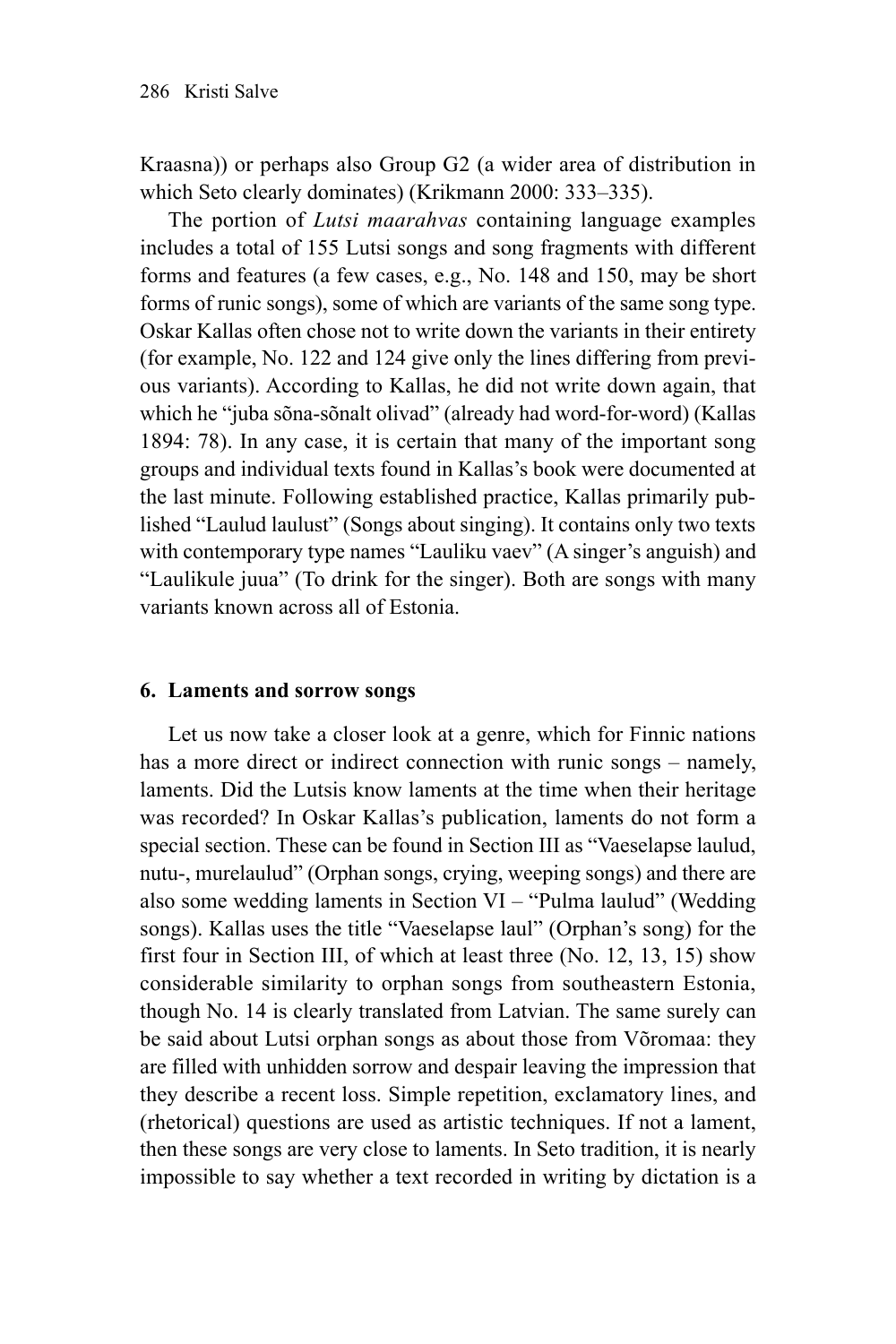lament or a song (Salve 2000), thus it is not surprising that this is also the case for Lutsi. The noticeable isosyllabicity at the end of No. 12 in particular gives this impression. The same can be said about the last couple of lines of No. 13. However, these are just impressions. Nothing more certain can be said without knowing the situation in which they were performed or their melody. Here we recall that Oskar Kallas has nevertheless described Lutsi funerals, but unfortunately it is not possible to precisely understand his sentence in the funeral description: "Naised nutavad, karjuvad teel läbilõikava häälega, niisama ka haual" (Women weep, wail with piercing voices on the way and also at the grave) (Kallas 1894: 51). Was that a Lutsi lament or just regular crying? It is quite plausible that Kallas was just not able to identify a phenomenon unfamiliar to him on the basis of a first auditory impression. If the wailing also contained distinguishable words, then it was still not enough for this researcher to have been able to put together a meaningful text in a distant South Estonian language.

No. 16 is most directly reminiscent of a Seto lament, due to its repeating refrain word *koolokõnõ* 'the dear deceased', but the next "sorrow songs" are again very difficult to place on the song-lament scale. Are they songs or laments in the tradition of Võromaa or Setomaa? No. 20 and 21 are slightly more likely to belong to Seto tradition where the song type "Kolm vaest" (Three Paupers) has received an epic development, but No. 25 is perhaps related more to the Võromaa song repertoire.

A host of difficult to answer questions are also found in the most lament-like Lutsi text. This is "Sõjamehe lahkumine" (26) (The soldier's departure), so probably a conscript's lament. The first 15 lines of this text are farewells with a repetitive structure, the wording of which shows an improvisational style, despite the use of traditional word pairs (*Maar'a maakõnõ* 'dear land of Mary'*; halas hainakõnõ* 'dear green grass'). The next lines (16–43) are based on lines or formulas, which are known from the song types "Kasvatus asjata" (Raising in vain), "Tütar vette" (Daughter into the water), "Venna sõjalugu" (Brother's war story). The similarity of the beginning of the Lutsi text to the Latvian song for a bride leaving her father's home is very significant (Lautenbach 1896: 100). In summary, the heterogeneity of Lutsi farewell laments is reminiscent first of all not of Seto farewell laments (which also have a more unstable wording compared to other lament types),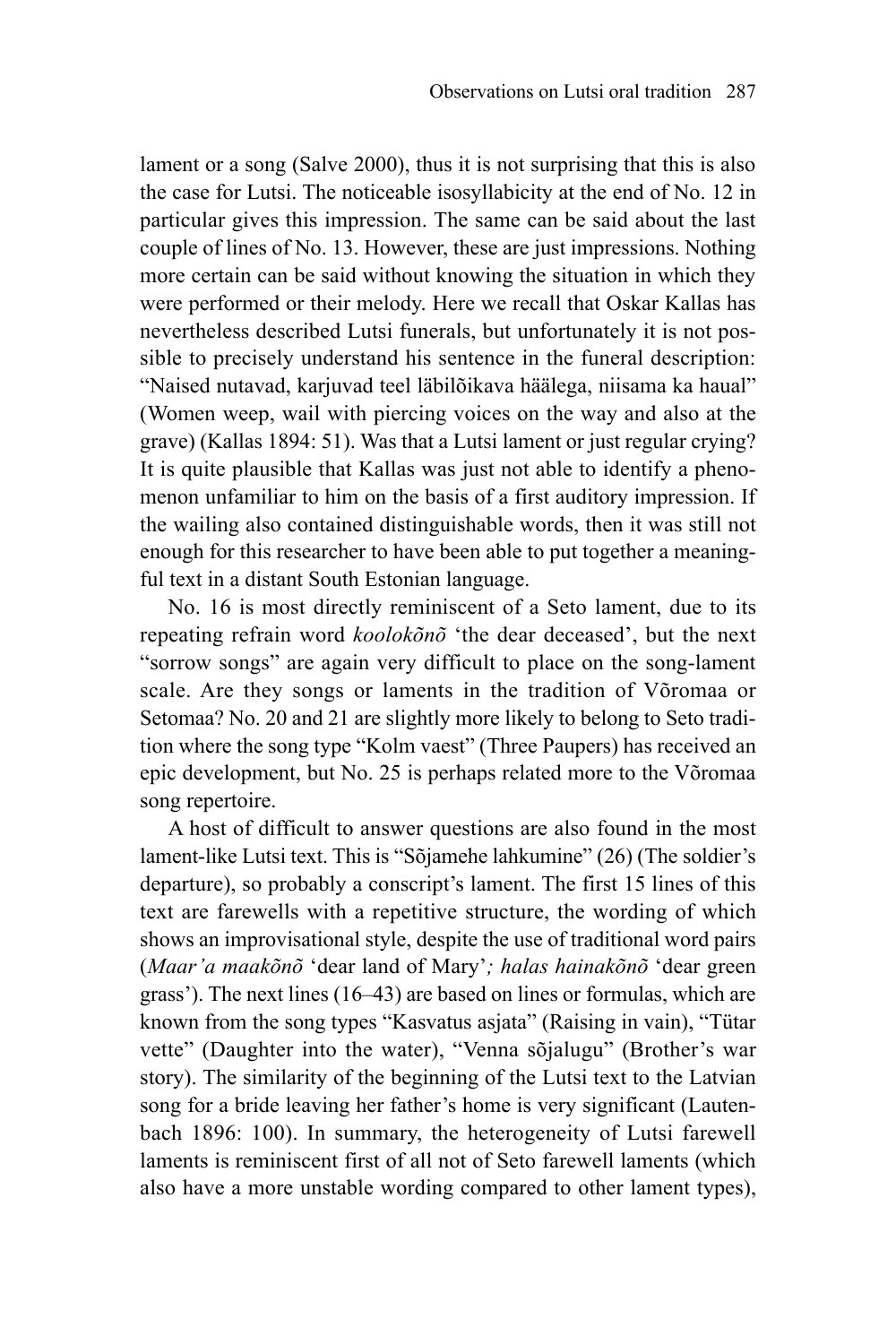but fragments of chants documented elsewhere in Estonia (Tampere 1960: 205–206). Can the latter be considered the late remnants of an older lament tradition? In other words, the question is whether this is an example of a stagnant or forgotten and decaying cultural phenomenon. Seto lament culture represents a much higher level of development compared to these fragments. In Veera Pino's opinion, the inevitable subjectivity of the solution to the entire lament vs. song dilemma can be seen in the list of "clear or probable" Lutsi laments given in the introduction of *Seto surnuitkud* (Seto mourning laments), in which only a part coincides with those named here as possible laments (Pino & Sarv 1981: 4).

As noted above, later collections, though much poorer and more monotonous than Kallas's collection, can still provide important additions in some cases. For example, Paulopriit Voolaine still met with Kallas's informants on a documentation trip in 1925 and wrote down variants of the same songs and possible laments, including a probable farewell lament performed by Jaan Herman (Kallas 1894, No. 26; cf. AES, MT 102, 22(1)), which provides a good opportunity for comparison. Also worthy of note is the mourning lament where the collector's explanatory sentence contains an interesting lament term.

"Tütar kuigõlõs (laulab nuttes venitavalt) ema haual" (A daughter wails (sings crying in a stretched manner) at her mother's grave):

| Maamakõnõ armakõnõ!      | 'Dear mum, my dear one!         |
|--------------------------|---------------------------------|
| Lätsi Maar 'a maa sisse. | You've passed into Mary's land, |
| verevä liivakõzõ sisse.  | into the red earth.             |
| Halla haanakõzõga        | With green grass                |
| Kati'silma'kinni.        | [they] covered your eyes.'      |

ERA II 33, 46(12) – P. Voolaine < Agata Jakimenko, age 80 (1930).

Two traditional forms present evidence for a Finnic source: the alliterative word pairs *Maarja maa* and *hal'as hain*, which appear in a number of story types. Correspondence to Seto and also lament traditions is shown by the word pair *maamakõnõ armakõnõ* 'dear mum, my dear one', which in Seto laments is a usual form of address used for a mother.

Among the Finnic peoples with lament traditions, the word *kuigõlõma* 'to wail, lament' has no corresponding form. The exception, however, are the Leivus who know this word, but the extent to which its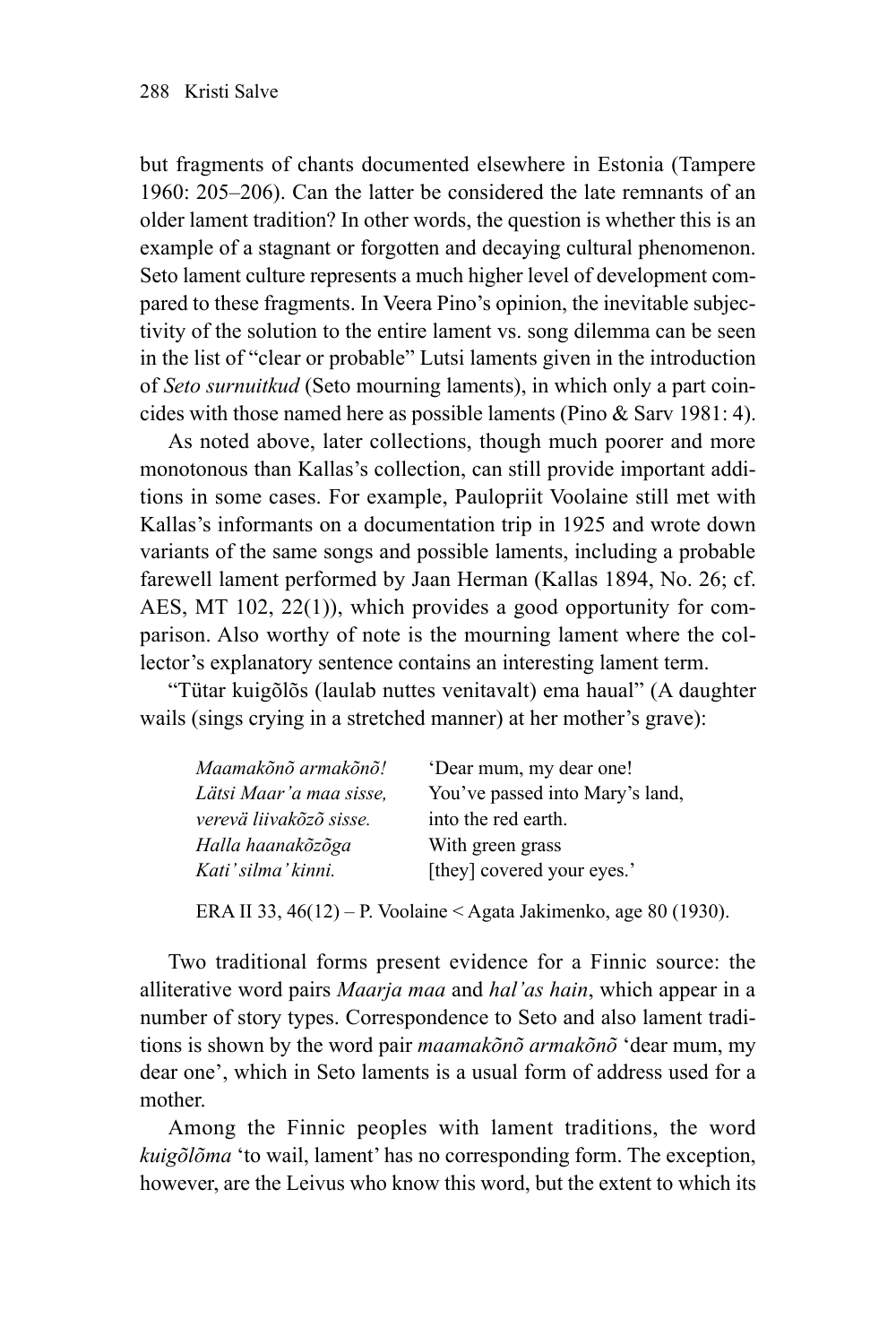meaning overlapped with its meaning in Lutsi is not quite clear. What did the informant mean with the following words: *ku ma zes ikki, zes ma ende ikki un ikki. ku ma zes vauglezi un kuiglezi, zes ma ende vauglezi un kuiglezi* 'when I cried then again, then I just cried and cried. when I just wailed and lamented, then I just wailed and lamented' (Niilus 1937: 26, p. 48). As well as expressing the poetic-musical whole, the possibility must be considered that these may be asemantic cries and shouts of despair. The latter is also made more probable by the following sentence, according to which *peni ka vauglezi un kuiglezi* 'the dog also howled and whined'.

Unfortunately, Voolaine has not always included such informant explanations and we once again encounter the difficulty of distinguishing laments and songs. Help can again be sought from address forms (*Tütrekene, mu armakõnõ* 'daughter, my dear one' – AES MT 22, 2), also the interjection *ee* (ibid.) may provide a hint – it could indicate a moan, sob, or other sounds related to crying.

Another obvious mourning lament (Mets et al. 2014: 270–271) repeats the address line (*A mu tütrekene, mu kallikõnõ* 'Oh my daughter, my precious one' or its variants), likewise several lines begin with *a*, which much like the aforementioned *ee*, was probably necessary for the lamenters as a way to take a breath, while simultaneously helping to structure the text. This rather long text can safely be considered a lament, but its origin is uncertain. It is quite distant from the Seto lament tradition as well as from the Võromaa lament-like orphan songs and also from old Lutsi folk songs. We do not encounter traditional lines in this, let alone line pairs or groups, not even consistent word pairs, except perhaps *käekeze kergekeze* 'dear light hands' and *vahadzõ hiuzõkõzõ* 'dear yellow hair'. We recall that such word pairs are used not only in folk songs but also in short forms and folk prayers, for example *kuri kotus, valge valuza päävä pääle* 'an evil place, on[to] the white light [of the] sun' (Kallas 1894: 56). Perhaps Lutsi laments show a mixture of early traditions with those of neighbouring nations? It is to be expected that in a community with declining mother tongue use borrowed songs would appear including in the category of "sorrow songs and laments". In addition to the aforementioned Latvian loan No. 14, the quatrain No. 24 can without hesitation also be considered a loan. The matter is more complicated with text No. 18. Its structure also seems unusual (with the exception of the first line, of course, which is a line familiar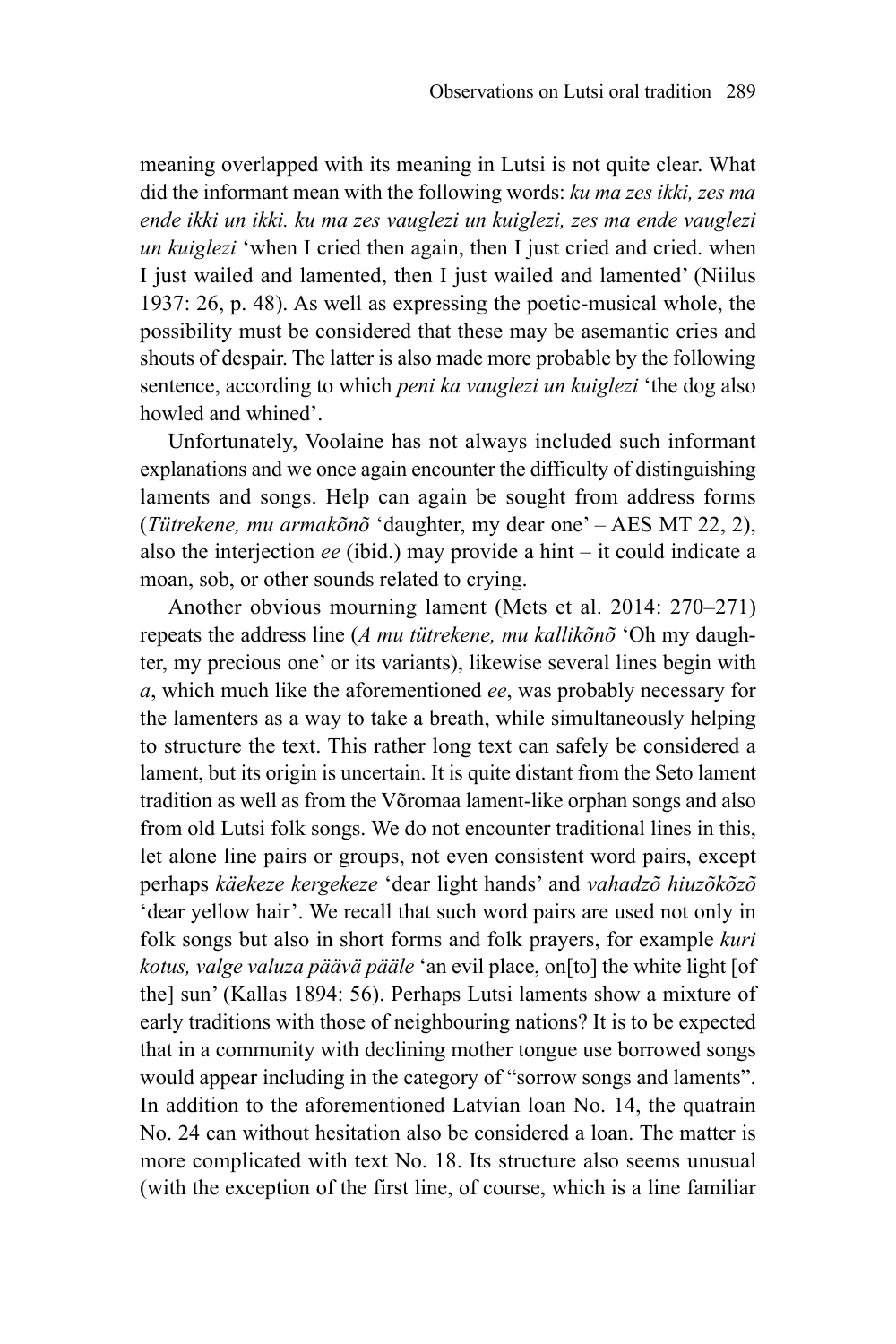from runic songs). A clear parallel with Veps tradition forces us to abandon the assumption that this could be a Latvian loan. A song has been documented from the Veps, which contains the same keywords: cuckoo, branches (= trees, in Lutsi), family members who are found to be missing:

| Tuli kägoi vastha     | A cuckoo came to meet                                                               |
|-----------------------|-------------------------------------------------------------------------------------|
| Kaik oksaized lugi    | [It] counted all the small branches                                                 |
| Ühted oksast ei olend | One branch was missing                                                              |
| Kedak sinaiz ei olend | [there] was no one like you                                                         |
|                       | <i>Ei ole sötjad tatoihuttain</i> . the one who fed me, [my] dear dad, is no more.' |
|                       |                                                                                     |

(Setälä & Kala 1935: 377/9 (183))

The Veps song consists of several repeated episodes, each of which announces the absence of a family member. It cannot be ruled out that originally the Lutsi song was also long and multi-episodic, because this type of repetitive structure was still known – even favoured – by them ("Joodiku kojukutse" (Calling the drunkard to come home) or "Ema üle kõige" (Mother above all), Kallas 1894, No. 116–118). Since it is not possible for the Lutsi and Veps songs to originate from the same ancient source and its likewise impossible for the Vepsians to have borrowed a Latvian song, it remains to search for a common source in Russian (Slavic) tradition.

## **7. Wedding songs**

Several possible wedding laments (No. 65, 66, 81, 91, 92, 93) are clearly visible in Section VI ("Pulma laulud" (Wedding songs)). Apparently, Oskar Kallas considered them to be "leinavateks" (for mourning) in his notes concerning wedding song refrains (see Kallas 1894: 97). Most of them contain address forms (*Velekene armakene* 'dear brother, beloved one'), which are also found in Seto bridal laments. Three of the mentioned "lament candidates" are related to "pääköitmine" (head binding), i.e., the practice of placing the headscarf worn by a married woman onto the bride's head; however, the address lines facilitating identification of the genre do not appear in two of these. When comparing texts No. 92 and 93 with text No. 94, the same "head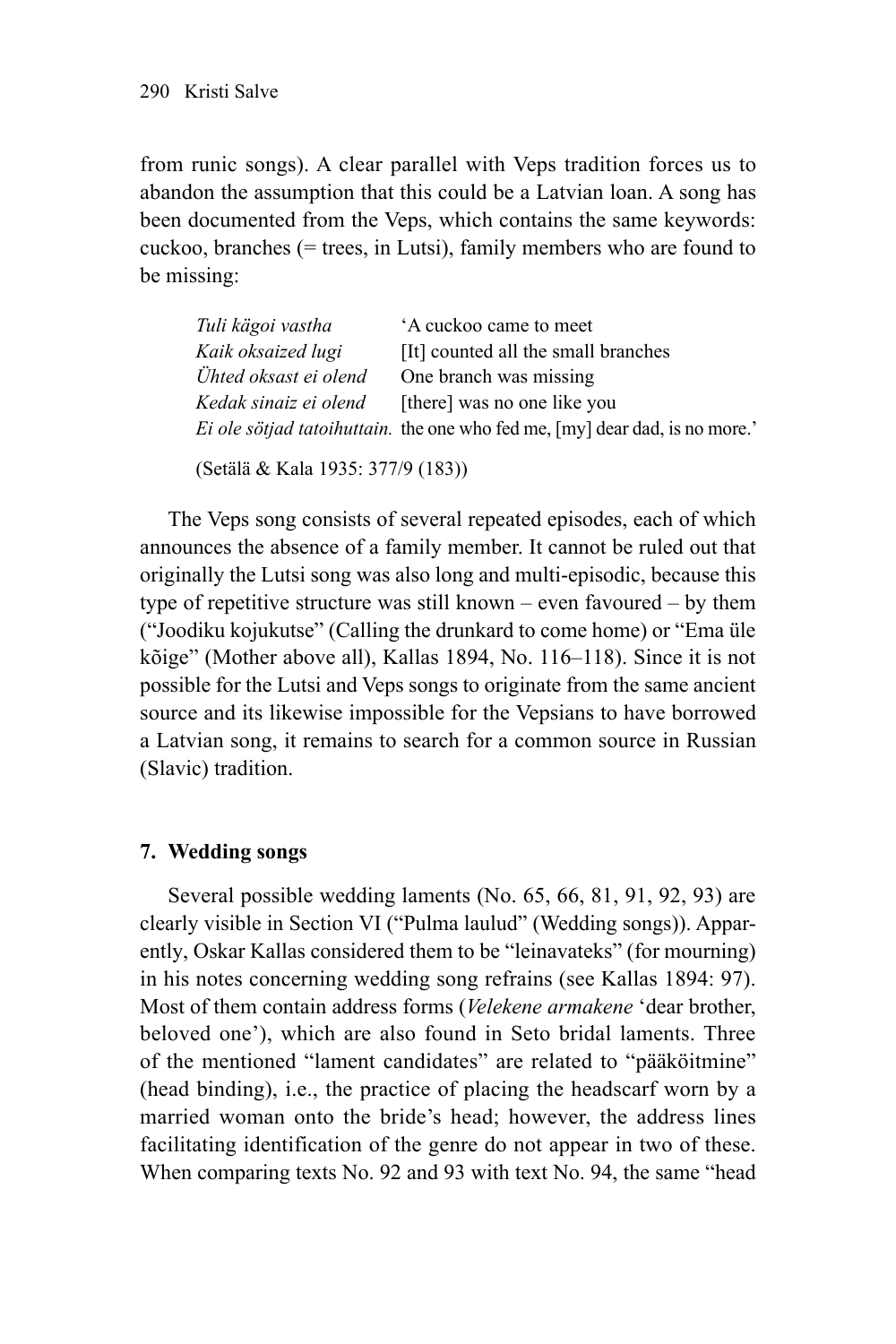binding" appears, but the difference between the first two and the last one becomes immediately apparent. In the first two, there is a complaining and plaintive tone, the lines, especially those of the fragmented No. 93, vary considerably in syllable number. A completely different tone prevails in song No. 94, which is a mutual reproaching song characteristic of weddings. However, a hint of the bride's ritual weeping can be detected in it (Tedre 2000).

Of course, questions are raised by the fact that, at Seto weddings, lamenting occurred only during the first half of the wedding held in the bride's home, while the "pääköitmine" (head binding) took place in the groom's home either immediately upon arrival or at the end of the celebration (Kallas 1894: 68). Perhaps the solution is that, according to Kallas's description, the Lutsis combined two rituals: the brushing of the bride's hair – which other Finnic nations, for example the Votians and Vepsians, did on the eve of the wedding after going to the sauna – and the putting on of the wife's headscarf, which was done only at the groom's home. The Latvians, including in Latgale and even in the Ludza region, had a custom of calling participants to the head brushing with a song, which took place before the head scarf was placed on the wife's head (Vītoliņš 1968: 1164, 1165: 423).

In addition to the observations above, there are a couple of lamentlike songs, which Kallas classifies as "minija laulud" (daughter-in-law songs) (No. 95, 97). The dramatic contrasting of a daughter-in-law's and unmarried young woman's periods of life is also very characteristic of wedding laments. Especially the beginning of No. 95 and starting with the second third of No. 97, one can see lament-like address lines and a noticeable lament-like feeling.

As we have already seen, a portion of wedding songs can also be laments, but likewise there are also songs which have no connection with wedding customs. They deal with relationships between young people (No. 63) or are fragments. In Lutsi wedding songs, two different historical layers stand out immediately, which can even be mixed within a single text. On one hand, old-fashioned, often pan-Finnic, wedding songs are well-represented, as for example "Puutus puusatu ette" (Came upon a hipless bride) and "Oota, kuni kasvan kaasikuks" (Wait until I grow up to be a wedding singer) (Kallas 1894, No. 61, 62). All of the so-called "kaasikute laulud" (wedding singer songs) must be considered old-fashioned. These include a series of praises sung by the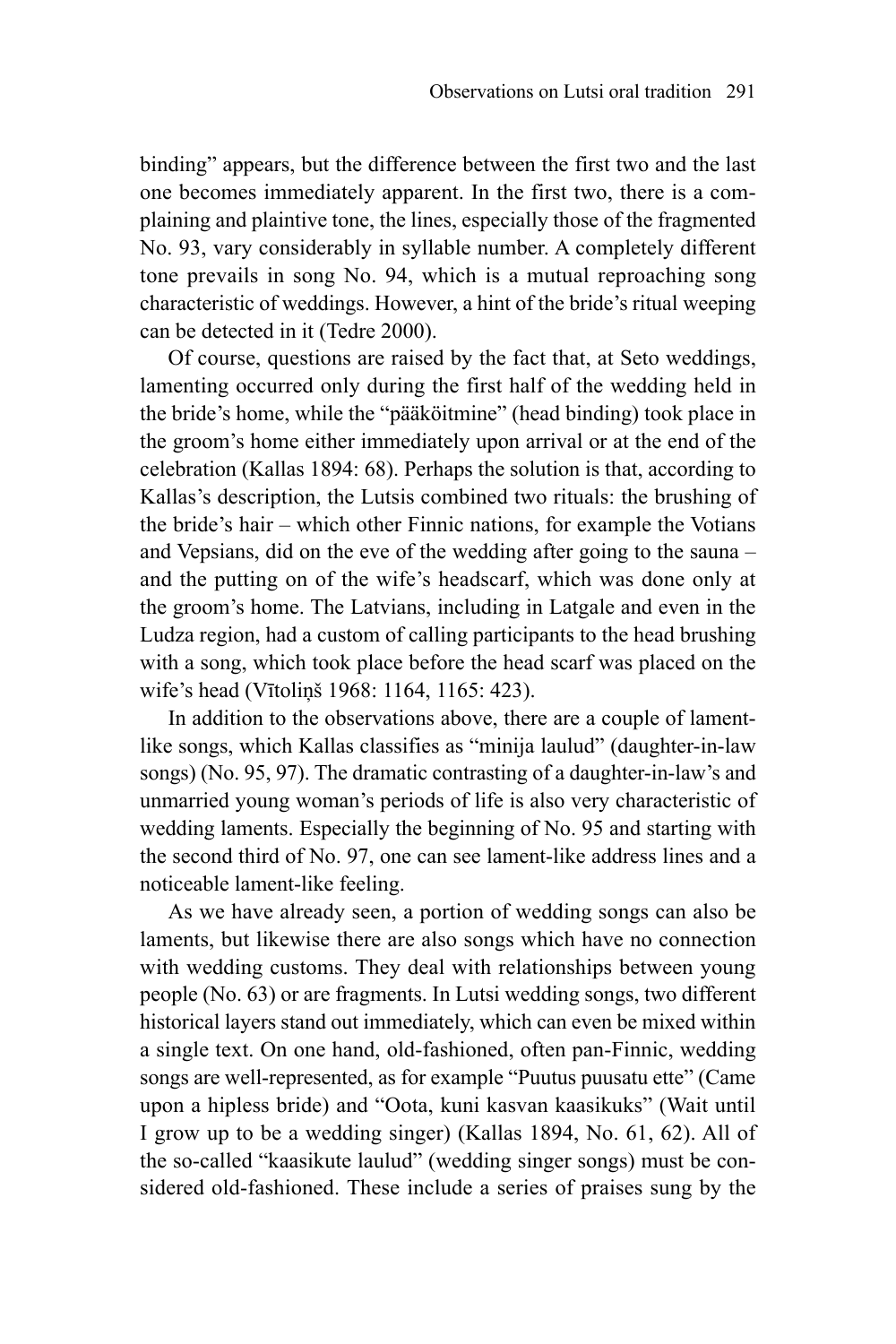groom's wedding singers for themselves and the groom (No. 71 et seq.) or mocking songs by the bride's singers to the groom's singers (No. 85).

Similar songs are also known among the Setos, the Leivus, in the Kraasna community, in Võromaa, Tartumaa, and (Ida-)Virumaa as well as by the Votians. With the exception of the Votians and residents of Virumaa, these were sung with various modifications of the refrain *kaske-kanke*.

As the distribution already shows, the wedding singer songs probably represent a very old tradition (Salve & Rüütel 1989: 30–31). The *kaskekanke* refrain has been a kind of logo or signifier of wedding songs for South Estonian-speaking groups, so that for Russians and Latvians in Latgale it came to mind immediately when Oskar Kallas said he was collecting Estonian songs (Kallas 1894: 67). For the Leivus, the refrain appears to have been an axis around which material of different origins was added. Latvian wedding songs did not have refrains (see Vītoliņš 1968) and in general no system of refrains developed in Latvian work or ritual songs comparable to that found in southern Estonia, although Tampere (1956, 1956a) seemed to see some commonalities in them. As far as Setomaa is concerned, it is thought that the tradition of refrains was lost in various singing styles in its southern part due to foreign influence (Sarv 1999: 298–307). But was foreign influence weaker on the Leivus? Probably not. Therefore, the difference must be noted in each case individually.

It is almost impossible to distinguish between older Seto and Võro wedding songs due to their great similarity. Looking back, it is not possible to answer questions about the earlier performance style, single- or many-part singing, etc. If many-part singing was known, was it similar to that of the Setos or that of (western) Võromaa? At first glance, the address word *tätäkene* 'dear daddy' may seem to point towards the Setos; however, this word also appears in certain contexts in the colloquial speech of Võromaa.

A slight hint pointing in the direction of Setomaa is the fact that the wedding song "Velle vihtlemine" (Brother's whisking [in the sauna]), which is known by many Finnic nations and tribes (Kallas 1894, No. 72, Rüütel 1970), includes the same horse praise added to the end of a variant performed in 1925. The lines *Püzüi no putsai puusa pääl,/ Linaseeme lehe pääl* 'a bird feather does not stay on the hip, linseed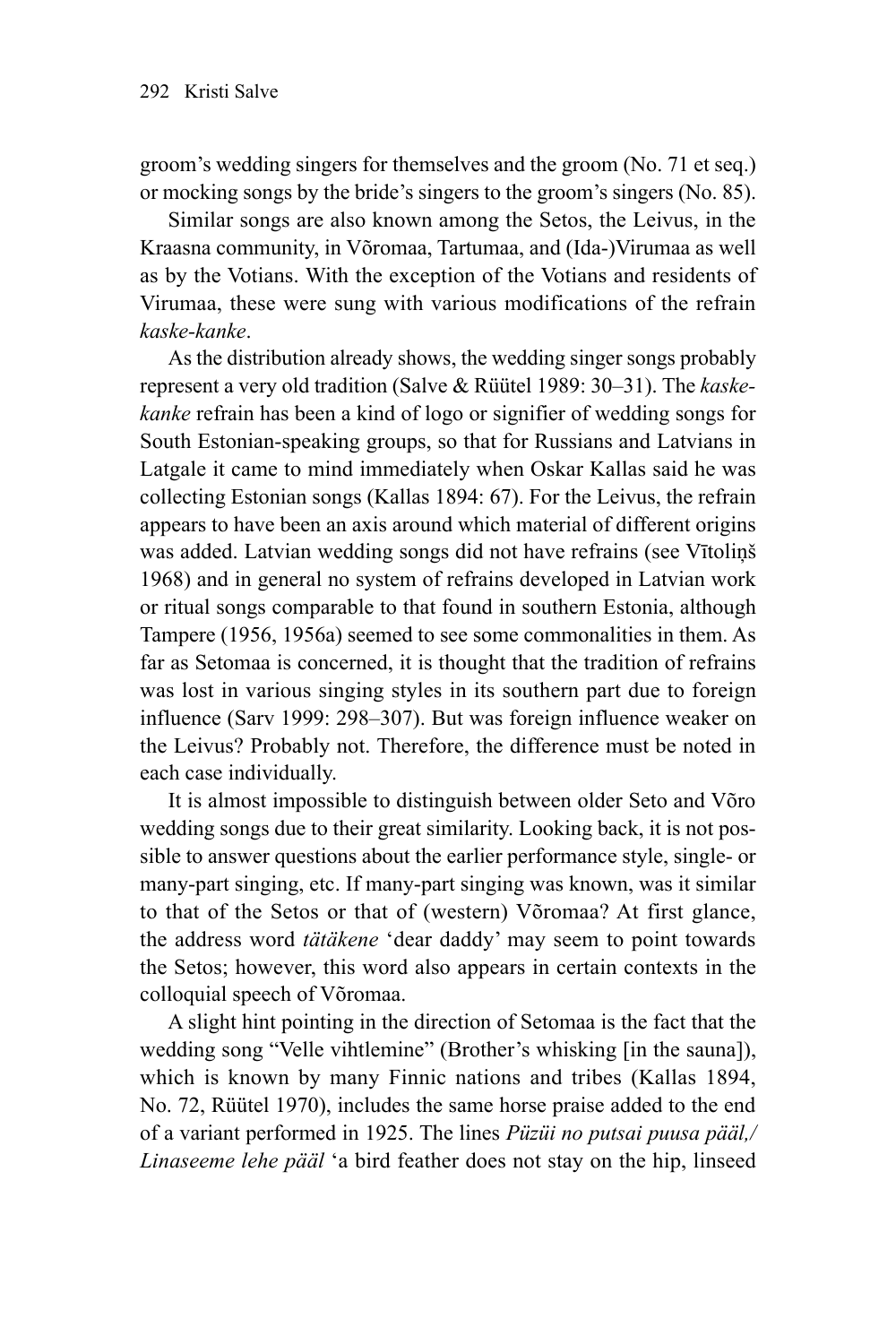[does not stay] on the mane' (AES MT  $102$ ,  $21$  (3)) are characteristic specifically of the Seto repertoire.

It is noteworthy, however, that Latvian loans have found their way into even a song style as conservative as wedding songs. Oskar Kallas includes notes such as "Läti keelest lauliku 'ümberüteldud'" ("Rephrased" by the singer from Latvian), apparently based on the singers' own words. Thus, on one hand, clear Latvian influences (No. 75) have been left unmarked, while on the other hand, among those marked as loans at least a part are runic-song-like lines (for example, lines 14–15 in song No. 98, most of which is translated very fluently from Latvian).

Sometimes we also find lines or line groups in Lutsi songs, which are not Latvian loans, but are also unknown in the Estonian tradition. A more reliable identification of these apparently locally sourced song components and perhaps even songs will only be possible if all runic song material is digitised and is added to the database ([www.folklore.](http://www.folklore.ee/regilaul/andmebaas) [ee/regilaul/andmebaas](http://www.folklore.ee/regilaul/andmebaas)). Already in its current form, the runic song database was a great help in writing this article.

The local name for the groomsman – *põksaja* – reached the wedding songs. In a mocking song about the groom's wedding party (Kallas 1894, No. 85, 86, three later transcriptions by Voolaine in different collections from one singer) several parallel lines describe who is sitting on the back of whom (or what). In this song, sits *põksaja põdra sälähn*  'the groomsman on the back of an elk', but the bride, for example, is sitting alternatively on *mõhe* 'a bread trough' or *mõõga* 'a sword', etc. The striving for alliteration is very strong.

#### **8. Calendar songs**

Following Oskar Kallas's classification of Lutsi songs, we reach holiday songs or, according to their modern name, calendar songs. These include two Shrove Tuesday (Estonian: *vastlapäev*) songs, one Palm Sunday (South Estonian: *urbepäev*) song, and eight "swinging songs" (Estonian: *kiigelaul*). The case of the Shrove Tuesday songs is clear. It is clear that these are connected with Võromaa tradition both in terms of content and refrains, for which there is no evidence in Setomaa *Maaselitsa* (Shrovetide) songs. The first of these Shrove Tuesday songs (No. 49) contains mourning motifs indicating the approaching fast,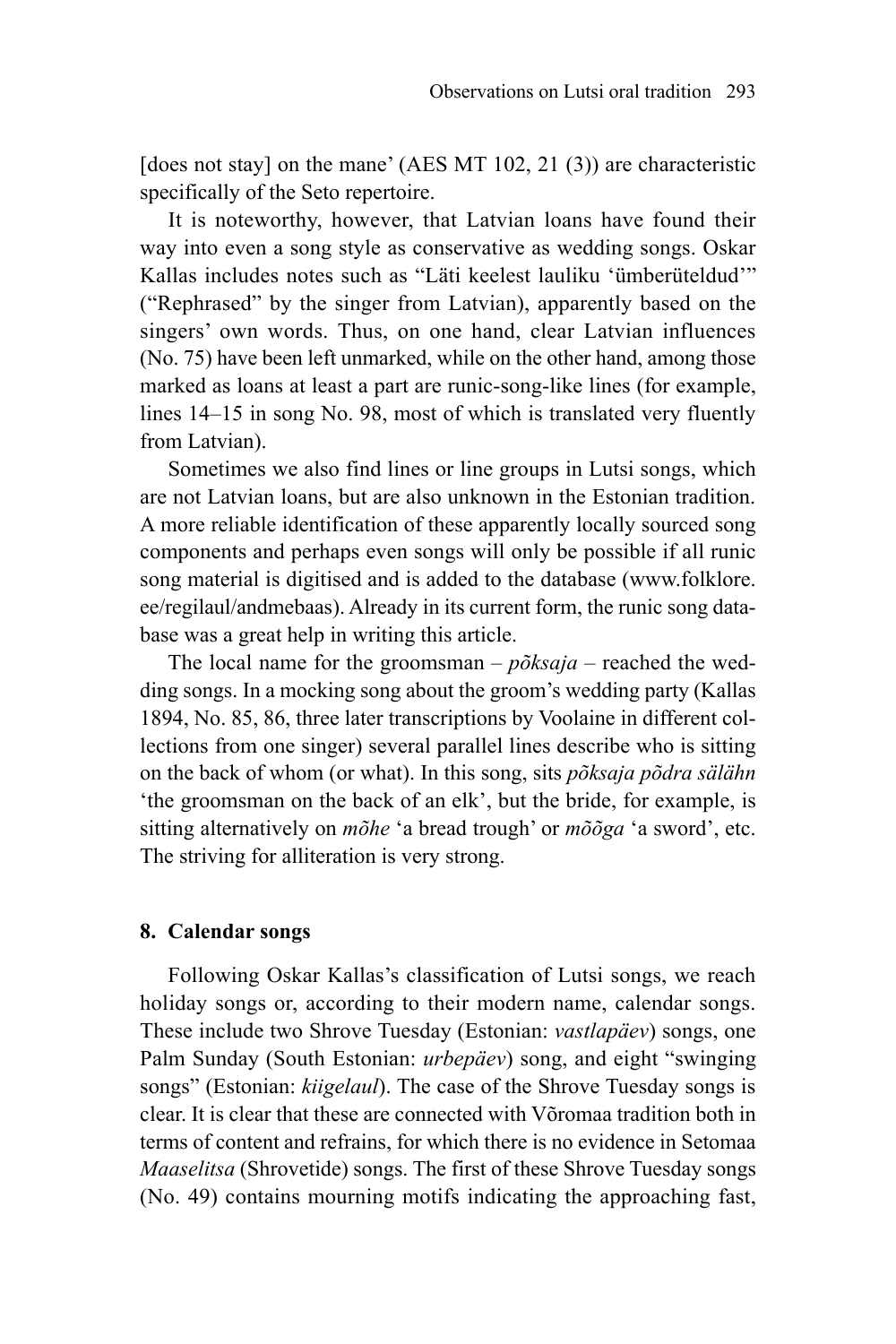which are typical of Seto *Maaselitsa* songs, but which also fit well into the Catholic context of Latgale.

Quite a few questions are raised, however, by the only Palm Sunday song. Perhaps Ülo Tedre's Seto hypothesis was also partially inspired by Oskar Kallas's parenthetical note<sup>1</sup> after *Urge päiva /urbepäeva/ laul* (Palm Sunday song) ("I heard the same song in Setomaa; "tsõtsõ" is an exclamation called out in rhythm with the movement of a swing." see 1894: 94). It is only surprising that Kallas noticed this similarity with a Seto song, but nevertheless wrote the Lutsi song refrain word as *tsõdze*. In light of the Seto traditional *tsõõ-tsõõ* refrain, it is clear that Kallas made a mistake. Perhaps he confused an asemantic refrain word with a similar kinship term (i.e., aunt)?

A refrain word occurring at the beginning of a line is found in several types of Seto songs, also in variants of the Palm Sunday song. However, another style exists: the refrain word occurs at the end of a half-line or line. This latter style is also known in the work and ritual songs of Võromaa (and more broadly in southern Estonia and in South Estonianinfluenced central Estonia) (see, e.g., Vissel 1988: 173, 177, 189). However, no real Palm Sunday songs are known from Võromaa (or from southern Tartumaa and Mulgimaa), therefore, at least in the 19th–20th centuries these were only part of the tradition of the Setos and Lutsis.

Swing songs are well-represented with eight texts in Oskar Kallas's book. Literally only two of the swing songs are associated with Easter (No. 52, 53), Kallas probably titled the third (No. 54) "Lihavõtte hällü laul" (Easter swing song) according to the singer's own description, the holiday is also named in Song No. 55. In all of southern Estonia, including Setomaa, but also in Latvia, swinging and swing songs are associated with Easter. Lutsi swing song refrains correspond to the refrains known in southeastern Estonia (also in Setomaa), which vary though in their sound structure: in Lutsi, for example, *Häde eiu kuku*; *Häde eia kako.* And, incidentally, Kallas recorded the same refrains with small variations in Kraasna. Very few swing song melodies have been recorded from the Latvians, and most of them also come only from Latgale (Vītoliņš 1973: 49). In this context it should be noted that the known Latvian swing songs do not have refrains.

<sup>1</sup> "Sama laulu kuulsin Setu maal; "tsõtsõ" on hüüdsõna, hüütakse ühes taktis laudkiige liikumisega."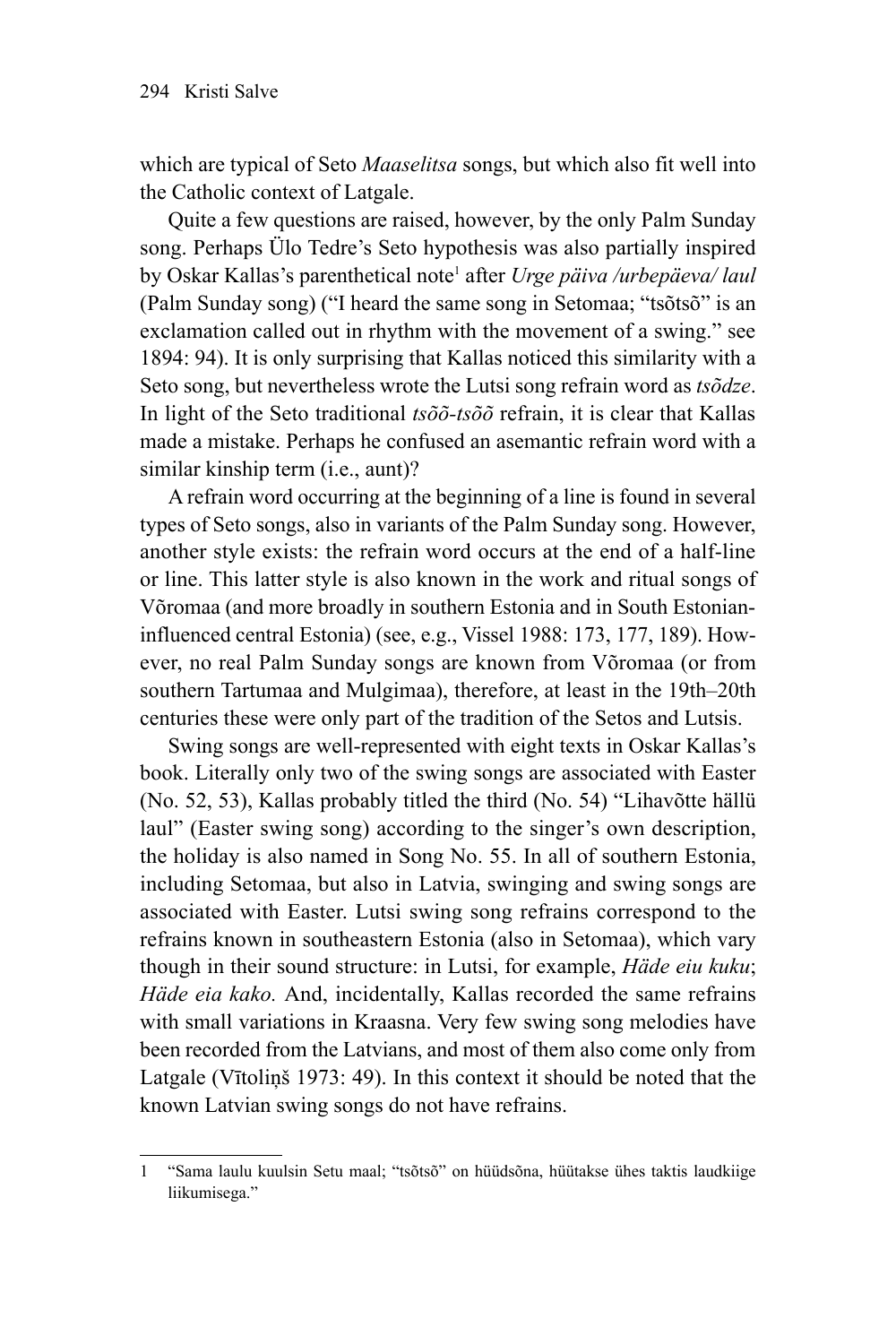Among the calendar songs, Oskar Kallas also included one, which is described as a "talze pühi laul" (Christmas song). This is a game song, which represents the newest revisions of the "Väravamäng" (Gate game). Since Christmas time was the most important time for playing song games, then it is also understandable to name the corresponding song after Christmas.

But where are the Lutsi Martinmas (Estonian: *mardipäev*) and St. Catherine's Day (Estonian: *kadripäev*) songs? The complete disappearance of these over a couple of centuries is difficult to explain only with the surrounding population not being familiar with Martinmas or St. Catherine's Day mummers. Marking the feast days of saints in this way would also not have been contrary to Catholic principles. The fact that the Latgalians and Slavs practiced mumming on Christmas should not have ruled out the Lutsis mumming on Martinmas or St. Catherine's Day. By comparison, the Livonians continued to go mumming on Martinmas even though their Latvian neighbours were unfamiliar with this custom, but still learned from them to go mumming on Shrove Tuesday with the corresponding songs (Salve 1984).

It is clear that already by the 17th century, not to mention the beginning of the 18th century, Martinmas traditions together with corresponding songs had to have developed in Estonia long before. Otherwise, it is simply not possible to explain their all-around correspondence – in words and melodies – to runic songs. The oldness of Martinmas and St. Catherine's Day songs is also indicated by the developed unique regional characteristics. This question is very intriguing. The matter is also not made clearer by several Leivu Martinmas songs or fragments, which were recorded by Valter Niilus (AES 154: 20), since one of these is clearly a translation and only one line has been recorded from the other two, thus nothing can be concluded based on them.

Incidentally, Oskar Kallas only recorded a few fragments a couple lines in length in Kraasna, in which, at least, Märt is mentioned (Kallas 1903: 107, No. 2). Based on this it is not at all clear whether this is a mocking of someone because of his name, a fragment from a description of the difficult Martinmas journey, or something else altogether.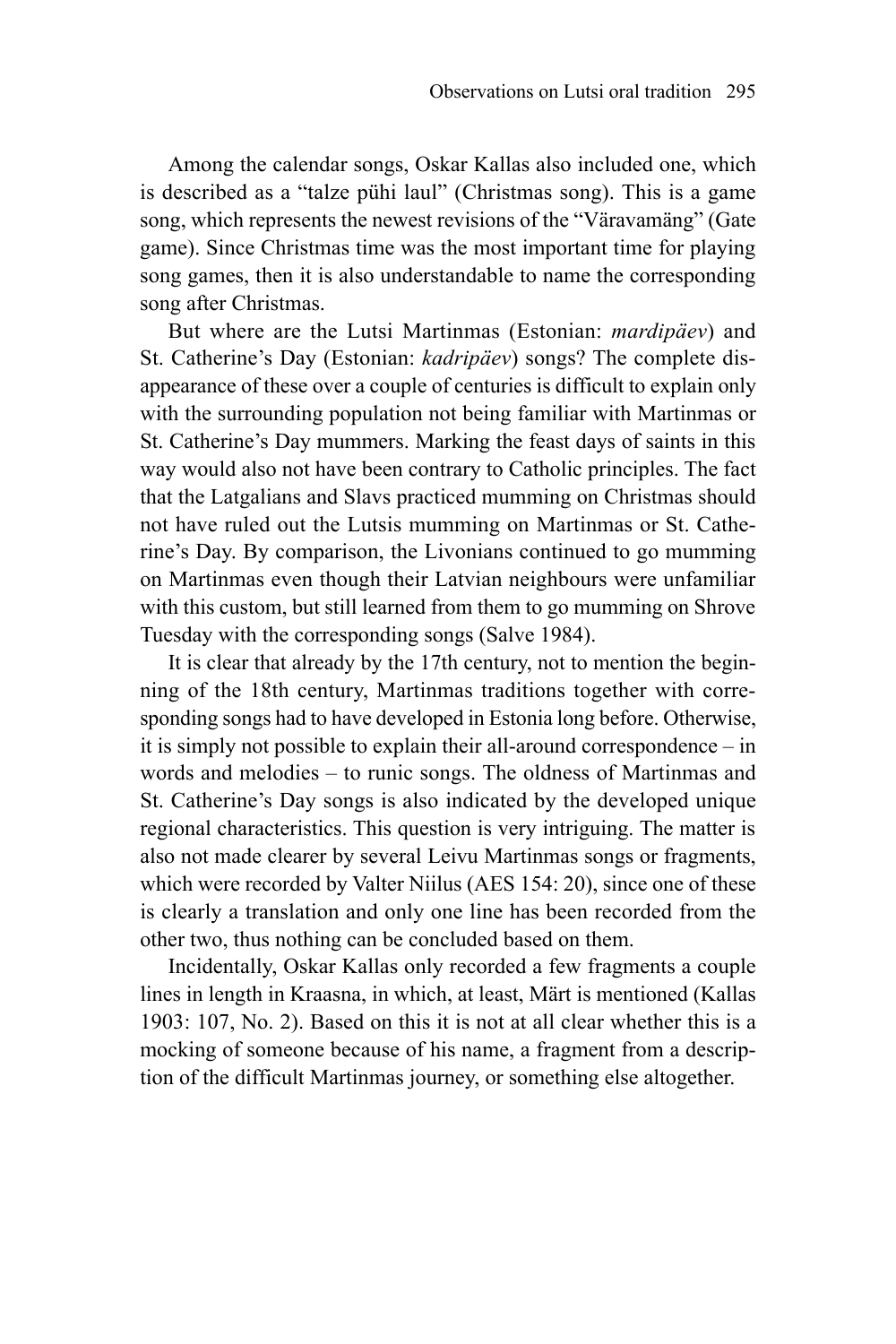### **9. Joking and mocking songs**

Oskar Kallas placed very different kinds of songs in the section "Nalja laulud, jorutused, pilkamise laulud" (Joking songs, droning, mocking songs). Here is the hyperbolically boastful "Küll mina olin mees" (Sure, I was a man) (the type name used today is "Noorena võtsin kirbu kinni" (I caught a flea when I was young), No. 30). This was also widely known in Estonia. By contrast, "Poisse pilgatakse" (The boys are mocked; No. 46) and "Peretütart pilgatakse" (The farmer's daughter is mocked; No. 47) have no direct equivalent. The first one still contains allusions to runic songs, in the second one we encounter a clearly intentional example of alliteration, but its metre is quite variable and leans more towards the characteristic six-syllable structure of children's readings. The opening lines of "Naisi pilgatakse" (Women are mocked; No. 48) are unclear, but this is clearly due to forgetting, because the last three lines strongly refer to the runic song type "Teomehe tillike" (The corvée peasant's willy), which is widely known in Estonia.

In this section, we also find humorous children's songs or readings about animals or birds ("Parmu matus" (The gadfly's funeral), "Tsiri, tsiri tsirgukene" (Chirp little bird), "Kits, mits habõnelle" (Goat with a beard), etc.) as well as the cumulative "Läätsä lää ei kotti" (Lentils do not go in a bag), which stands between a fairy tale and song.

Two different dance songs (No. 31, 32) are identified by the singer as "old Swedish songs", which excludes the possibility of learning and/ or creating them on site. But while these songs give a close and familiar impression, it is not so simple. It seems possible that these songs, while using runic song techniques and containing specific traditional elements, for example, word pairs, only received their current form among the Lutsis. Dance song No. 32, which was documented later also from the Lutsis, is clearly based on songs such as the "Pudrukeetmine" (Porridge cooking), which uses a chain of parallelisms based on first names, and "Löö pilli" (Play a tune), which speaks about playing a musical instrument, but some alliterative word pairs, such as *pikk Piitre* 'tall Piitre', are also traditional. In the case of dance song No. 31, it is not possible to refer to a specific song. It seems to have been constructed from smaller parts, for example, lines, half-lines, word pairs, beginning with *tantsivast tammest* (about a dancing oak tree) in the first line.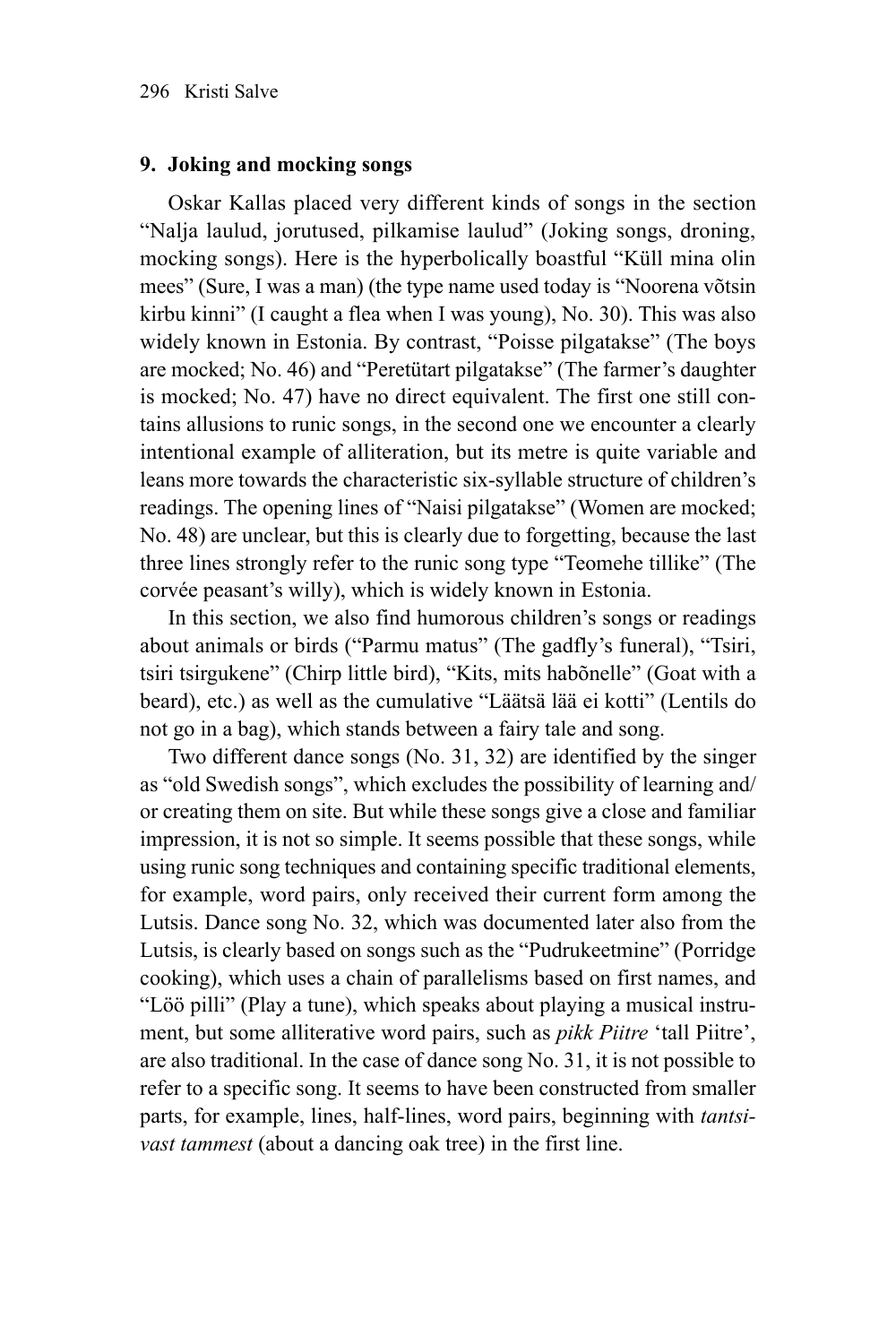Very intriguing are the two or three variants of "Minä lätsi mõtsa" (I went into the forest) (No. 43 and 44, lines which differ are noted next to the latter song), which Oskar Kallas could have easily placed with the narrative songs. The beginning of the song makes one think of a borrowing, but then come alliterative lines and traditional word pairs. Hunting and catching an animal (in this case, a goat), getting and hiding fat, the unwanted spread of a secret are reminiscent of runic song content motifs. In the end, the protagonist speaks about punishing himself with the lines

| Sai suure suningu,  | '[He] got a big judgment,   |
|---------------------|-----------------------------|
| Rase raha massangu, | a difficult money payment,' |

for which no correspondences could be found, though the word pair *rahaline raske* (difficult to pay) exists in the tradition as both lines might. Of interest are the derivations of the verbs *sundma* 'to force' and *masma* 'to pay', the first of which is still used in its old sense (to judge).

Finally, there is another song in the same section referred to by the singer as a "talsepühi laul" (Christmas song) ("Mina olin ka" (I was too; No. 42), which is a unique earlier version of the widely known game song "Metsa läksin ma ja metsa läksid sa" (I went to the forest and you went to the forest). This, like the aforementioned variant of "Väravamäng", has, in turn, given a basis for dating the age of Estonian songs associated with migration, still based on the theory that the Lutsis are descendants of 17th century immigrants (Rüütel 1971: 13–14; 31–33).

However, as already noted above, one can also imagine one or another song arriving in the Ludza area even with fewer or later immigrants. In addition, the uniqueness of No. 42 makes one reexamine possible borrowing relationships.

#### **10. Narrative songs**

Next, we take a closer look at narrative songs, which, in Ülo Tedre's opinion, provide a basis for a Seto origin for the Lutsis. First of all, it must be said that, according to Oskar Kallas's classification (which Tedre appears to have fully accepted), Section VII entitled "Jutustavad laulud" (Narrative songs) also includes several songs, which, based on modern understanding, should not be here. Songs about birds and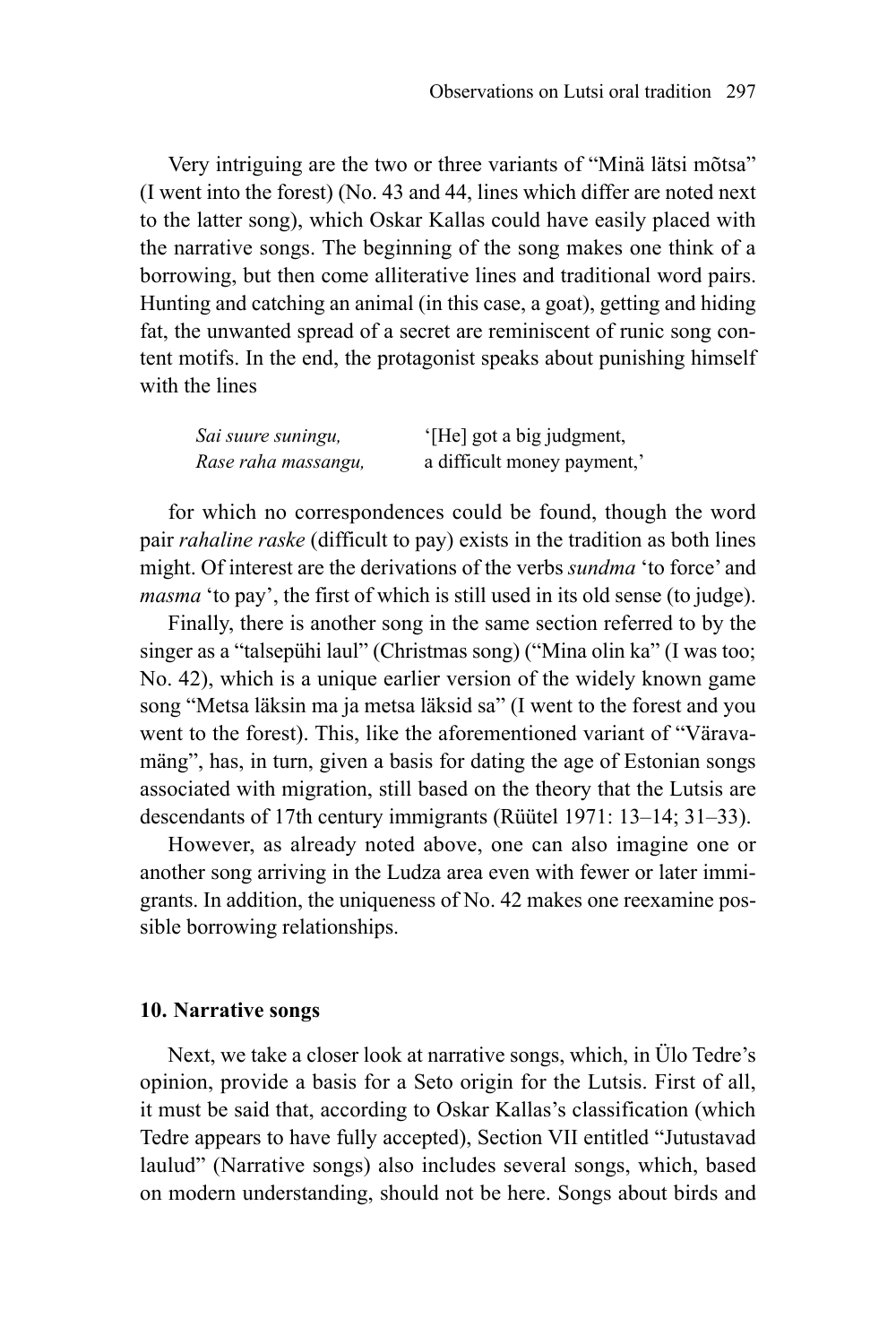animals, which belong to the repertoire performed to children, are included in this category and similar ones have also been included with joking and mocking songs. Often, they have a narrative element.

It is worth nothing that "Kits ja hunt" (The goat and the wolf; No. 123, 124, 126) – apparently popular among the Lutsis – also has a parallel story in the Caucasus (Anderson 1927). There are also translated loans among the narrative songs (No. 133, 134, probably also 114). Kallas did not mark any of these as translations. A good example of a song whose origin Kallas probably did not ask about (or the singer claimed to have heard it from someone in Estonian) is No. 134 ("Kazus roosakene tee veerehn" 'A little rose grows on the roadside'). This is a song where suitors are compared, which is unknown in this form in Estonia, including among the Setos. The dislike of an old man and desire for a young one is expressed through other images. Since Latvians also have songs about the same subject, the Lutsi song is probably derived from them. The opening line already points in that direction.

Repetition songs are strongly represented among the more runic-like and genuine narrative songs: "Haned kadunud" (The geese are lost), "Ehted kadunud" (The jewellery is lost), "Hobune kadunud" (The horse is lost), but also "Joodiku kojukutse" (Calling the drunkard to come home) (Kallas 1894: "Ema üle kõige" (Mother above all) or "Vanemad üle kõige" (Parents above all)) – so nothing Seto-specific. Note that there are three to five variants for each of these song types. Among the Lutsis, there are no older narrative songs from Võromaa, but likewise from Setomaa, there are none of the interesting songs referred to by Jakob Hurt as "muinasusulised laulud" (songs of ancient beliefs, Hurt 1904). Seto "ristiusulised laulud" (Christian songs) are represented by "Jeesuse surm" (Jesus's death), which is the only documented Lutsi runic-style legend song and appears as two fragmentary versions (Kallas 1894, No. 131 and 132). Could "Jeesuse surm", which is known to us as definitely being of Seto origin, have also earlier been known in Võromaa? The presence in Võromaa and southern Tartumaa of often fragmentary versions of individual archaic fairy tale and song types known in Setomaa at least allows for this possibility. The 17th century intangible culture of Võromaa is not revealed particularly exhaustively in the folklore collections of the second half of the 19th century. However, it is very likely that "Jeesuse surm" as well as several other Seto elements entered the Lutsi song repertoire thanks to Seto migrants.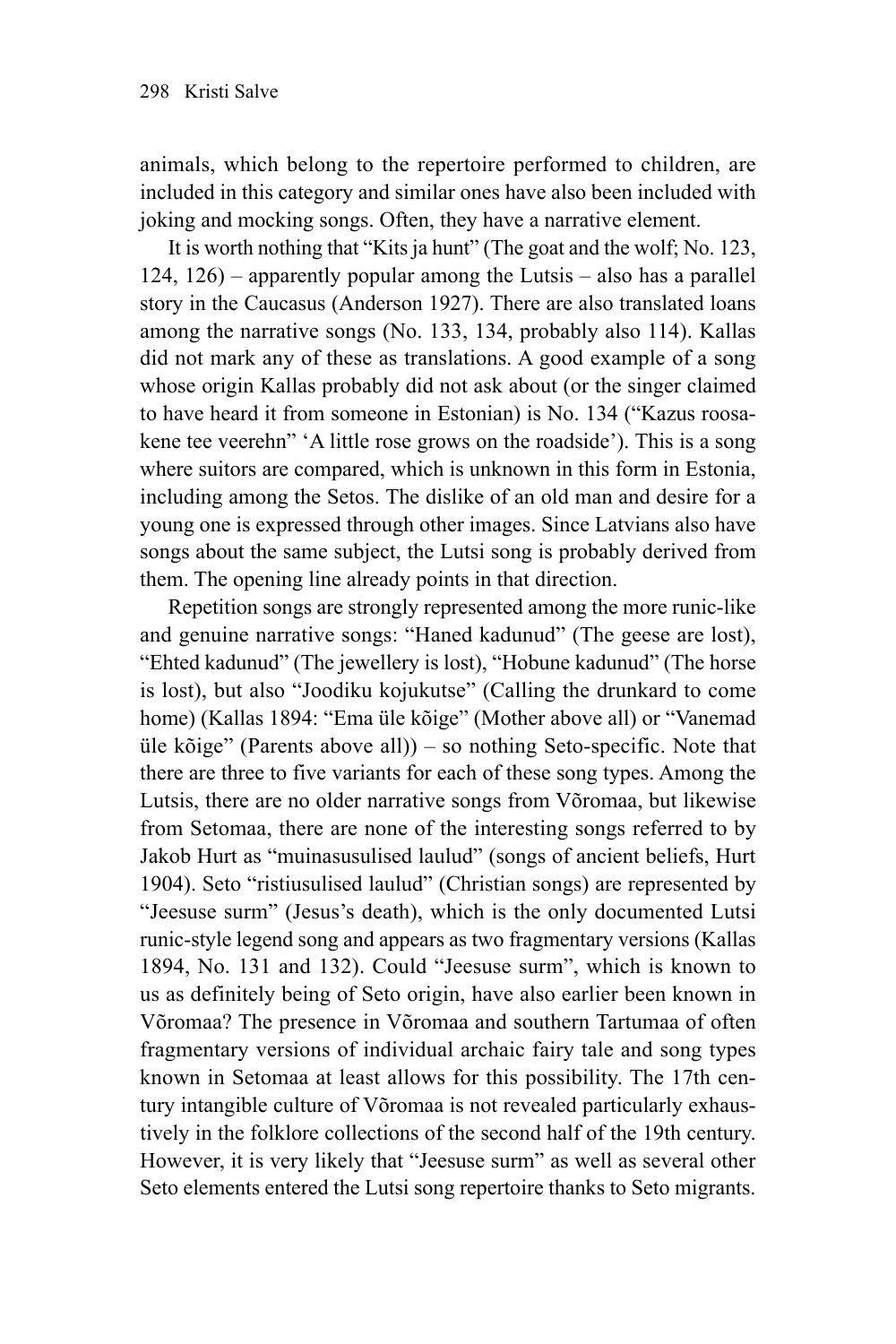A few narrative songs also stand out as they have no direct correspondences elsewhere in Estonia. For example, "Sulane künnil" (Farmhand ploughing) (Kallas 1894, No. 111–113), which includes corresponding lines from different songs, but as a whole, extended through motif repetition, is completely unique.

For many songs, I would not risk to state anything. For example, lines 2–5 of No. 114 ("Kolm tütart" (Three daughters)) are typical opening lines of a Seto narrative song. Moving further into the forest as she picks berries, a girl reaches the seashore, she chats with a fisherman and at the end of the song there are probably orphan song motifs, but there is nothing about it at all reminiscent of a runic song. Most likely this is a translation of a Latvian song, to which some of the motifs also refer.

Songs, which at least in 19th–20th century Estonian folk tradition have been categorised as children's songs, can be found in quite a few sections in addition to II, which is called "Laste laulud" (Children's songs). Along with several traditional South Estonian lullabies and playing songs, it also includes a fairy tale song related to the Seto repertoire (No. 6) and an endless tale about the rejection of a request to narrate the story (No. 9 and 10). Grouped with the children's songs, the opening line of No. 11 *Kur'g, kär'g, kus sa olid?* 'Crane, [black] woodpecker, where are you?' seems very genuine, but may be borrowed in its entirety. Incidentally, texts that are essentially children's songs can be found also in other sections, for example "Mitmesugused riismed" (Various remains).

Folk songs can hardly be classified in such a way where there would not be a few, which do not seem to fit anywhere. Oskar Kallas has called this section (VIII) "Mitmesugused riismed" (Various remains). It comes as some surprise that many of them (No. 135, 136, 137, also No. 143) are clearly herding songs, the first of which has the *lere* refrain. In southern Tartumaa and especially in Võromaa, there are herding songs with similar refrains (*leli*, *leele*, *leelo*), but precisely this one does not appear to be found in the Estonian material. Herding songs in Setomaa are known to have no refrains. These herding songs are the only Lutsi work songs, which have reached us today. Again, this cannot be seen as completely accidental. Functional work songs do not make up a proportion of Latvian songs comparable to that of Estonian songs; and herding songs are those that specifically are most numerous (Vītoliņš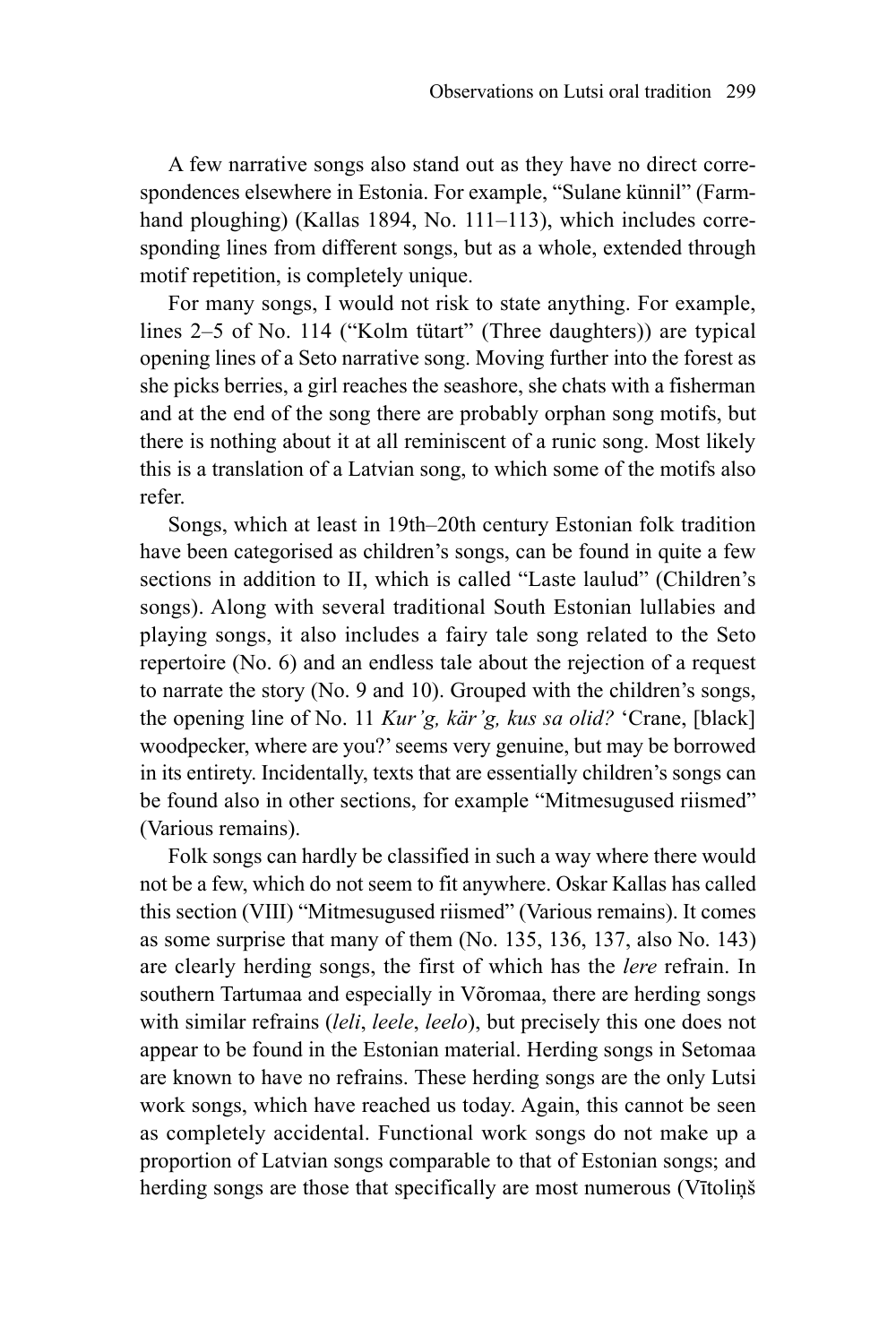1958). However, there is a harvest song in the much smaller collection of songs recorded in Kraasna, though with a secondary *kaske-kanke* refrain taken from wedding songs (Kallas 1903: 114).

Some of the other texts found in this section include short forms (No. 148, 150) or song fragments a couple lines in length whose song type could not be determined. It is also difficult to say anything about the quatrain No. 141, which seems to use alliteration, though its line pairs are not related to each other and also do not have any correspondences in the Estonian repertoire. More than in other sections, there appear to be Latvian borrowings here (in addition to those noted by Kallas, probably also No. 141, 142, 144).

## **11. Narrated songs**

There has already been reason in many cases to mention songs with an unclear form. In exceptional cases, there are texts, which can in no way be considered songs, though they are based on song plots. Let us take a look at a couple of these from August Sang's linguistically accurate documentation in the Academic Mother Tongue Society (*Akadeemiline Emakeele Selts*) collection. The first (see Mets et al. 2014: 137–138) is the story of a woman's murderer. The Lutsi text is reminiscent of the Seto (or, more broadly, the southeastern Estonian) "Naisetapja" (The woman's killer), but the correspondence is not very precise. It is missing the important final episode of "Naisetapja" with the criminal's repentance and punishment. On the other hand, the Lutsi story ends with the children being killed by wild animals that are summoned by their dead mother. The killer is the husband himself, so there is no place for the episode of visiting a tavern where the murderer is found. This rather concise Lutsi text is at its core about the children's search for their mother and the father's untruthful answers. The consistent wording used to address the father seems like a formula: *Ezä, sa mi däädä, kon mi maama?* 'Father, you [are] our daddy, where [is] our mummy?' In this text, the word pairs *soo veer – tee veer* 'swampside, roadside' as well as *vahtse vihaga vihtumine* 'thrashing with a new whisk' have a Finnic background. There is probably no direct connection between this Lutsi story and "Naisetapja". Instead, it is likely a retelling of a ballad from another nation's repertoire in Lutsi.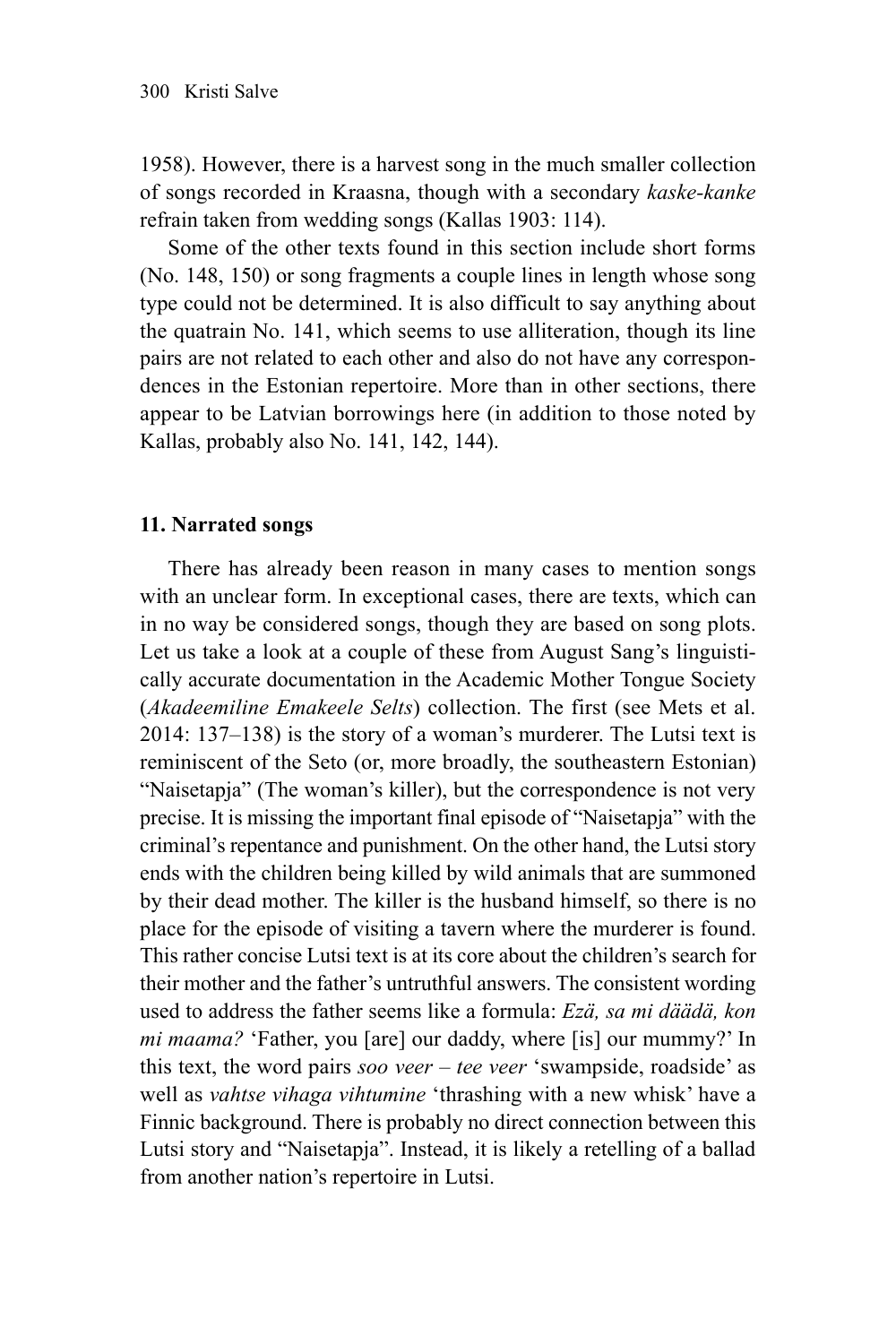Another text recorded by Sang (Mets et al. 2014: 134) also prompts a comparison with runic songs, namely "Venna sõjalugu" (Brother's war story). As also in the previous case, there are significant differences between this text and the usual form of this very popular song in Estonia, including in Setomaa. Missing parts include the opening motifs with news about the war and discussions of who must go to war, but also the brother's return in the end, other family members not recognising him, but his sister recognising him, and a dialogue between the siblings. The Lutsi text begins with this introductory sentence: *Sääd jo imä poiga sõtta.* 'Mother is already preparing her son for war.' Next, the mother as well as the three sisters and wife ask about the time of his possible return home. From the metaphorical answer given to the wife, it is clear that there is no hope of him returning home. The essentially impossible conditions for returning home are also featured in some of the variants in Estonia, but they are completely different.

Also in the case of this Lutsi text, a prose retelling of a song of Estonian origin can be ruled out, because their plots are too different. "Venna sõjalugu" is widely known among Baltic and Slavic nations, likewise there are parallel ballads about a woman's killer. Ballads have spread from nation to nation in such a way that they were taken from a foreign language and formulated into a song sung in one's own language. It may be that at some earlier point when Lutsi was still more vital, these stories told to Sang also would have taken the form of a song.

Compared to the aforementioned texts, the third one recorded by Paulopriit Voolaine is relatively unproblematic: *Poeg käskis ema vett tuua kirvest ihuda, minija käskis tuua vett leiba kasta. Jummal' ei tahtnud seda ja muutis poja "sokast soo viirde", minija "tedrest tee veerde"*  'The son ordered [his] mother to bring water for sharpening an axe, the daughter-in-law ordered [her] to bring water for making bread. God did not allow it and turned the son into a duck on the edge of the swamp, [and] the daughter-in-law into a black grouse on the edge of the road' ERA II 33, 24(1) < Lutsi, Pilda parish – P.Voolaine<Meikul Jarošenko (1930).

Probably the narrator fumbled about so much when telling these fragments that the collector did not try to record them verbatim, as he did for speech in verse texts. However, two (incomplete) lines leave no doubt that the informant has heard (or even known) the narrative song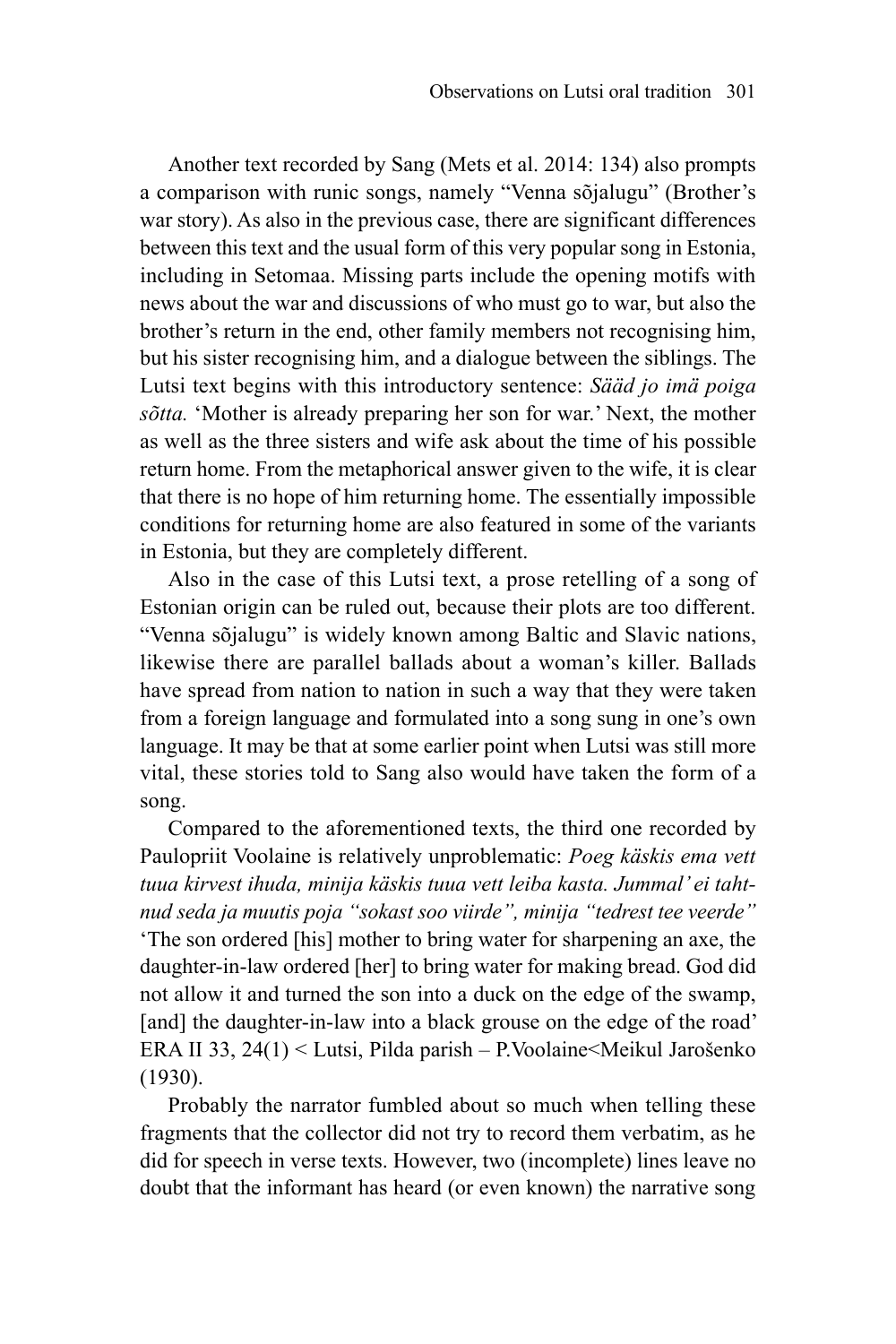"Tütred lindudeks" (The daughters become birds). Kallas (1894: 112) gives a 4-line fragment of the same song under the title "Kolm tütart" (Three daughters). The fragment corresponds to the normal form of the song and could easily be placed into the body of the entire song. By 1930, however, the relationship among events had already become confused: the innocent girls do not become birds at the son's urging, but instead [of the girls] the son and daughter-in-law do. Additionally, the metamorphosis is presented as God's punishment, as is often the case in creation stories. If the performer had not remembered the core words in two lines, which made it possible to clearly identify them, this would have resulted in one racking one's brain in vain, as is often the case for texts from fading traditions.

# **12. Comparisons with Kraasna and Leivu**

Although Lutsi songs have been compared with those of the other South Estonian language islands a number of times, it is worth it to stop by Leivu and Kraasna for a moment. Again, our knowledge of the Kraasna community is largely based on the work of Oskar Kallas. After him, only Heikki Ojansuu still managed to record language examples, including folklore texts. Kallas also published his invaluable material as a book (Kallas 1903), which presents the view that the Kraasna community is of Seto origin. As with the Lutsis, he has also relied here on oral historical tradition as well as linguistic and ethnographic observations.

The assertion that the Kraasna language island inhabitants were of Seto origin should, however, still be tested in several ways. Oskar Kallas was a competent philologist, but it should be noted that if we accept the possibility that migration occurred as early as the second half of the 16th century, then certainly a number of archaic features which are now characteristic only of Seto were historically known across a wider area of southern Estonia. For example, there are words found in the *Vastne Testament* (New Testament; 1686), which uses the Tartu dialect, that are known only in dialect collections from Setomaa (Peebo 1989). Russian influence may have appeared independently of each other in Seto and Kraasna. As for toponymy, to which Oskar Kallas himself assigned importance, it can be noted that Naha village in Kraasna is the namesake of a village in Räpina parish in Võromaa. His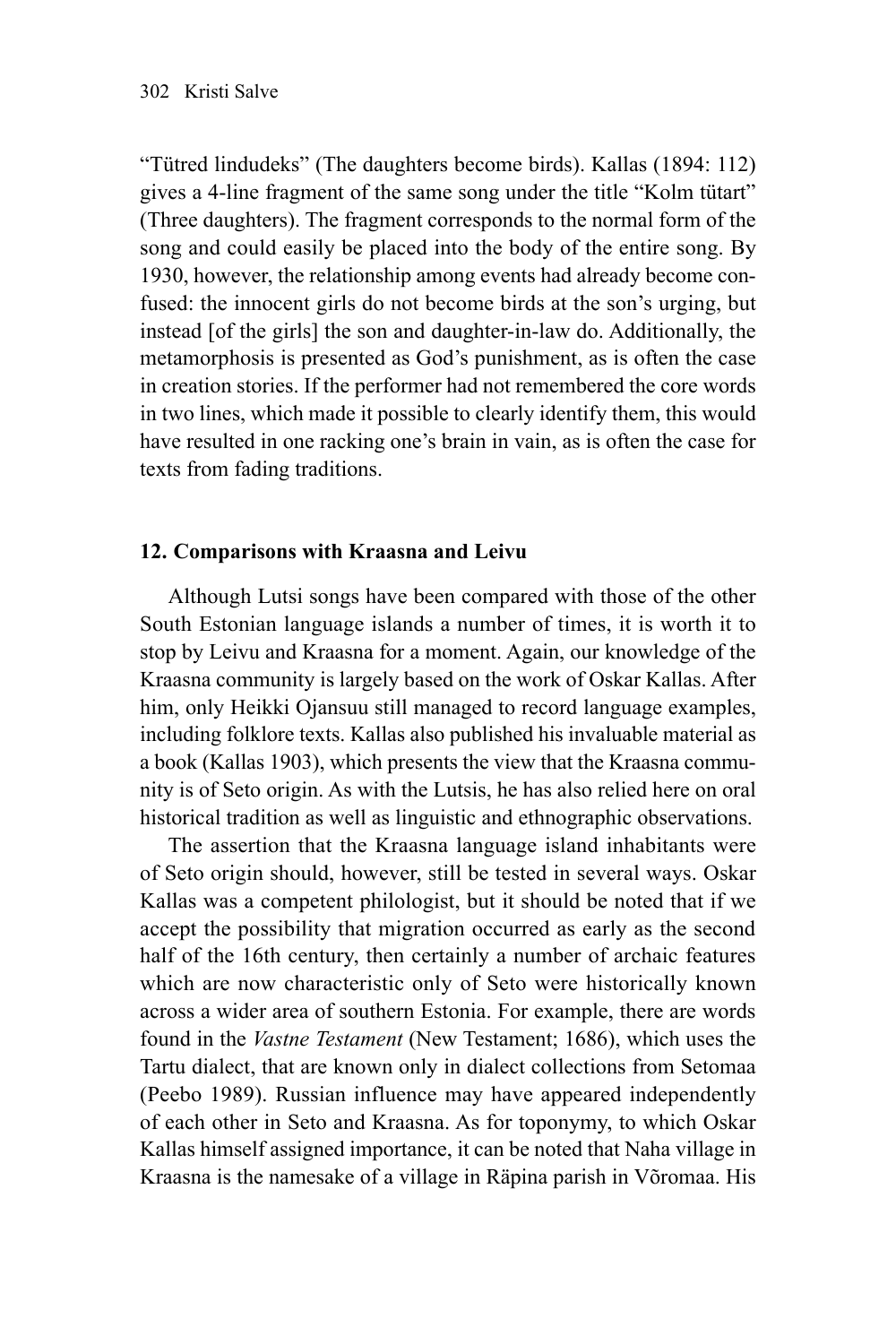remarks about folk costumes do not leave a very convincing impression (Kallas 1903: 27–29), because while confirming the Seto origins of Kraasna clothing, Kallas also acknowledges that considerable changes took place in Kraasna folk costumes during the 19th century. Certainly, he had considerable expertise regarding folk costumes thanks to his earlier experience in collecting (Õunapuu 1998: 77–82).

The absence of laments here is a real quandary when claiming a Seto origin for the Kraasna community. The absence of laments in Kraasna is further emphasised by the fact that later this community was also in contact with its supposed original home. Kallas also mentions his informants' reports about brides who came from Setomaa (Kallas 1903: 46). Since laments have always been a women's tradition, then it could also be assumed that arrival of fresh blood preserved the lament culture at least to some extent. Does this indicate that the presently known Seto laments developed as late as the 17th–18th centuries or that the Kraasna community originated from somewhere other than the Setos?

Kallas noted that wedding songs in their language remained in use in Kraasna for a relatively long time, but he also managed to record work and calendar songs. The surviving songs were – as was also often the case for the Lutsis – relatively heterosyllabic. Perhaps some of them had their own characteristic performance style already from the beginning, which Kallas describes as: "laulva häälega, venitades – mitte jutustades – öeldi" (with a singing voice, said by stretching – not telling) (Kallas 1903: 103). This could indicate a lament, but likewise a charm or incantation. An incantation-like quality is also strongly evident in, for example, No. 14, which is a harvest song.

In the case of the third South Estonian language island – the Leivus or Gauja Estonians – the picture regarding their self-designation and historical origins has also been colourful and contradictory. Though they have their own stories describing their "Swedish" origins, it is fairly universally held that they are indigenous. The Leivu folk songs were collected a generation after O. Kallas's Lutsi expedition, beginning with Paulopriit Voolaine's first trip to the Leivus in 1926 and continuing with Valter Niilus's fruitful expeditions in 1935 and 1937. Therefore, it would be more useful to compare what has been collected with the Lutsi materials Voolaine and Sang recorded.

Valter Niilus published the Leivu folk songs he collected, and he correctly points out that the first of these is a translation of a Latvian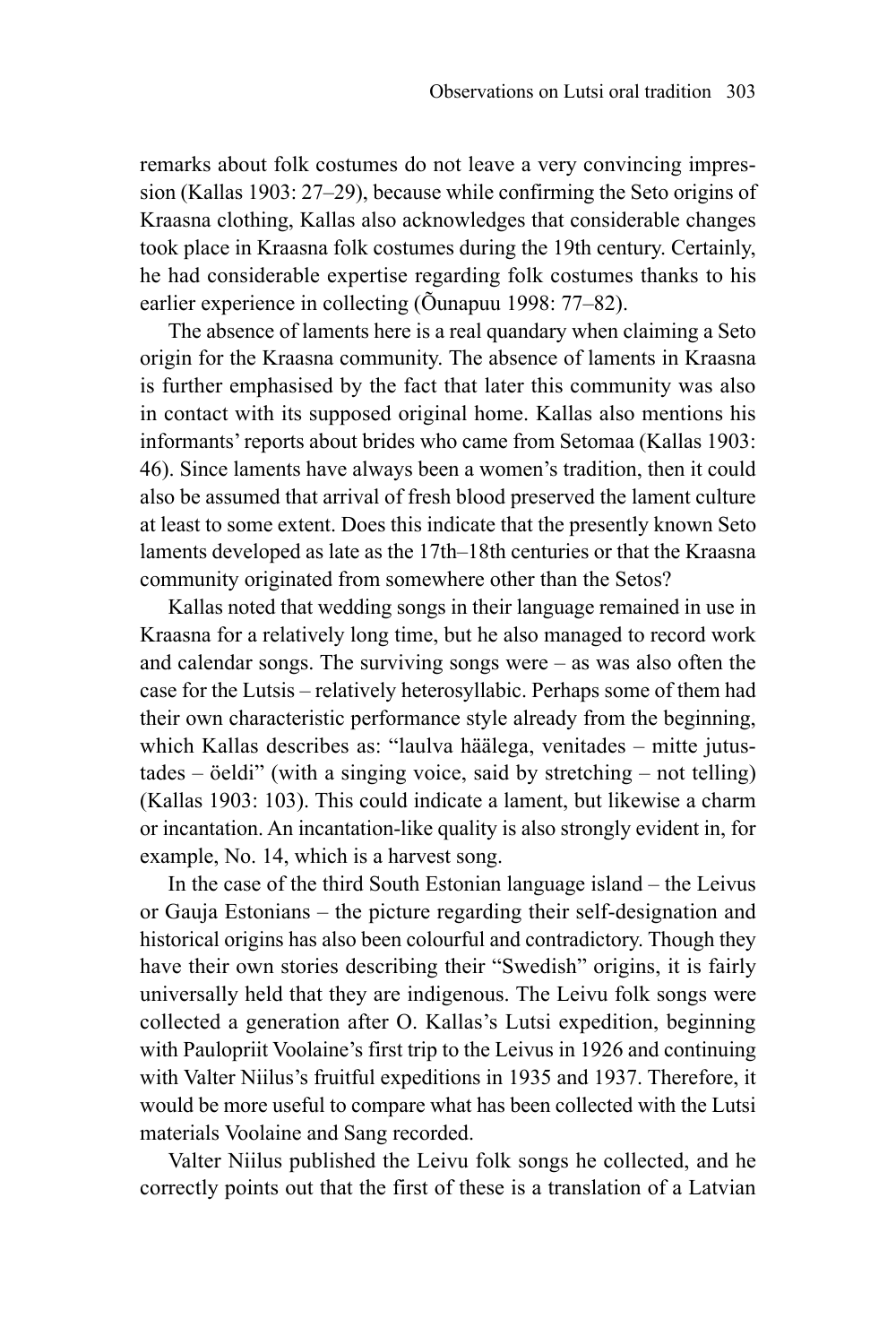orphan song "Maziņš biju, neredzēju" 'I was little, I didn't see' (Niilus 1935: 380, 381). In fact, this Latvian-origin song with the opening verse in Estonian "Väike olli, es ma näe" 'I was little, I didn't see' became very popular in southern Estonia no later than the end of the 19th century, where it was grouped with runic-song-like orphan songs and remained in circulation for a long time. The Leivu version is a completely independent translation, which is considerably rougher and more uneven than those sung in Estonia. By the way, the Lutsis also knew this Latvian-origin song.

Three major groups can be distinguished for Leivu songs, namely, chain song readings typical of the children's repertoire, wedding songs, and translations of Latvian songs. The latter two groups partially overlap, for example, wedding songs obviously borrowed from Latvian but sung with the *kaske-kanke* refrain. There is little from everything else and often fragmented song texts are difficult to classify in terms of their genre. The Leivu song repertoire may have been richer during earlier generations, but it certainly had been under strong Latvian influence for a longer time. In addition to the translated songs, songs were also sung in Latvian. The last knowers of Leivu songs may have even been the most prominent Latvian folk singers in the area (Niilus 1935: 378).

The Leivus' situation was different from that of the Kraasna community, among whom Kallas did not observe a significant circulation of songs in Russian. (Kallas 1903: 104). A comparison of the three language islands shows that there is much more translated material in the Lutsi material than Kallas stated in his publication, that there was quite a lot in the Leivu material, but that in the Kraasna material translated loans apparently are rare. Kallas remarked that only one song (Kallas 1903: 112, No. 8) had been translated from Russian. Indeed, there is no doubt about any other songs that they could be translations. There is no reason to think that Kallas would have avoided recording translated loans in Kraasna, if he had not avoided doing so with the Lutsis. Of course, the total amount of Lutsi material is much greater than that from Kraasna, but there are also considerably more loans. It can be assumed that in Kraasna, where at the beginning of the 20th century there were few native speakers left, singing was already mostly in Russian and so there was no longer any need for translating. However, Kallas's remark should be taken seriously, as accordingly Estonian songs were not replaced by Russian ones in Kraasna, but instead disappeared altogether.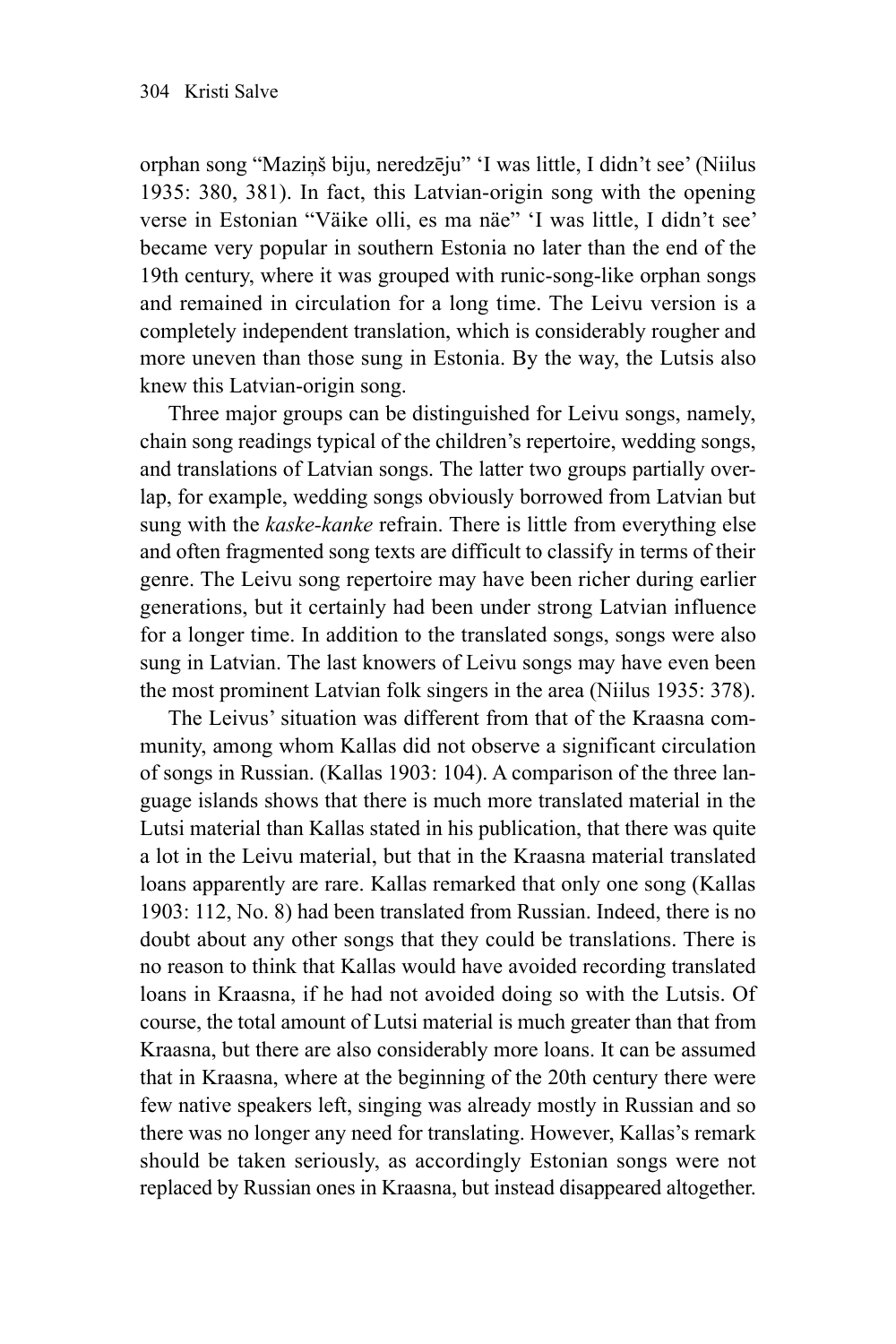Here, an important difference must be noted between the Lutsi and Leivu relationship with the Latvian repertoire and the Kraasna relationship with the Russian one. It was clearly easier to integrate Latvian and Lutsi–Leivu–Estonian songs. We can come across portions with two different origins within one text and in some cases, it is almost impossible to say what we are dealing with: there is no known corresponding runic song, but there is intentional alliteration and parallelism. An example of this is this wedding song (No. 89):

| Lää ma tarrõ kaema.             | 'I'm going inside to see,                 |
|---------------------------------|-------------------------------------------|
| Kas istus mu t'ät'ä lava odzan. | does my dad sit at the head of the table, |
| Kas kiird mu imä kezet tarre.   | does my mum turn [around]                 |
|                                 | in the middle of the room.                |
| Kas istus mu hõim hõ'ilan?      | does my family sit in a row?              |
| Tere laud lõhmusine.            | Hello, lime-tree table,                   |
| Tere kanni kadjatse,            | Hello, juniper mugs,                      |
| Tere pingi' pedäjätse'!         | Hello, pine-tree benches!                 |
| Ei istu mu ezä lava odzan,      | My father is not sitting at               |
|                                 | the head of the table,                    |
| Ei kiird imä kezet tare.        | my mother is not turning in               |
|                                 | the middle of the room.                   |
| Ei istu hõim hõ'ilan.           | my family is not sitting in a row.'       |
|                                 |                                           |

Of course, there are direct correspondences to the first line *Lää ma tarre kaema* 'I'm going inside to see' – the same occurs as the usual greeting lines 5–7 in wedding songs. The questioning lines 2–4 are repeated in the negative in 8–10. In this example, there is actually no component of foreign origin, but, of course, among Lutsi songs there are also ones with very little connection to runic songs, but which visibly have a four-line structure. An example of this is No. 98, which the singer themselves acknowledged as a translation, but the last two lines are traditional runic song lines. Such examples are especially common in the Lutsi repertoire, while in the Leivu repertoire we encounter translations, which seem more literal, for example: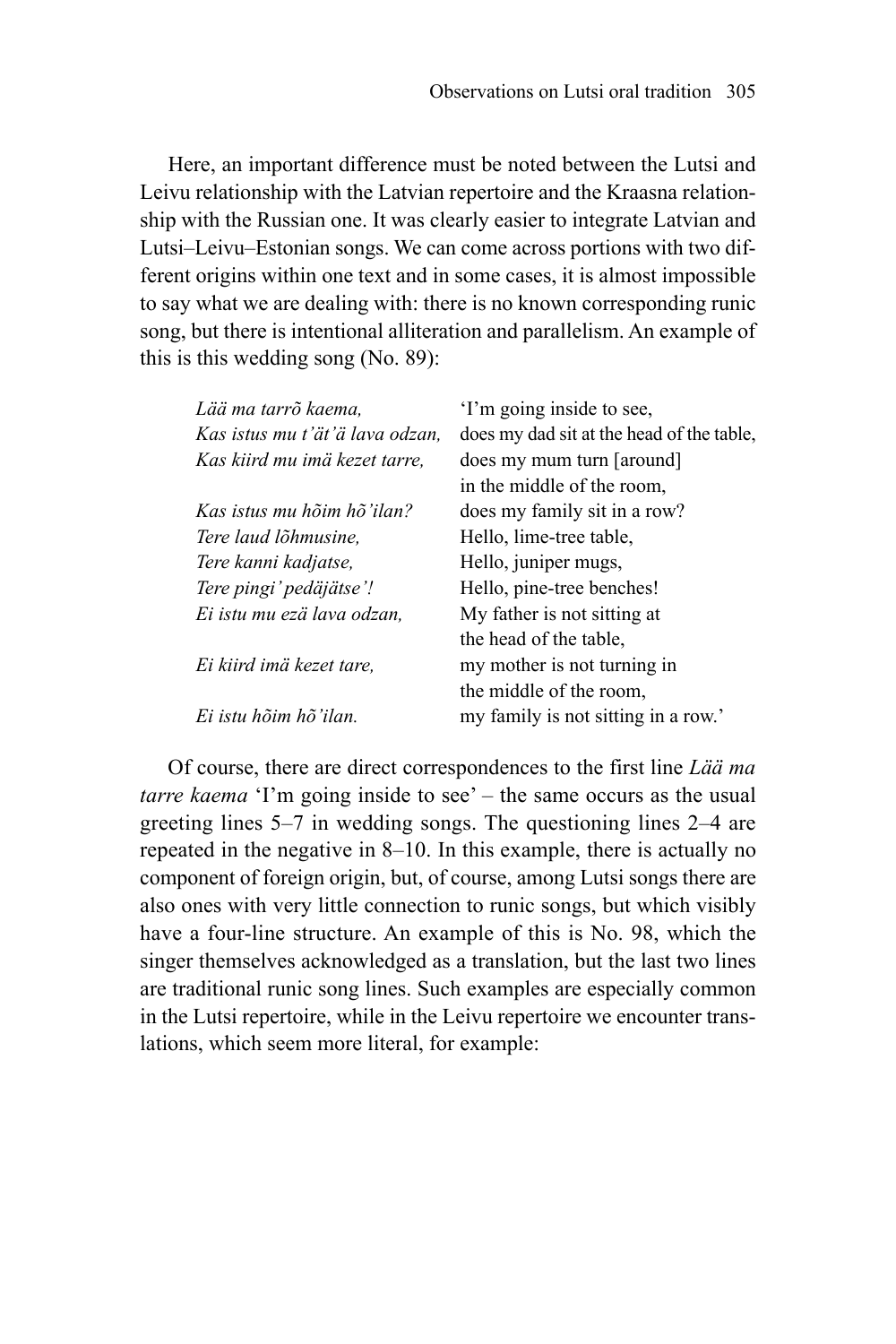| Vahn jeza, l'ikatai,         | '[My] old dad has a limp,              |
|------------------------------|----------------------------------------|
| taht noort naist kuossi.     | [he] wants to marry a young woman.     |
| Lööge tõõnõ d'alg ka katski, | Let's break [his] other leg,           |
| Saa veel nuorõba.            | [he] will get an even younger [wife].' |

(AES, MT 203, 30 < Ilzene parish – V. Niilus < Anet Kalej (1937))

Among newer songs in (southern) Estonia, there are quite a few Latvian loans, which have already been noted in runic songs. The most striking examples of these are songs with the *liigo* refrain and also other Latvian-origin Midsummer songs found in parishes along the border with Latvia. More generally, it is incorrect to speak simply of Latvian influence or loans, but rather about similar characteristics, until more extensive research can be done to determine whether one or the other is the result of mutual developments or something else. There are also common old strata in Estonian and Latvian folk music. Ingrid Rüütel has found that up to 75% of Latvian wedding song tunes have Estonian parallels and likewise 45% of Estonian wedding song tunes have Latvian parallels (Rüütel 2001).

A comparison of Kraasna and Leivu riddles can be significant from the perspective of accepting foreign influence. In Kraasna riddles there is little material of Russian origin. Primarily they are quite South Estonian in character and strongly linked to language, for example through alliteration and rhythm. In Leivu riddles we do not find an equivalent expression of euphony. By contrast, we encounter Latvian-origin clichés and most of the riddles also have direct Latvian correspondences. In some cases, a Leivu riddle will occur only once in our story corpus. (Salve 2015: 285–309) In Lutsi riddles, which are much more extensively recorded, the situation is intermediate. Own and borrowed are equally common. It should be noted that in addition to Latvian loans, there is also a small amount of obvious Russian loans among the Lutsi riddles.

#### **13. A more distant comparison: The Tver Karelians**

Matti Kuusi considered the existence of runic-style proverbs in Finnic nations as an indicator showing whether they had ever had runic songs. He was able to observe that the Tver Karelians (as well as the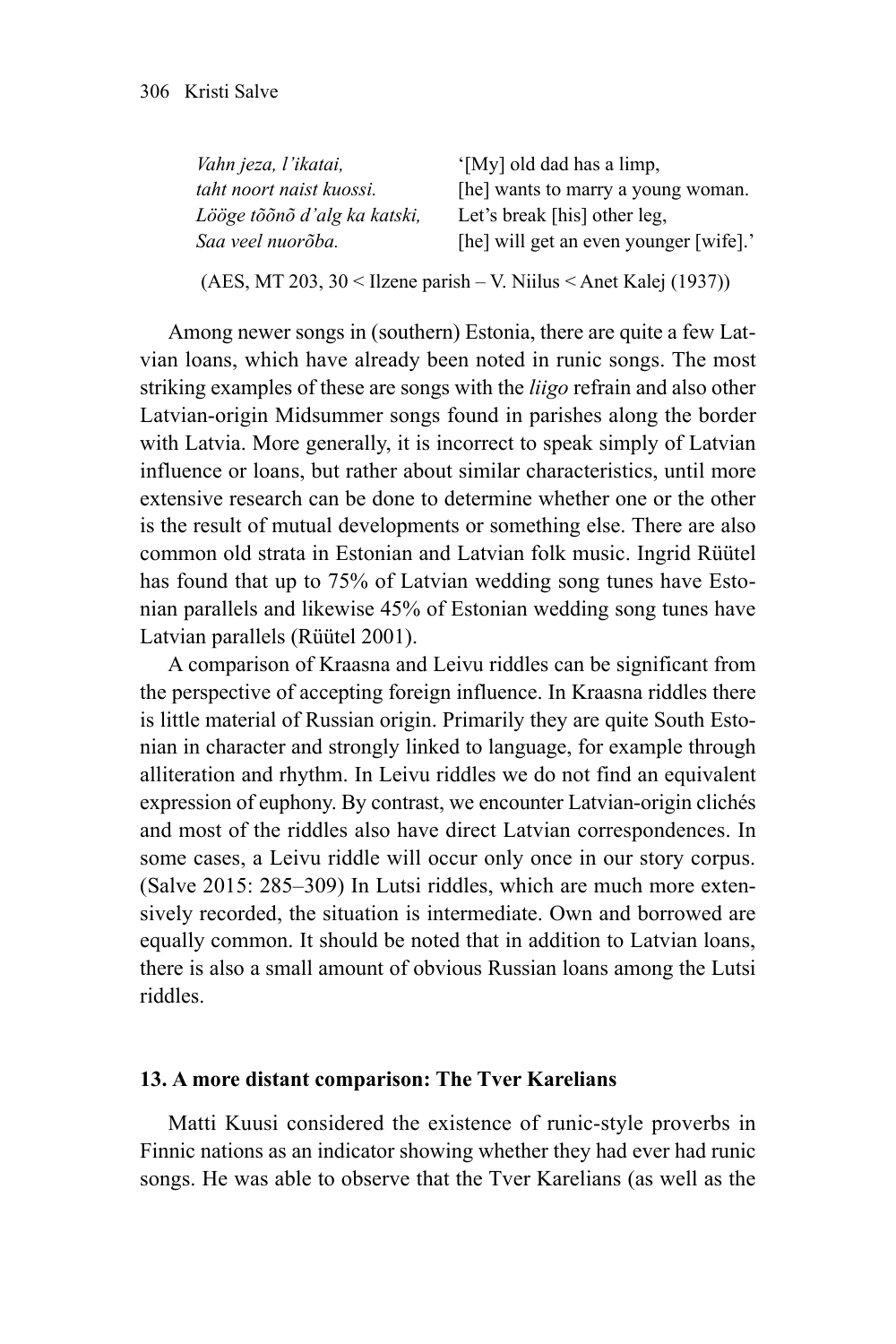inhabitants of southwestern Finland) had preserved runic-style proverbs, even though the old songs were vanishing or had vanished in their territories. This type of proverb has not been recorded from the Vepsians, as these, like the songs of the same form, apparently also had not existed (Kuusi 1978: 47). However, (in Kuusi's words) "language and culture shocks" left a strong impression on Tver songs. Let us illustrate what was said with an example of the song type "Kuolon sanomat" (News of death), which was also known to the Lutsis:

| Oi vaivaine Vasleizen',            | 'O my poor dear Vasle,           |
|------------------------------------|----------------------------------|
| kunne sie suorielet?               | where are you wandering?         |
| Suorielen mina suohuzih, muahuzih, | I am wandering through bogs,     |
|                                    | meadows,                         |
| vavarnazista fattietemah,          | to look for raspberries,         |
| marjazih keriämäh.                 | to pick sweet berries.           |
| Tuli sana jällesta:                | [Then] a message reached [me],   |
| tuattos kuolomassa!                | father is dying!                 |
| Kuolov ka kuolgah,                 | [He] is passing away,            |
| suan mie tuammost tuatua nägomah:  | I'm going to see my [dying] dad: |
|                                    |                                  |

(Niemi 1927: 1131, s 655/656)

The Lutsi variant of the same song type (Kallas 1894, No. 116 et seq., "Ema üle kõige" (Mother above all)) includes familiar lines with "limping feet". Clearly, they can be accepted as "old songs" only based on a more reliable form of the text from the same parish. The original song folklore of both the Tver Karelians and Lutsis contains a remarkably large proportion of children's songs and readings, chain songs, laments or lament-type songs. Within a single song, the degree to which runic song norms are followed is often variable: lines often have a fluctuating number of syllables, use of alliteration and parallelism is inconsistent. Among surviving runic songs, there are no song types reflecting older beliefs, traditions, or circumstances. Also among Tver Karelian narrative songs, songs comparing relatives are strongly represented, for example, "Surmasõnumid" (News of death), "Venesse pürgiv neiu" (A girl seeking a boat), suitor comparisons, etc. Various forms of incantations, both more runic-song-like and more prose-like, have an important place.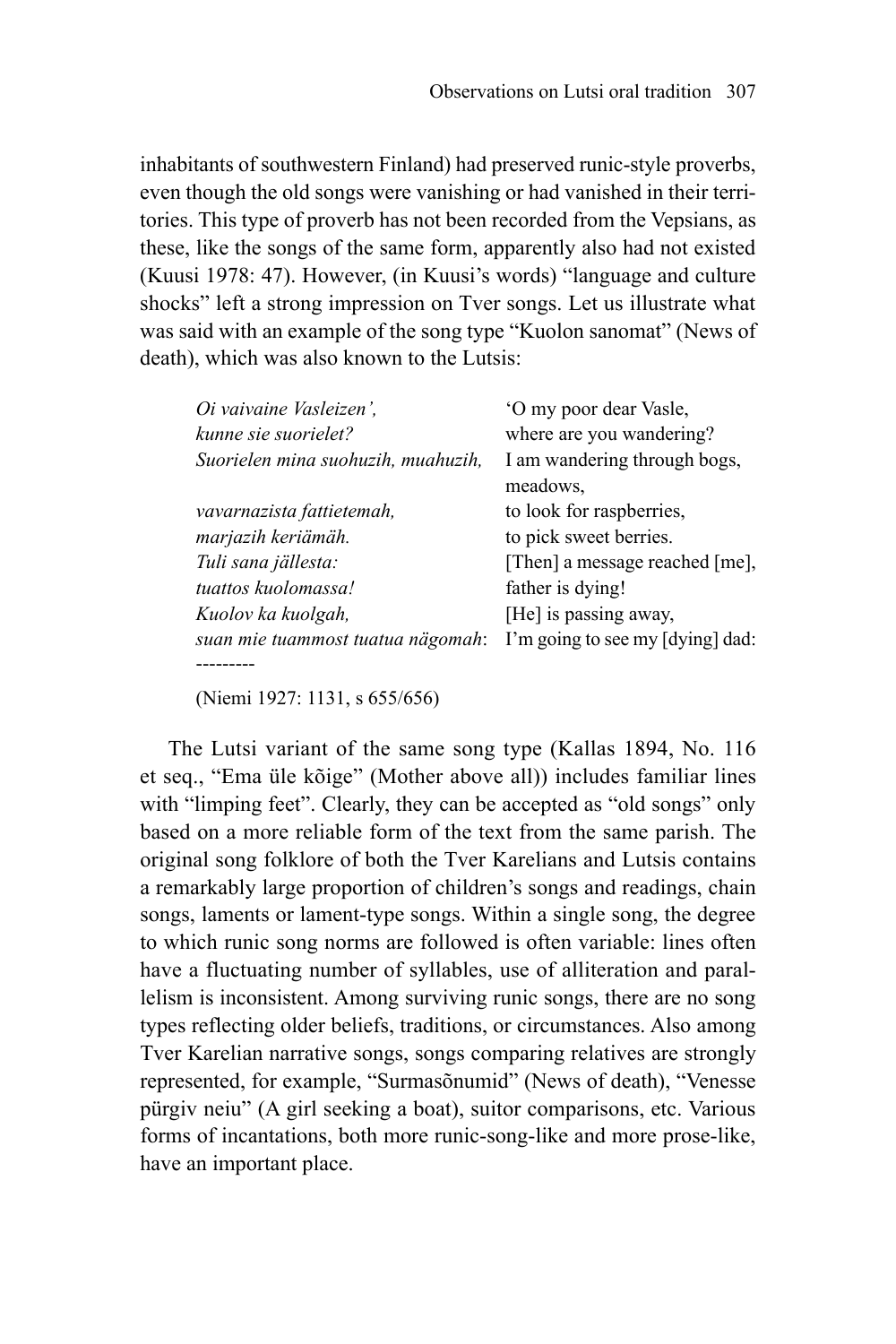#### **14. Conclusions**

Based on all of the observations above, it can be said that the picture is relatively uneven and also contradictory. Lutsi intangible culture divides into different groups and individual works defined by tradition, form, and theme. Must we avoid trying to say anything about the history of an ethnic group based on its oral tradition? Certainly not, but at the same time we cannot overlook some features while highlighting others. When considering the many components relating to the history of Lutsi settlement, features which appear contradictory seem quite expected. But it should also be kept in mind that many of the features we find in Lutsi oral tradition not only characterise them, but also are typical of many cultures near and far that are in the process of being forgotten. Runic songs form a very complete system and as such are also very fragile. It is quite impossible and difficult to decide what the peak of the development curve had been in the past based only on its final form.

Still in the 1920s, Lutsi children learned readings whose first lines have direct correspondences in Setomaa, but which as a whole seem quite unique. The earlier Lutsi variant was recorded by Oskar Kallas (1894: 121, No. 147), the later variant is this:

| Tirka mullõ, tiiziken'e,   | 'Leap at me, kitty,               |
|----------------------------|-----------------------------------|
| Karga' mullõ, kassikõnõ    | Jump at me, pussycat!             |
| Kassil valgõ' kapudakõzõ', | The cat has white socks.          |
| tiizil til'l'o rätikene.   | the kitty [has] a tiny kerchief.' |

(ERA II 33, 24(1) – Ludza, Pilda parish, Tsäpsi village – P. Voolaine <Oodik Jaroshenko, 9 a. (1930/31))

Oodik's generation could still remember similar readings in their old age, but no longer passed on these Lutsi traditions.

#### **References**

- Anderson, Walter. 1927. Imelik paralleel. *Album M. J. Eiseni 70. sünnipäevaks*, 28–36. Tartu.
- Annom, Inge, Risto Järv, Mairi Kaasik & Kärri Toomeos-Orglaan (eds.). 2011. *Pühakud ja vägimehed. Muinasjutte Lutsi maarahvalt ja nende naabritelt*. Tartu: Eesti Kirjandusmuuseum. [www.folklore.ee/muinasjutt/lutsi](http://www.folklore.ee/muinasjutt/lutsi).
- Annom, Inge, Risto Järv, Mairi Kaasik & Kärri Toomeos-Orglaan (eds.). 2018. *Vaese mehe õnn. Muinasjutte Lutsimaalt*. Tartu: EKM Teaduskirjastus.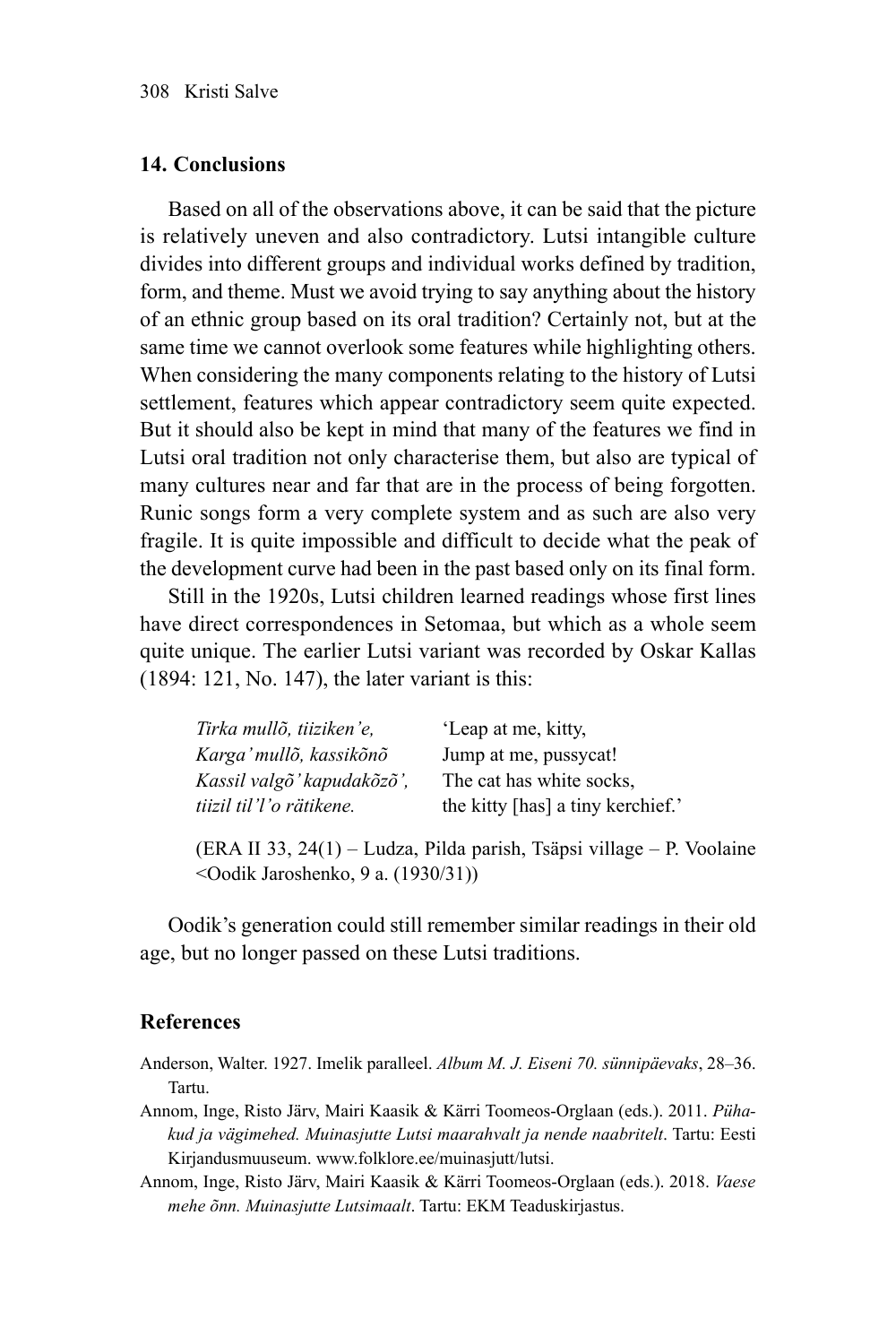- Godiņš, Guntars. 2015. *Ludzas igauņu pasakas*. Godiņš, Guntars (transl.). Rīga: Mansards.
- Grünthal, Riho. 1997. *Livvistä liiviin. Itämerensuomalaiset etnonyymit*. Helsinki.
- Hussar, Anne, Arvo Krikmann, Erna Normann, Vera Pino, Ingrid Sarv & Rein Saukas (eds.). 1980–1988. *Eesti vanasõnad* I–IV. Tallinn: Eesti Raamat.
- Kalkun, Andreas. 2001. Mõistus ja tunded. Protestantlik ja ortodoksne Anne Vabarna tekstides. In Mall Hiiemäe & Kanni Labi (eds.), *Klaasmäel* (Pro Folkloristica VIII), 45–65. Tartu: Eesti Kirjandusmuuseum.
- Kallas, Oskar. 1894. *Lutsi maarahvas*. Helsinki: Suomalaisen Kirjallisuuden Seuran Kirjapaino.
- Kallas, Oskar. 1900. *Kaheksakümmend Lutsi Maarahva muinasjuttu*. Tartu: Schnakenburg'i trükikoda.
- Kallas, Oskar. 1903. *Kraasna maarahvas*. Helsinki: Soome Kirjanduse Seltsi Trükikoda.
- Kallas, Oskar. 2008. Risto Järv, Mairi Kaasik & Kärri Toomeos-Orglaan (eds.). *Lutsi muinasjutud*. *Kommenteeritud väljaanne*. Tartu: Tartu Ülikool. [https://www.folk](https://www.folklore.ee/UTfolkl/mj/lutsi/)[lore.ee/UTfolkl/mj/lutsi/](https://www.folklore.ee/UTfolkl/mj/lutsi/).
- Kallas, Oskar. 2015. *Maajumala poig*. Tartu: Ilmamaa.
- Krikmann, Arvo & Rein Saukas (eds.). 2001–2014. *Eesti mõistatused* I–III. Tallinn: Eesti Keele Sihtasutus, Tartu: EKM Teaduskirjastus.
- Krikmann, Arvo. 2000. *Tere teele, tere meele, tere egalõ talolõ. Valik lõunaeesti mõistatusi.* Tartu: Eesti Kirjandusmuuseum.
- Kuusi, Matti. 1978. *Suomalaista, karjalaista vai savokarjalaista* (Suomi 122:2). Helsinki.
- Lautenbach, Jakov. 1896. *Otšerki iz istorii litovsko-latyšskago narodnogo tvortšestva*. Tšast' I. Jurjev.
- Lohk, Ahti & Kristiina Ross. 2019. Joachim Rossihniuse ja Heinrich Stahli perikoopide võrdlus. *Emakeele Seltsi aastaraamat* 64. 65–110. [https://doi.org/10.3176/](https://doi.org/10.3176/ESA64.03) [ESA64.03](https://doi.org/10.3176/ESA64.03).
- Mets, Mari, Anu Haak, Triin Iva, Grethe Juhkason, Mervi Kalmus, Miina Norvik, Karl Pajusalu, Pire Teras, Tuuli Tuisk & Lembit Vaba (eds.). 2014. *Lõunaeesti keelesaarte tekstid* (Eesti murded IX). Tallinn: Eesti Keele Instituut, Tartu Ülikool.
- Niilus, Valter. 1935. Leivu rahvas. *Eesti Kirjandus* 29(8). 365–381.
- Niilus, Valter. 1937. *Valimik leivu murdetekste.* (Akadeemilise Emakeele Seltsi Toimetised XXXI). Tartu: Akadeemilise Emakeele Seltsi Kirjastus.
- Niemi, A. R. 1927. *Suomen Kansan Vanhat Runot II. Aunuksen, Tverin- ja Novgorodin-Karjalan runot*. Helsinki: Suomalaisen Kirjallisuuden Seura.
- Peebo, Jaak. 1989. Eestikeelse Piibli ühe eelkäija sõnavarast. *Keel ja Kirjandus* 32(12). 720–726.
- Peegel, Juhan. 1970. Üks keelearheoloogiline killuke: *kabu*. *Keel ja Kirjandus* 13(11). 671–672.
- Pino, Veera & Vaike Sarv. 1981. *Setu surnuitkud I*. Tallinn: ENSV TA Keele ja Kirjanduse Instituut.
- Päss, Elmar. 1927. Lutsi-Eesti parmumatuse-laulu vastastikusest suhtumisest. *Album M. J. Eiseni 70. sünnipäevaks*, 72–103. Tartu.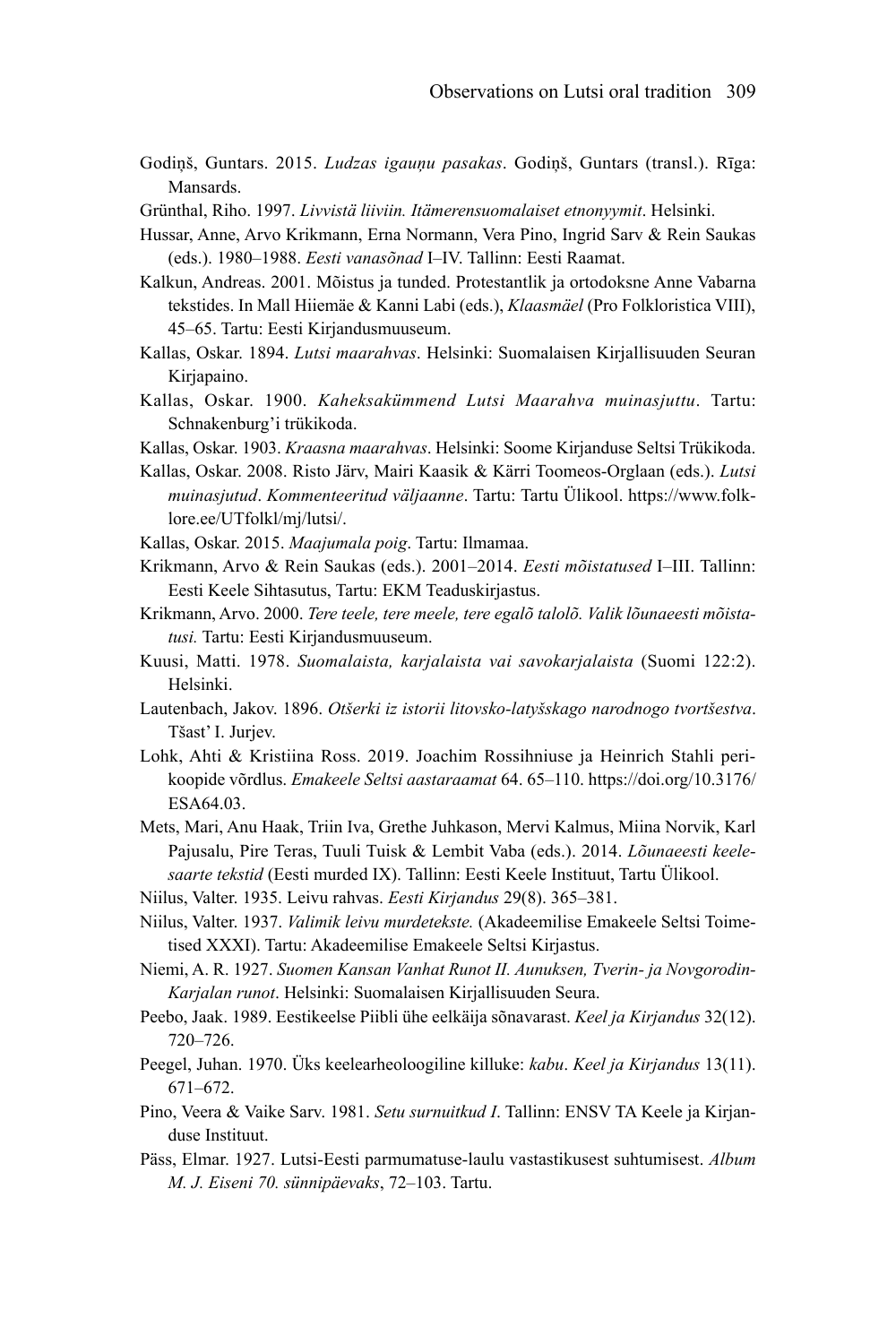- Remmel, Mari-Ann (ed.). 1997. *Rahva ja luule vahel. Kogumispäevikuid aastaist 1878– 1996. Eesti kirjandusmuuseumi aastaraamat* (Paar sammukest eesti kirjanduse uurimise teed XIV). Tartu.
- Rüütel, Ingrid. 1970. Vadja pulmalauludest ja nende suhetest eesti laulutraditsiooniga. *Läänemeresoomlaste rahvakultuurist*, 64–93. Tallinn.
- Rüütel, Ingrid. 1971. Eesti uuema rahvalaulu varasemast arengujärgust. In Ottilie Kõiva (ed.), *Paar sammukest eesti kirjanduse uurimise teed VII*, 11–100. Tartu: Eesti NSV Teaduste Akadeemia.
- Rüütel, Ingrid. 2001. Tipologija estonskih runitsheskih napevov v pribaltiisko-finskom i baltskom kontekste. In Tõnu Seilenthal, Anu Nurk & Triinu Palu (eds.), *Congressus nonus Internationalis Fenno-ugristarum. Pars VII. Dissertationes sectionum: Folkloristica & Ethnologi*, 215–226. Tartu.
- Salve, Kristi. 1984. Sanditamine liivlastel. In Eduard Ertis, Ottilie Kõiva, Ellen Liiv & Rudolf Põldmäe (eds.), *Eesti rahvaluule aspekte* (Paar sammukest eesti kirjanduse uurimise teed X), 83–119. Tallinn.
- Salve, Kristi & Ingrid Rüütel. 1989. *Põhja-Tartumaa regilaulud I. Töö- ja tavandilaulud*. Tallinn: ENSV TA Keele ja Kirjanduse Instituut.
- Salve, Kristi. 2000. Toone tare. Setu itkude žanridevahelistest ja geograafilistest seostest. In Mare Kõiva, Kristi Salve, Ülo Tedre (eds.), *Tagasipöördumatus. Sõnad ja hääl*, 55–72. Tartu: Eesti Kirjandusmuuseum.
- Salve, Kristi. 2015. Oma nägu ja võõras võõp. In Madis Arukask (ed.), *Üleaedsed*, 285–309. Tartu: Ilmamaa.
- Salve, Kristi & Vaike Sarv. 1987. *Setu lauludega muinasjutud*, 14–15. Tallinn: ENSV TA Keele ja Kirjanduse Instituut.
- Sarv, Vaike. 1999. Setu alade jaotus rahvaviiside põhjal. In Karl Pajusalu & Tõnu Tender (eds.), *Õdagumeresoomõ veeremaaq. Läänemeresoome perifeeriad* (Publications of Võro Institute 6), 298–307. Võru: Võro Instituut´.
- Setälä, Emil Nestor & Kala, Juho Heikki. 1935. *Näytteitä äänis- ja keskivepsän murteista* (Suomalais-Ugrilaisen Seuran Toimituksia 100). Helsinki: Suomalais-Ugrilainen Seura.
- Tampere, Herbert. 1956. Mõningaid eestlaste etnilise ajaloo küsimusi suulise rahvaloomingu valgusel. In Moora, Harri (ed.), *Eesti rahva etnilisest ajaloost*, 255–277. Tallinn: Eesti Riiklik Kirjastus.
- Tampere, Herbert. 1960. *Eesti rahvalaule viisidega II*. Tallinn: Eesti Riiklik Kirjastus.
- Hurt, Jakob. 1904. *Setukeste laulud: Pihkva-Eestlaste vanad rahvalaulud ühes Räpina ja Vastseliina lauludega I.* Helsinki: Soome Kirjanduse Selts.
- Tarto-ma-kele Laulu-Ramat. 1881. Tartu: H. Laakmann.
- Tedre, Ülo. 1998. Oskar Kallas folkloristina. In *Oskar Kallas. Artikleid Oskar Kallase elust ja tööst*, 131–188. Tartu.
- Tedre, Ülo. 2000. Itku relikte eesti pulmakombestikus. In Mare Kõiva, Kristi Salve, Ülo Tedre (eds.), *Tagasipöördumatus. Sõnad ja hääl*, 229–237. Tartu: Eesti Kirjandusmuuseum.
- Vaba, Lembit. 1997. *Uurimusi läti-eesti keelesuhetest*. Tallinn, Tampere: Eesti Keele Instituut, Tampereen Yliopiston suomen kielen ja yleisen kielitieteen laitos.